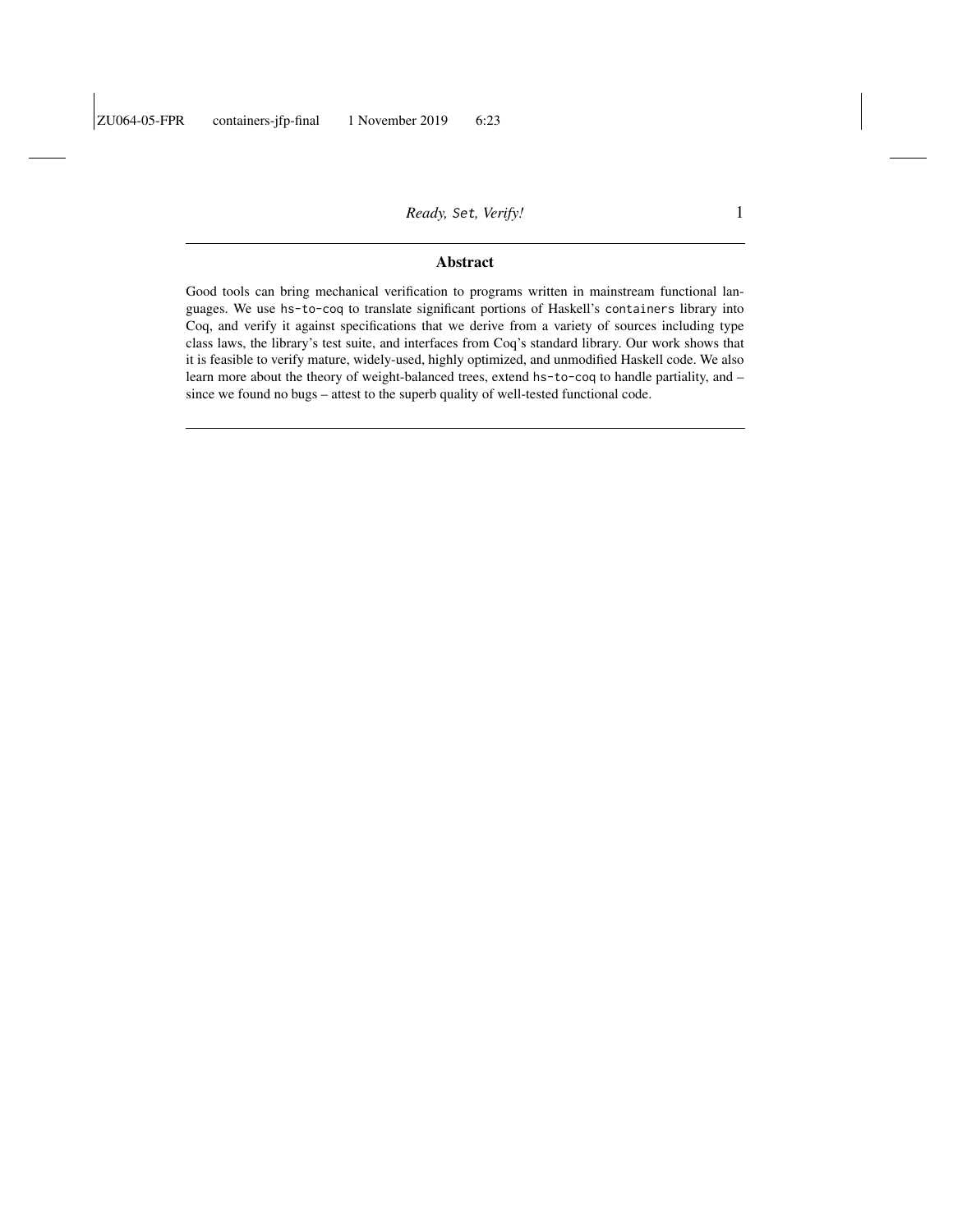*Under consideration for publication in J. Functional Programming* 2

# *Ready,* Set*, Verify! Applying* hs-to-coq *to real-world Haskell code*

#### Joachim Breitner

*DFINITY Stiftung, Zug, Switzerland* (*e-mail:* joachim@dfinity.org)

#### Antal Spector-Zabusky

*University of Pennsylvania, Philadelphia, USA* (*e-mail:* antals@cis.upenn.edu)

#### Yao Li

*University of Pennsylvania, Philadelphia, USA* (*e-mail:* liyao@cis.upenn.edu)

Christine Rizkallah

*University of New South Wales, Sydney, Australia* (*e-mail:* c.rizkallah@unsw.edu.au)

#### John Wiegley

*DFINITY Stiftung, Zug, Switzerland* (*e-mail:* john@dfinity.org)

Joshua Cohen

*University of Pennsylvania, Philadelphia, USA* (*e-mail:* joscoh@sas.upenn.edu)

Stephanie Weirich

*University of Pennsylvania, Philadelphia, USA* (*e-mail:* sweirich@cis.upenn.edu)

#### 1 Introduction

What would it take to tempt functional programmers to verify their code?

Certainly, better tools would help. We see that functional programmers who use dependently-typed languages or proof assistants, such as Coq [\(The Coq development team,](#page-40-0) [2016\)](#page-40-0), Agda [\(Bove](#page-39-0) *et al.*, [2009\)](#page-39-0), Idris [\(Brady,](#page-39-1) [2017\)](#page-39-1), and Isabelle [\(Nipkow](#page-41-0) *et al.*, [2002\)](#page-41-0), do verify their code, since their tools allow it. However, adopting these platforms means rewriting everything from scratch. What about the verification of *existing* code, such as libraries written in mature languages like Haskell?

Haskell programmers can reach for LiquidHaskell [\(Vazou](#page-42-0) *et al.*, [2014\)](#page-42-0) which smoothly integrates the expressive power of refinement types with Haskell, using SMT solvers for fully automatic verification. But some verification endeavors require the full strength of a mature interactive proof assistant like Coq. The hs-to-coq tool, developed by [Spector-](#page-41-1)[Zabusky](#page-41-1) *et al.* [\(2018\)](#page-41-1), translates Haskell types, functions and type classes into equivalent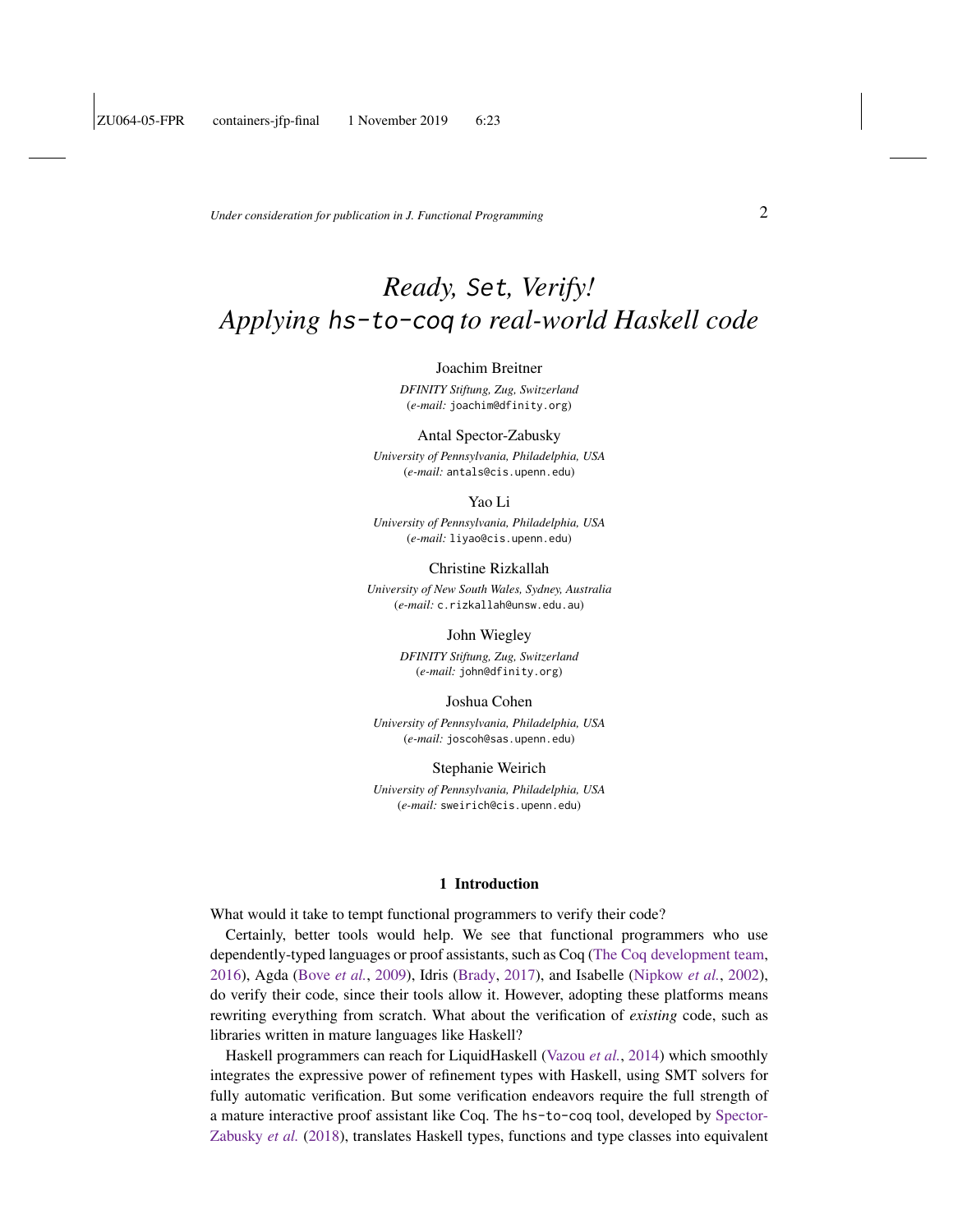Coq code – a form of shallow embedding – which can be verified just like normal Coq definitions.

But can this approach be used for more than the small, textbook-sized examples it has been applied to so far? Yes, it can! In this work, we use hs-to-coq to translate and verify the two set data structures from Haskell's containers package.<sup>[1](#page-2-0)</sup> This codebase is not a toy. It is decades old, highly tuned for performance, type-class polymorphic, and implemented in terms of low-level features like bit manipulation operators and raw pointer equality. It is also an integral part of the Haskell ecosystem. We make the following contributions:

- We demonstrate that hs-to-coq is suitable for the verification of unmodified, realworld Haskell libraries. By "real-world", we mean code that is up-to-date, in common use, and optimized for performance. In [Section 2](#page-3-0) we describe the containers library in more detail and discuss why it fits this description.
- We present a case study not just of verifying a popular Haskell library, but also of developing a good *specification* of that library. This process is worth consideration because it is not at all obvious what we mean when we say that we have "verified" a library. [Section 4](#page-9-0) discusses the techniques that we have used to construct a rich, two-sided specification; one that draws from diverse, cross-validated sources and yet is suitable for verification.
- We extend hs-to-coq and its associated standard libraries to support our verification goal. In particular, in [Section 5](#page-17-0) we describe the challenges that arise when translating the Data.Set and Data.IntSet modules, and our solutions. Notably, we drop the restriction in previous work [\(Spector-Zabusky](#page-41-1) *et al.*, [2018\)](#page-41-1) that the input of the translation must be intrinsically total. Instead, we show how to safely defer reasoning about incomplete pattern matching and potential nontermination to later stages of the verification process.
- We increase confidence in the translation done of hs-to-coq. In one direction, properties of the Haskell test suite turn into Coq theorems that we prove. In the other direction, the translated code, when extracted back to Haskell, passes the original test suite.
- We provide new implementation-agnostic insight into the verification of the weightbalanced tree data structure, as we describe in [Section 6.](#page-29-0) In particular, we find the right precondition for the central balancing operations needed to verify the particular variant used in Data.Set.

Our work provides a rich specification for Haskell's finite set libraries that is directly and mechanically connected to the current implementation. As a result, Haskell programmers can be assured that these libraries behave as expected. Of course, there is a limit to the assurances that we can provide through this sort of effort. We discuss the verification gap and other limitations of our approach in [Section 7.](#page-32-0)

We would like to have been able to claim the contribution of finding bugs in containers, but there simply were none. Still, our efforts resulted in improvements to the containers

<span id="page-2-0"></span><sup>&</sup>lt;sup>1</sup> Specifically, we target version 0.5.11.0, which was released on January 22, 2018 and was the most recent release of this library at the time of publication; it is available at [https://github.com/](https://github.com/haskell/containers/tree/v0.5.11.0) [haskell/containers/tree/v0.5.11.0](https://github.com/haskell/containers/tree/v0.5.11.0).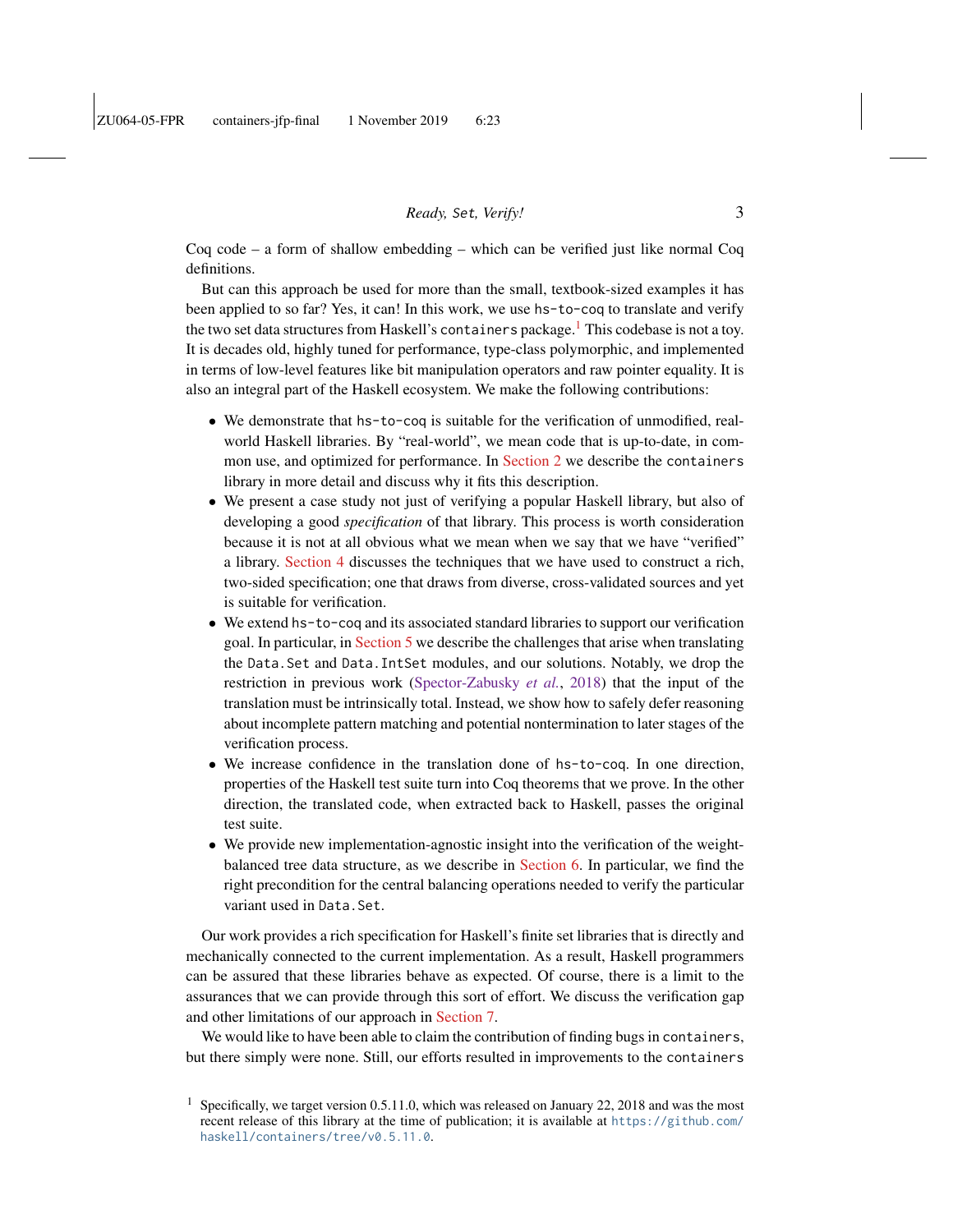library. First, an insight during the verification process led to an optimization that makes the Data.Set.union function 4% faster. Second, we discovered an incompleteness in the specification of the validity checker used in the test suite.

The tangible artifacts of this work have been incorporated into the hs-to-coq distribu-tion and are available as open source tools and libraries.<sup>[2](#page-3-1)</sup>

### 2 The **containers** library

<span id="page-3-0"></span>We selected the containers library for our verification efforts because it is a critical component of the Haskell ecosystem. With over 4000 publicly available Haskell packages using containers, it is the third-most depended-on package of the Haskell package repository Hackage, after base and bytestring. $^3$  $^3$ 

The containers library is both mature and highly optimized. It has existed for over a decade and has undergone many significant revisions in order to improve its performance. It contains seven container data structures, covering support for finite sets (Data.Set and Data.IntSet), finite maps (Data.Map and Data.IntMap), sequences (Data.Sequence), graphs (Data.Graph), and trees (Data.Tree). However most users of the containers library only use the map and set modules; $<sup>4</sup>$  $<sup>4</sup>$  $<sup>4</sup>$  moreover, the map modules are essentially</sup> analogues of the set modules. Therefore, we focus on the verification of Data.Set and Data.IntSet in the majority of this work. Furthermore, we used our experience verifying Data.Set to also verify Data.Map.Strict, as we describe in [Section 5.9.](#page-28-0)

#### *2.1 Weight-balanced trees*

The Data.Set module implements finite sets using weight-balanced binary search trees. The definition of the Set datatype in this module, along with its membership function, is given in [Figure 1.](#page-4-0)<sup>[5](#page-3-4)</sup>

These sets and operations are polymorphic over the element type and require only that this type is linearly ordered, as expressed by the Ord constraint on the member function. The member function descends the ordered search tree to determine whether it contains a particular element.

The Size component stored with the Bin constructor is used by the operations in the library to ensure that the tree stays balanced. The implementation maintains the balancing invariant

$$
s_1 + s_2 \leq 1 \vee (s_1 \leq 3s_2 \wedge s_2 \leq 3s_1),
$$

<span id="page-3-1"></span><sup>2</sup> The full repository for hs-to-coq is at <https://github.com/antalsz/hs-to-coq>; for the version connected to this work, see the JFP-containers tag, which can be accessed at [https://](https://github.com/antalsz/hs-to-coq/tree/JFP-containers) [github.com/antalsz/hs-to-coq/tree/JFP-containers](https://github.com/antalsz/hs-to-coq/tree/JFP-containers). The [examples/containers](https://github.com/antalsz/hs-to-coq/blob/JFP-containers/examples/containers) directory contains the verification of containers; consult [examples/containers/README.md](https://github.com/antalsz/hs-to-coq/blob/JFP-containers/examples/containers/README.md) for a guide to the relevant portions of the code.

- <span id="page-3-3"></span><sup>4</sup> We calculated that 78% of the packages on Hackage that depend on containers use only sets and maps.
- <span id="page-3-4"></span><sup>5</sup> All code listings in this paper are manually reformatted and may omit module names from fully qualified names.

<span id="page-3-2"></span><sup>3</sup> <http://packdeps.haskellers.com/reverse>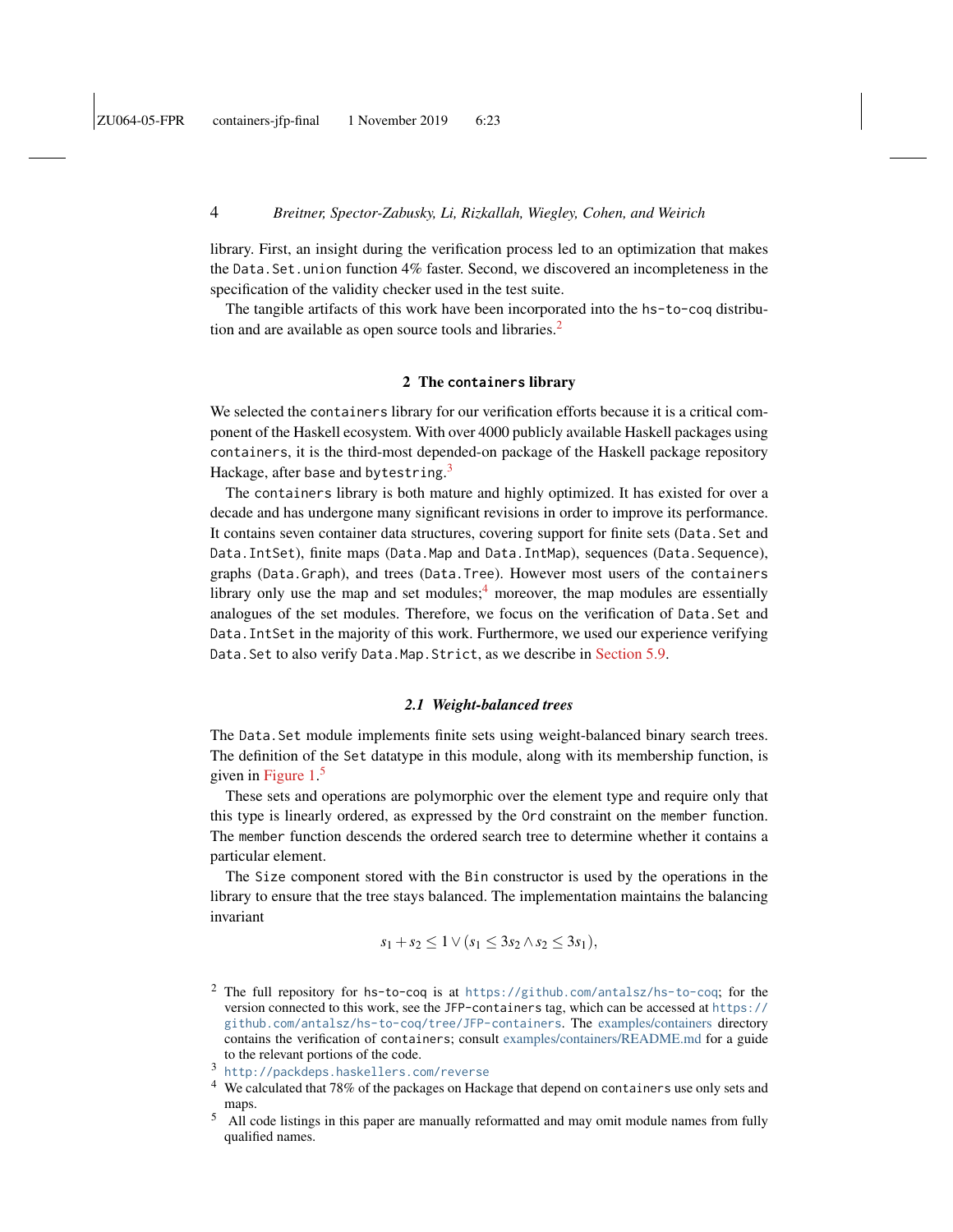```
--------------------------------------------------------------------
--Sets are size balanced trees
--------------------------------------------------------------------
data Set a = Bin {-# UNPACK #-} !Size !a !(Set a) !(Set a)
           | Tip
type Size = Int
--| O(logn). Is the element in the set?
member :: Ord a => a -> Set a -> Bool
member = go
   where go !_ Tip = False
          go x (Bin _ y l r) = case compare x y of
                                  LT \rightarrow go \times 1GT \rightarrow go x r
                                  EQ -> True
```
<span id="page-4-0"></span>Fig. 1. The Set data type and its membership function, from [http://hackage.haskell.](http://hackage.haskell.org/package/containers-0.5.11.0/docs/src/Data.Set.Internal.html#Set) [org/package/containers-0.5.11.0/docs/src/Data.Set.Internal.html#Set](http://hackage.haskell.org/package/containers-0.5.11.0/docs/src/Data.Set.Internal.html#Set).

where  $s_1$  and  $s_2$  are the sizes of the left and right subtrees of a Bin constructor. This definition is based on the description by [Adams](#page-39-2) [\(1992\)](#page-39-2), who modified the original weightbalanced tree proposed by [Nievergelt & Reingold](#page-41-2) [\(1972\)](#page-41-2). Thanks to this balancing, operations such as insertion, membership testing, and deletion take time logarithmic in the size of the tree.

This type definition has been tweaked to improve the performance of the library. The ! annotations indicate that all components should be strictly evaluated; whenever a value constructed by Bin is evaluated, so are all of its strictly-evaluated fields. Because the Size field is strict, it can be unpacked; this is a size and speed optimization that stores the machine word directly with the constructor, rather than storing a pointer to a boxed heap representation thereof.

#### *2.2 Big-endian Patricia trees*

<span id="page-4-1"></span>The Data.IntSet module also provides search trees, but these are specialized to values of type Int to provide more efficient operations, especially union. This implementation is based on big-endian Patricia trees, as proposed in [Morrison'](#page-41-3)s work on PATRICIA [\(1968\)](#page-41-3) and described in a pure functional setting by [Okasaki & Gill](#page-41-4) [\(1998\)](#page-41-4).

The definition of this data structure is shown in [Figure 2.](#page-5-0) The core idea is to use the bits of the stored values to decide in which subtree of a node they should be placed. In a node Bin p m s1 s2, the mask m has exactly one bit set. All bits higher than the mask bit are equal in all elements of that node; they form the prefix p. The mask bit is the highest bit that is not shared by all elements. In particular, all elements in s1 have this bit cleared, while all elements in s2 have it set. When looking up a value x, the mask bit of x tells us into which branch to descend.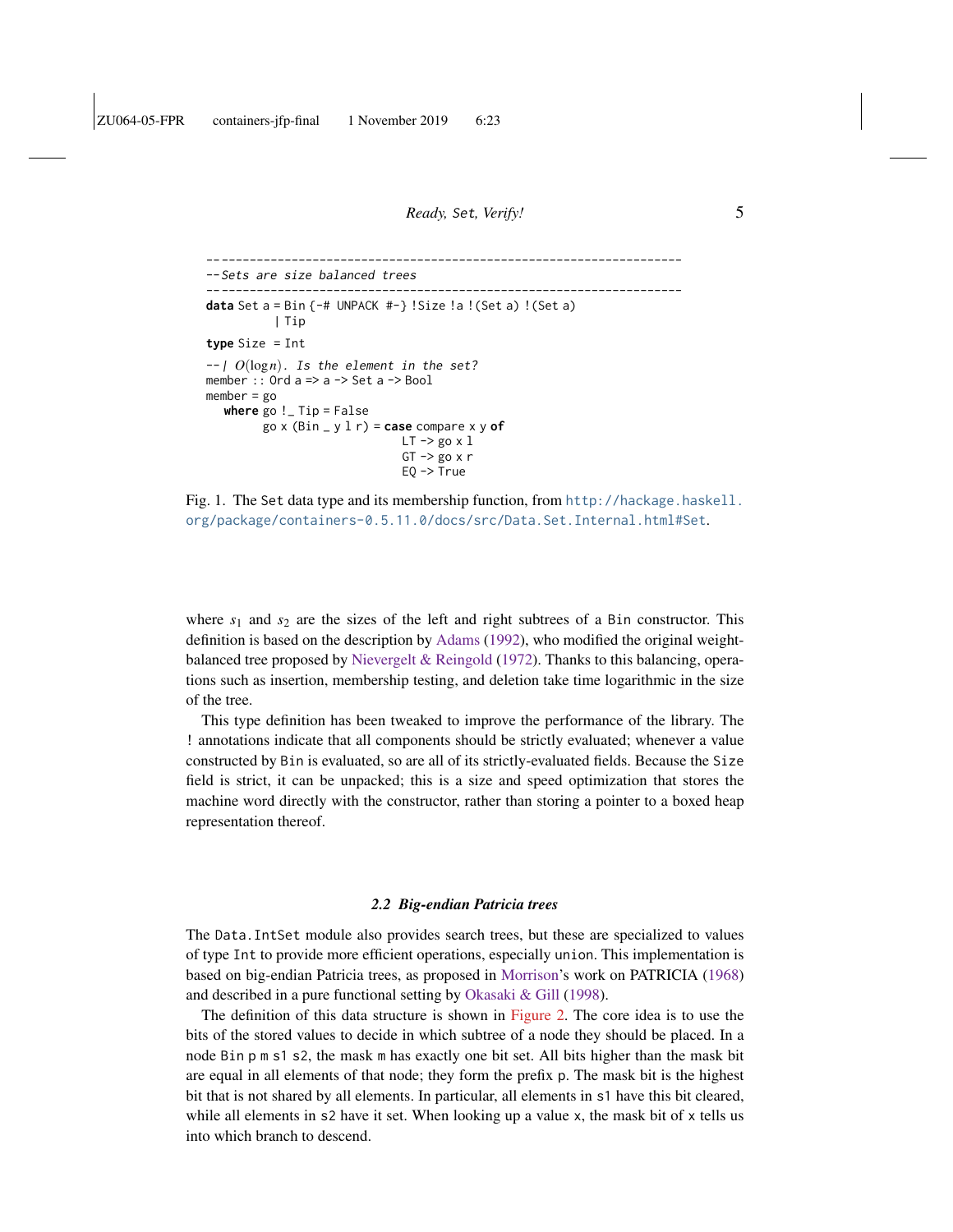```
data IntSet = Bin {-# UNPACK #-} !Prefix {-# UNPACK #-} !Mask !IntSet !IntSet
--Invariant: Nil is never found as a child of Bin.
--Invariant: The Mask is a power of 2. It is the largest bit position at
             which two elements of the set differ.
--Invariant: Prefix is the common high-order bits that all elements share to
             the left of the Mask bit.
--Invariant: In Bin prefix mask left right, left consists of the elements
             that don't have the mask bit set; right is all the elements
-- that do.
           | Tip {-# UNPACK #-} !Prefix {-# UNPACK #-} !BitMap
--Invariant: The Prefix is zero for the last 5 (on 32 bit arches) or 6 bits
             (on 64 bit arches). The values of the set represented by a tip
-- are the prefix plus the indices of the set bits in the bit map.
           | Nil
--A number stored in a set is stored as
--* Prefix (all but last 5-6 bits) and
--* BitMap (last 5-6 bits stored as a bitmask)
-- Last 5-6 bits are called a Suffix.
type Prefix = Int
type Mask = Int
type BitMap = Word
type Key = Int
- O(min(n, W)). Is the value a member of the set?
member :: Key -> IntSet -> Bool
member !x = gowhere go (Bin p m l r) | nomatch x p m = False
                      | zero \times m = go 1| otherwise = go r
        go (Tip y bm) = prefixOf x == y & bitmapOf x .& bm / = 0go Nil = False
```
<span id="page-5-0"></span>Fig. 2. The IntSet data type and its membership function, from [http://hackage.](http://hackage.haskell.org/package/containers-0.5.11.0/docs/src/Data.IntSet.Internal.html#IntSet) [haskell.org/package/containers-0.5.11.0/docs/src/Data.IntSet.Internal.](http://hackage.haskell.org/package/containers-0.5.11.0/docs/src/Data.IntSet.Internal.html#IntSet) [html#IntSet](http://hackage.haskell.org/package/containers-0.5.11.0/docs/src/Data.IntSet.Internal.html#IntSet).

Instead of storing a single value at the leaf of the tree, the implementation in containers improves time and space performance by storing the membership information of consecutive numbers as the bits of a machine-word-sized bitmap in the  $Tip$  constructor.<sup>[6](#page-5-1)</sup>

The Nil constructor is the only way to represent an empty tree, and will never occur as the child of a Bin constructor. Every well-formed IntSet is either made of Bins and Tips, or a single Nil.

### *2.3 A history of performance tuning*

The history of the Data.Set module can be traced back to 2004, when a number of competing search tree implementations were debated in the "Tree Wars" thread on the Haskell libraries mailing list. Benchmarks showed that Daan Leijen's implementation had the best performance, and it was added to containers in 2005 as <code>Data.Set.</code>  $\!\!7$  $\!\!7$ 

<span id="page-5-1"></span> $6$  Although this feature was contributed in 2011 by the first author, he certainly did this without having an eventual formal verification in mind.

<span id="page-5-2"></span><sup>7</sup> <https://github.com/haskell/containers/commit/bbbba97c>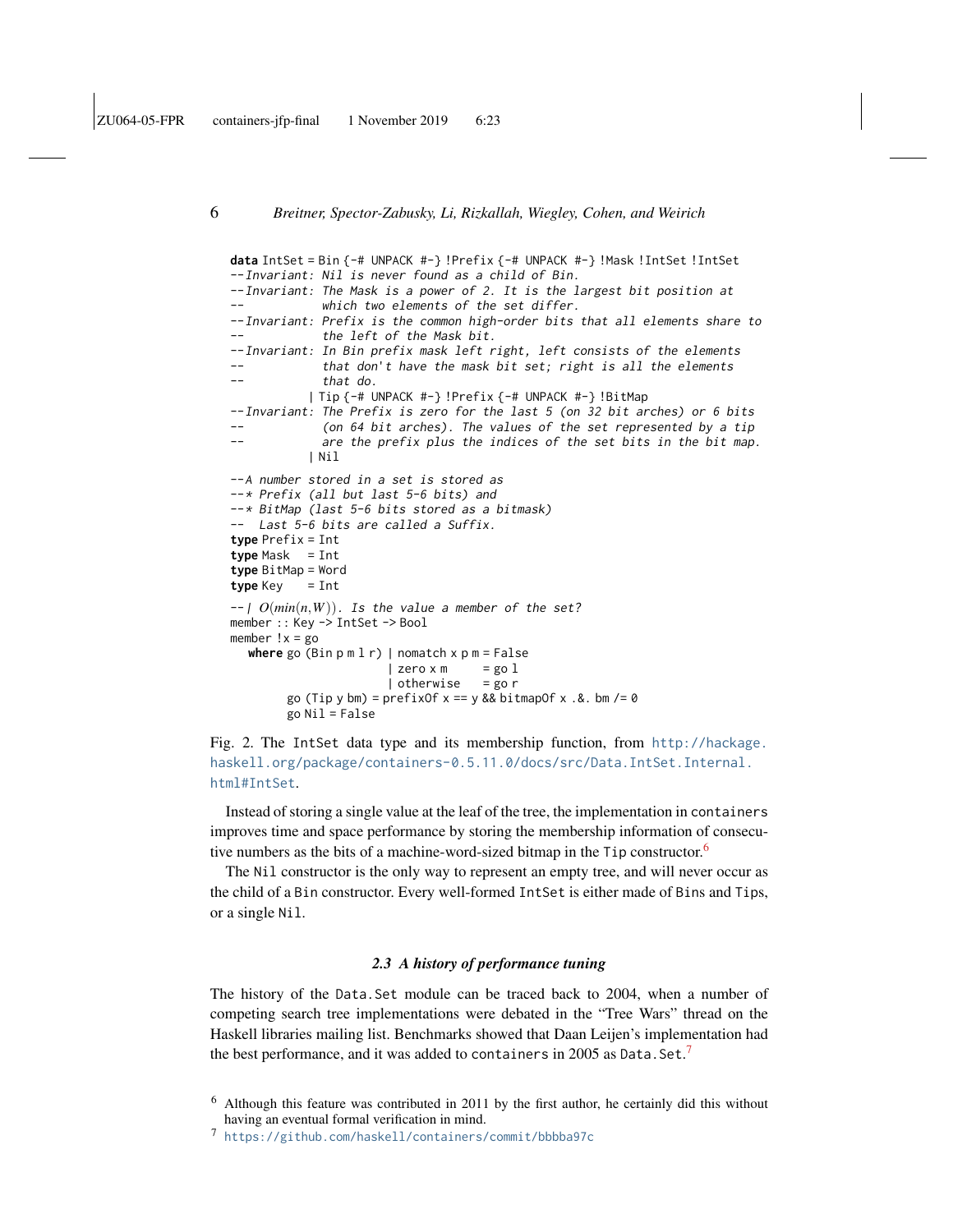In [2010,](#page-41-5) Milan Straka thoroughly evaluated the performance of the containers library and implemented a number of performance tweaks [\(Straka,](#page-41-5) [2010\)](#page-41-5). For example:

*When balancing a node, the function* balance *checked the balancing condition and called one of the four rotating functions, which rebuilt the tree using smart constructors. This resulted in a repeated pattern matching, which was unnecessary. We rewrote the* balance *function to contain all the logic and to use as few pattern matches as possible. That resulted in significant performance improvements in all* Set *methods that modify a given set.*

This change<sup>[8](#page-6-0)</sup> replaced a fairly readable balance and several small and descriptive helper functions with a single dense block of code. A later change<sup>[9](#page-6-1)</sup> by [Straka](#page-41-5) created two copies of this dense, complicated balance function, each specialized and optimized for different preconditions.

[Adams](#page-39-2) [\(1992\)](#page-39-2) describes two algorithms for union, intersection, and difference: "hedge union" and "divide and conquer". Originally containers used the former, but in 2016 its maintainers switched to the latter,  $\frac{10}{10}$  $\frac{10}{10}$  $\frac{10}{10}$  again based on performance measurement.

The module Data.IntSet (and Data.IntMap) has been around even longer. [Okasaki](#page-41-4) [& Gill](#page-41-4) mention in their [1998](#page-41-4) paper [\(Okasaki & Gill,](#page-41-4) [1998\)](#page-41-4) that GHC had already made use of IntSet and IntMap for several years. In 2011, the Data.IntSet module was rewritten to use machine-words as bit maps in the leaves of the tree, as discussed at the end of [Section 2.2.](#page-4-1)<sup>[11](#page-6-3)</sup> This moved the containers library further away from the literature on Patricia trees and introduced a fair amount of low-level bit twiddling operations (e.g., highestBitMask, lowestBitMask, and revNat).

# *2.4 The test suite of* **containers**

The first tests were added to containers in  $2007$ ,<sup>[12](#page-6-4)</sup> in the form of a few regression tests for observed bugs. Three years later, Don Stewart added a comprehensive test suite using QuickCheck [\(Claessen & Hughes,](#page-40-1) [2000\)](#page-40-1) with 91% code coverage, and reported that "[n]o bugs were found".<sup>[13](#page-6-5)</sup> This test suite helped to maintain a consistently high quality and very few bugs crept into released versions of the library. In fact, the only serious bug mentioned in the library's changelog – a completely broken implementation of Data. IntMap.restrictKeys – only occurred because the tests for restrictKeys were accidentally not run as part of the test suite.<sup>[14](#page-6-6)</sup>

<span id="page-6-0"></span><sup>8</sup> <https://github.com/haskell/containers/commit/3535fcbe>

<span id="page-6-1"></span><sup>9</sup> <https://github.com/haskell/containers/commit/d17d7182>

<span id="page-6-2"></span><sup>10</sup> <https://github.com/haskell/containers/commit/c3083cfc>

<span id="page-6-3"></span><sup>11</sup> <https://github.com/haskell/containers/pull/3>

<span id="page-6-4"></span><sup>12</sup> <https://github.com/haskell/containers/commit/9d6c49b5>

<span id="page-6-5"></span><sup>13</sup> <https://github.com/haskell/containers/commit/38743e39>

<span id="page-6-6"></span><sup>14</sup> <https://github.com/haskell/containers/issues/392>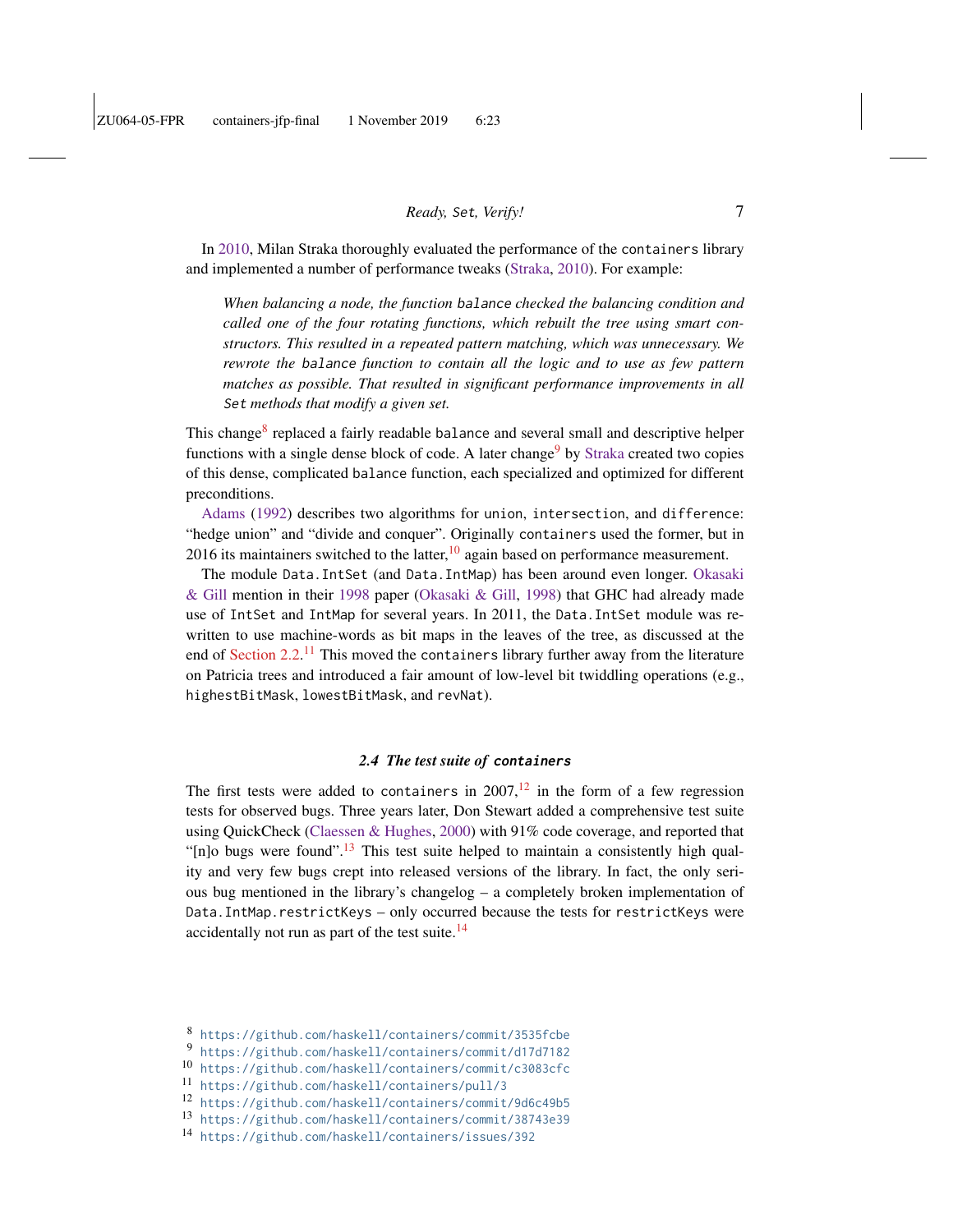#### 3 Overview of our verification approach

In order to verify Set, IntSet, and Map, we use hs-to-coq to translate the unmodified Haskell modules to Gallina and then use Coq to verify the translated code. For example, consider the excerpt of the implementation of Set in [Figure 1.](#page-4-0) The hs-to-coq tool trans-lates this input to the following Coq definitions.<sup>[15](#page-7-0)</sup> The type name Set is renamed to Set\_ to avoid clashing with the Coq keyword.

```
Definition Size := GHC.Num.Int%type.
```

```
Inductive Set_ a : Type
   := Bin : Size -> a -> (Set_ a) -> (Set_ a) -> Set_ a
   | Tip : Set_ a.
Definition member {a} `{GHC.Base.Ord a} : a -> Set_ a -> bool :=
   let fix go arg_0__ arg_1__
      := match arg_0__, arg_1__ with
           |, Tip => false
           | x, Bin _ y l r => match GHC.Base.compare x y with
                                 | Lt => \text{go } x 1| Gt => go x r
                                 | Eq => true
                              end
        end
   in go.
```
The unpacking and strictness annotations were ignored, as they do not make sense in Coq: unpacking only controls memory layout, and not the semantics of the type; and strictness annotations control evaluation order, which is immaterial in a total language. While in Haskell the strictness annotations further rule out the use of infinite data structures, hs-to-coq already assumes that all data types are inductive [\(Spector-Zabusky](#page-41-1) *et al.*, [2018\)](#page-41-1), so they add nothing.

These definitions also depend on hs-to-coq's pre-existing translated version of GHC's standard library base. Here, we use the existing translation of Haskell's Int type, the Ord type class, and Ord's compare method.

We carry out this translation for the Set, IntSet, and Map along with their attendant functions, and then verify the resulting Gallina code. In [Section 4](#page-9-0) we discuss the properties that we prove about these data structures, focusing on the details of the two set data structures. Naturally, this translation process means that these proofs comes with an attendant formalization gap, which we discuss in [Section 7.1.](#page-33-0)

To further test the translation from Haskell to Coq, we also used Coq's extraction mechanism to translate the generated Gallina code, like that seen above, *back* to Haskell. This process converts the implicitly-passed type class dictionaries to ordinary explicitly-passed function arguments, but otherwise preserves the structure of the code. For example, the member function above is extracted back to Haskell as the following code:

member :: (Base.Eq\_ a1) -> (Base.Ord a1) -> a1 -> (Set\_ a1) -> Prelude.Bool

<span id="page-7-0"></span><sup>15</sup> In the file [examples/containers/lib/Data/Set/Internal.v.](https://github.com/antalsz/hs-to-coq/blob/JFP-containers/examples/containers/lib/Data/Set/Internal.v)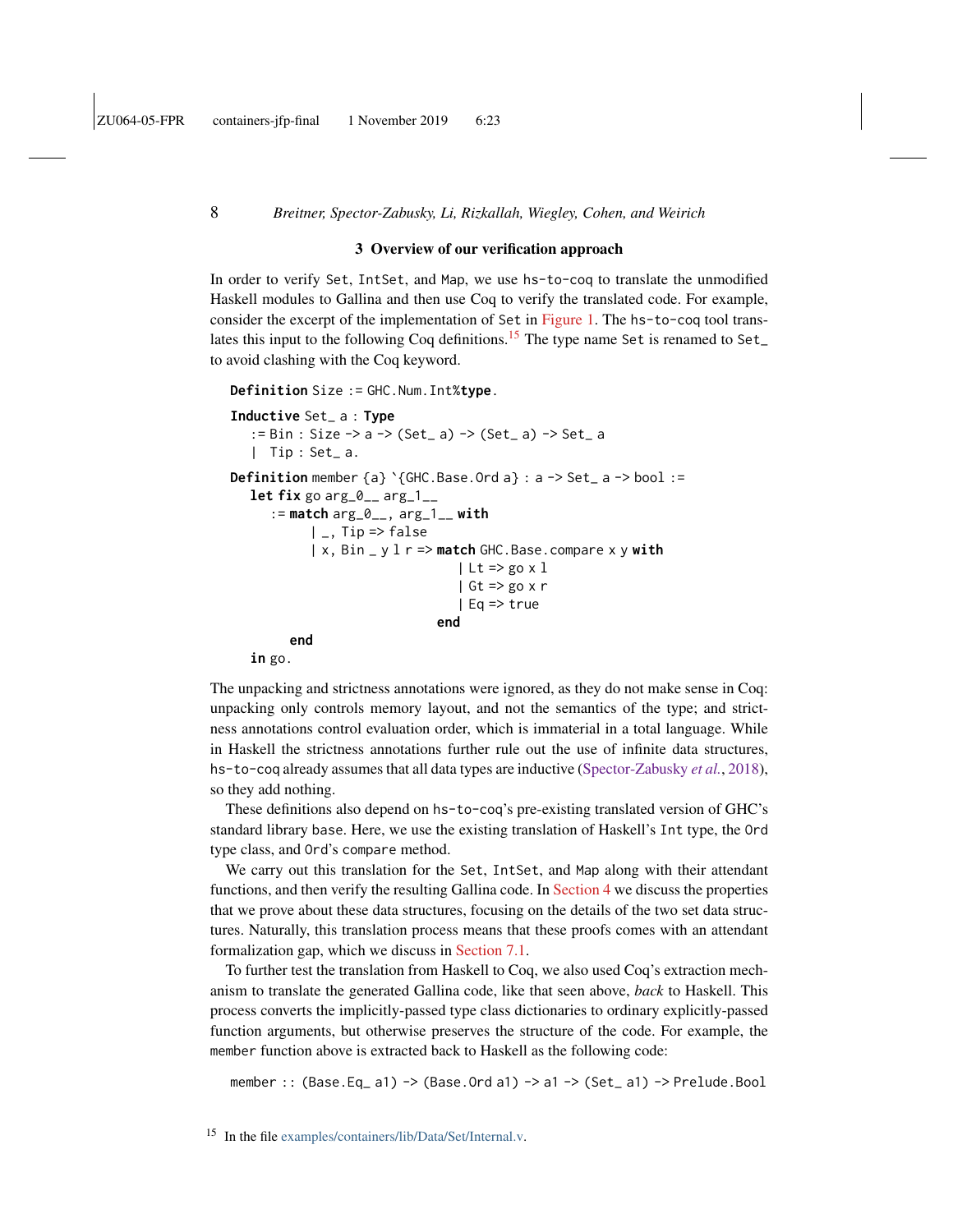```
member h h\theta arg\theta_{--} arg\theta_{--} =
   case arg_1__ of {
      Bin_y y l r \rightarrowcase Base.compare h h0 arg_0__ y of {
             Prelude.EQ -> Prelude.True;
             Prelude.LT \rightarrow member h h0 arg_0<sub>-</sub> l;
             Prelude.GT \rightarrow member h h0 arg_0 _{-} r};
      Tip -> Prelude.False}
```
By providing an interface that restores the type-class based types, we can run the original containers test suite against this code. This process helps us check that hs-to-coq preserves the semantics of the original Haskell program during the translation process. Our handwritten shim module imports the extracted definitions above and then reexports these definitions with their original types by using Haskell's type class resolution to provide the explicit dictionaries.

```
--Create dictionary from an Eq type class constraint
eq_a :: Eq a => Base.Eq_ a
eq_a f = f (Base.Eq___Dict_Build (==) (/=))
--Create dictionary from an Ord type class constraint
ord_a :: Prelude.Ord a => Base.Ord a
ord_a _ = Base.ord_default Prelude.compare eq_a
--Restore the original type of the extracted member function
--by providing explicit dictionaries
member :: Prelude.Ord a => a -> Set a -> Bool
member = S2.member eq_a ord_a
```
[Figure 3](#page-9-1) provides an overview of the Haskell code that we target, the Gallina code that we translate it into, and the Coq proofs that we wrote. For ease of comparison (Map is quite different and much larger), the bar chart focuses on the two different set modules, but our numbers include Map. The relevant modules of the containers library contain 325 functions and 41 type class instances, written in 4096 lines of code (excluding comments and blank lines). Out of these, 36 functions and 20 type class instances (509 loc) were deemed "out of scope" and not translated. (We discuss untranslated definitions in more detail in [Sections 5.3](#page-20-0) and [7.2.](#page-34-0)) Our translation produces 4784 lines of Gallina code.

The Set, IntSet, and Map data structures come with extensive APIs. We specify and verify a representative subset of commonly used functions (listed in [Figure 4\)](#page-10-0), covering 68% of the Set API, 49% of the IntSet API, and 43% of the Map API. This verified API is complete enough to instantiate Coq's specification of finite sets and maps, along with many other specifications at varying levels of abstraction; for more detail, see [Section 4.](#page-9-0)

As Coq is not an automated theorem prover, verification of these complex data structures requires significant effort. In total, we verified 2291 lines of Haskell; the verification of Set, IntSet, and Map required 9.0 lines of proof per lines of code. This factor is noticeably higher for IntSet (9.9 $\times$ ) than for Set (7.4 $\times$ ), as the latter is conceptually simpler to reason about and allowed us to achieve a higher degree of automation using Coq tactics.

Our proofs also require the formalization of several background theories (not counted in the proof-to-code ratio above), including: integer arithmetic and bits (1265 loc): lists and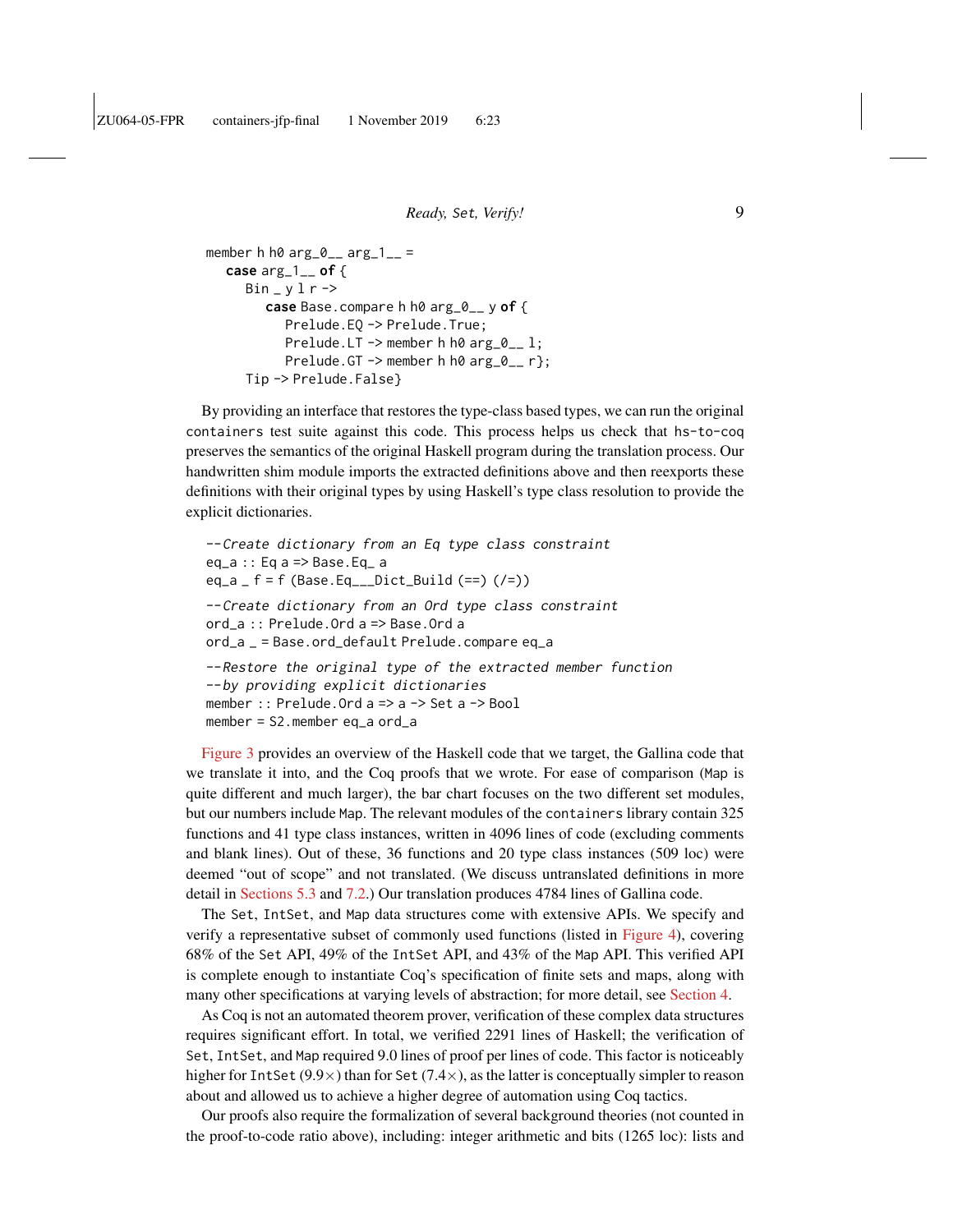

<span id="page-9-1"></span>Fig. 3. A quantitative overview of the Haskell code, its translation into Coq and our proofs

sortedness (1500 loc); dyadic intervals, which are used for verifying IntSet (1169 loc); and support for working with lawful Ord instances (488 loc), including a complete decision procedure,<sup>[16](#page-9-2)</sup> a port of Coq's Coq. Structures. OrdersTac to a setting using type classes instead of modules.

### 4 Specifying **Set** and **IntSet**

<span id="page-9-0"></span>The phrase "we have verified this piece of software" on its own is meaningless: the particular specification that a piece of software is verified against matters. Good specifications are *rich*, *two-sided*, *formal*, and *live* [\(Appel](#page-39-3) *et al.*, [2017\)](#page-39-3). A specification is *rich* if it "describ[es] complex behaviors in detail". It is *two-sided* if it is "connected to both implementations and clients". It is *formal* if it is "written in a mathematical notation with clear semantics". And it is *live* if it is "connected via machine-checkable proofs to the implementation".

All specifications of Set and IntSet that we use are formal and live by definition. They are formal because we express the desired properties using Gallina, the language of the Coq proof assistant; and they are live because we use hs-to-coq to automatically convert containers to Coq where we develop and check our proofs.<sup>[17](#page-9-3)</sup> But how can we ensure that our specifications of Set and IntSet are two-sided and rich? How do we know that the

<span id="page-9-2"></span><sup>16</sup> In the file [examples/containers/theories/OrdTactic.v.](https://github.com/antalsz/hs-to-coq/blob/JFP-containers/examples/containers/theories/OrdTactic.v)

<span id="page-9-3"></span><sup>&</sup>lt;sup>17</sup> "Liveness" here solely refers to the fact that the specification and the Haskell source are automatically connected; it does not guarantee that the semantics of the two are identical. We discuss the formalization gap further in [Section 7.1.](#page-33-0)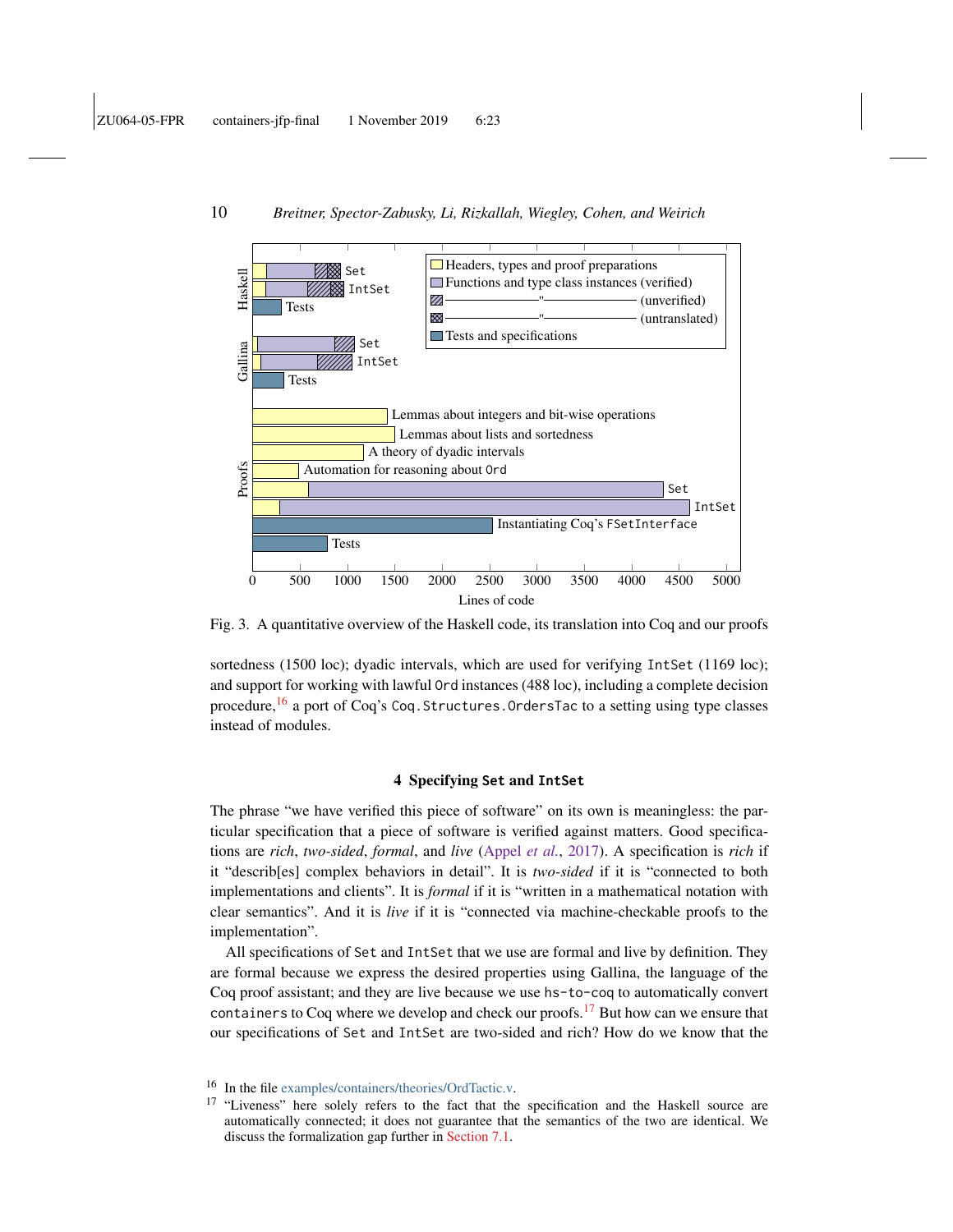**Set**: API: delete, deleteMax, deleteMin, difference, disjoint, drop, elems, empty, filter, foldl, foldl', foldr, foldr', fromAscList, fromDescList, fromDistinctAscList, fromDistinctDescList, fromList, insert, intersection, isSubsetOf, lookupMax, lookupMin, map, mapMonotonic, maxView, member, minView, notMember, null, partition, singleton, size, split, splitAt, splitMember, take, toAscList, toDescList, toList, union, unions Instances: Eq, Eq1, Monoid, Ord, Ord1, Semigroup Internal functions: balanceL, balanceR, combineEq, glue, insertMax, insertMin, insertR, link, maxViewSure, merge, minViewSure, valid **IntSet**: API: delete, difference, disjoint, elems, empty, filter, foldl, foldr, fromList, insert, intersection, isProperSubsetOf, isSubsetOf, map, member, notMember, null, partition, singleton, size, split, splitMember, toAscList, toDescList, toList, union, unions Instances: Eq, Monoid, Ord, Semigroup Internal functions: branchMask, equal, highestBitMask, mask, nequal, nomatch, revNat, shorter, valid, zero Map: API: adjust, alter, assocs, balanceL, balanceR, delete, deleteMax, deleteMin, difference, drop, elems, empty, filter, findIndex, findWithDefault, foldl, foldl', foldlWithKey', foldr, foldr', foldrWithKey, fromAscList, fromDescList, fromDistinctAscList, fromDistinctDescList, fromList, fromSet, glue, insert, insertLookupWithKey, insertMax, insertWith, insertWithKey, intersection, keys, keysSet, link, link2, lookup, lookupLE, lookupLT, lookupMax, lookupMin, mapEither, mapMaybe, mapMaybeWithKey, mapWithKey, maxView, member, minView, notMember, null, partition, restrictKeys, singleton, size, split, splitAt, splitLookup, splitRoot,

take, toAscList, toDescList, toList, union, unionWithKey, unions, unionsWith, update, updateLookupWithKey, updateWithKey, withoutKeys

Instances: Eq, Eq1, Monoid, Semigroup

Internal functions: insertMin, insertR, insertWithKeyR, insertWithR,

<span id="page-10-0"></span>isProperSubmapOfBy, maxViewSure, minViewSure, splitMember

Fig. 4. The verified subset of functions and type classes in Data.Set, Data.IntSet, and Data.Map.Strict

specifications are not just facts that happen to be true, but are useful for the verification of larger systems? What complex behaviors of the data structures should we specify?

To ensure that our specifications are two-sided, we use specifications that we did not invent ourselves. Instead, we draw our specifications from a variety of diverse sources: from several parts of the containers codebase [\(Sections 4.1](#page-11-0) to [4.4\)](#page-13-0), from Haskell type class laws [\(Section 4.5\)](#page-14-0), from pre-existing Coq theories [\(Section 4.6\)](#page-15-0), and from a mathematical description of sets [\(Section 4.7\)](#page-16-0). This way, we also ensure that our specifications are rich because they describe the complex Set and IntSet data structures at varying levels of abstraction. Finally, by verifying the code against these disparate specifications, we not only increase the assurance that we captured all the important behaviors of Set and IntSet, but we also cross-validate the specifications against each other.

While we focus here on Set and IntSet, these techniques are all more general – in [Section 5.9,](#page-28-0) we discuss how we were able to take the techniques presented here and extend them directly to verify the related Map data structure.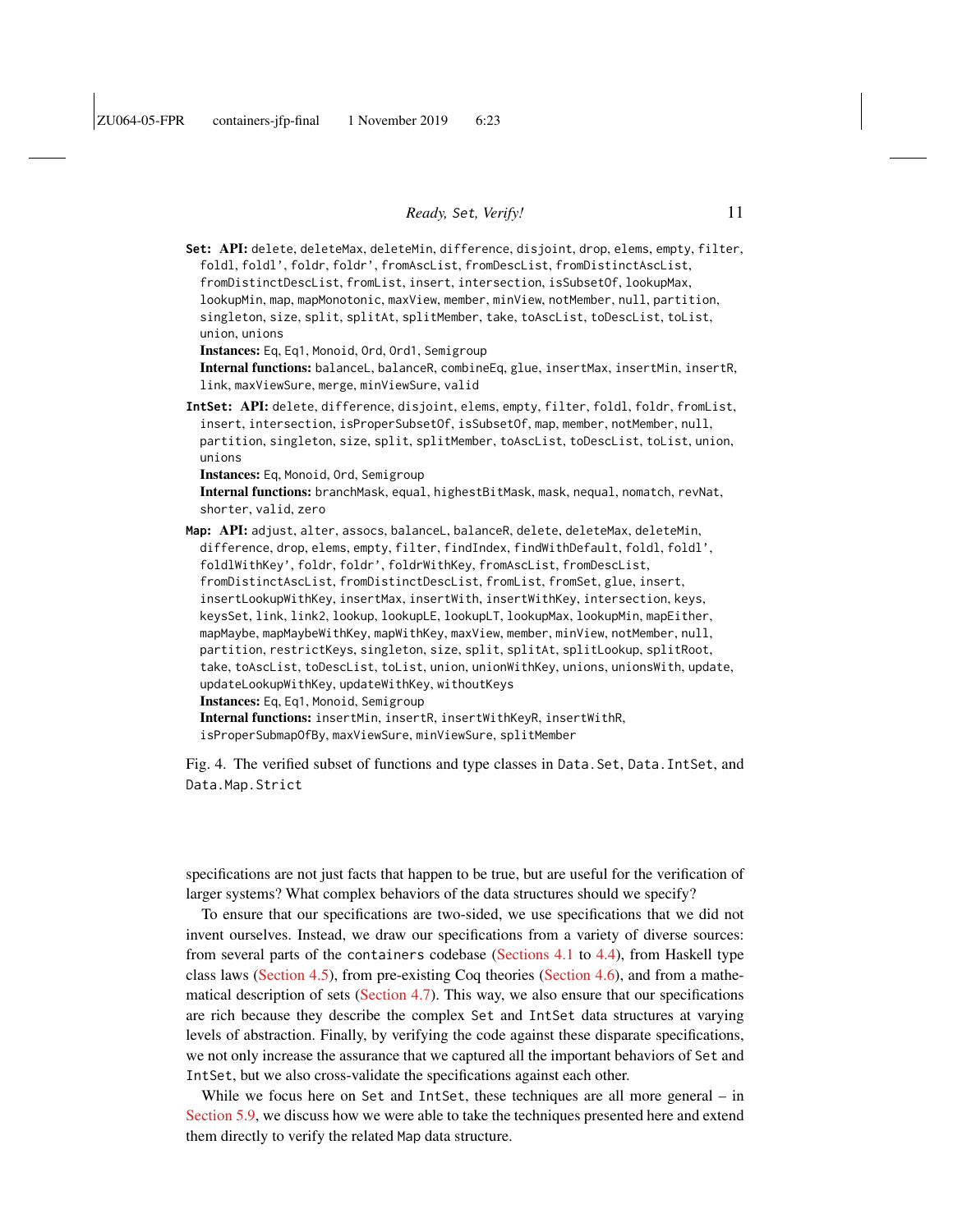```
Inductive Bounded : Set_ e -> option e -> option e -> Prop :=
| BoundedTip : forall lb ub,
  Bounded Tip lb ub
| BoundedBin : forall lb ub s1 s2 x sz,
  Bounded s1 lb (Some x) ->
  Bounded s2 (Some x) ub ->
  isLB lb x = true \rightarrow (*1f lb is defined, it is less than x *)
  isUB ub x = true \rightarrow (* If ub is defined, it is greater than x *)
  sz = (1 + size s1 + size s2) ->
  balance_prop (size s1) (size s2) -> (* weights of tree are balanced *)
  Bounded (Bin sz x s1 s2) lb ub.
(** Any set that has bounds is well-formed *)
Definition WF (s : Set_ e) : Prop := Bounded s None None.
```
<span id="page-11-1"></span>Fig. 5. Well-formed weight-balanced sets

### *4.1 Specifying implementation invariants*

<span id="page-11-0"></span>Set and IntSet are two examples of abstract types whose correctness depend on invariants. Therefore, we define well-formedness predicates WF: Set\_ e -> **Prop** and WF : IntSet -> **Prop** and show that the operations preserve these properties. The definition of well-formedness differs between the two types, but specifications of both are already present within containers.

Well-formed weight-balanced trees Our definition of WF for Set is derived from the valid function defined in the containers library. This function checks whether the input (1) is a balanced tree, (2) is an ordered tree, and (3) has the correct values in its size fields. It is not part of the normal, user-facing API of containers (since all exported functions preserve well-formedness), but is used internally by the developers for debugging and testing. For us, it is valuable as an executable specification, with less room for ambiguity and interpretation than comments and documentation.

However, rather than using valid directly, we define well-formedness as an inductive predicate, because we find it more useful from a proof engineering perspective. In particular, our definition of WF, as shown in [Figure 5,](#page-11-1) relies on the Bounded inductive family. Its indices express lower and upper bounds of the elements stored in the tree; None means unbounded. At the same time, the property also checks that the sizes of the two subtrees are balanced in the Bin case.<sup>[18](#page-11-2)</sup> Nevertheless, we can relate the WF predicate to the valid function found in containers:

**Lemma** Bounded\_iff\_valid : **forall** s, WF s <-> valid s = true.

Well-formed Patricia trees Our well-formedness definition for IntSet is derived from the comments in the IntSet data type, shown in [Figure 2,](#page-5-0) where the type declaration almost disappears beneath a large swath of comments describing its invariants.

In this case, the documentation-derived well-formedness predicate is stronger than the corresponding valid function from the implementation – the Haskell function was missing

<span id="page-11-2"></span><sup>&</sup>lt;sup>18</sup> In the file [examples/containers/theories/SetProofs.v.](https://github.com/antalsz/hs-to-coq/blob/JFP-containers/examples/containers/theories/SetProofs.v)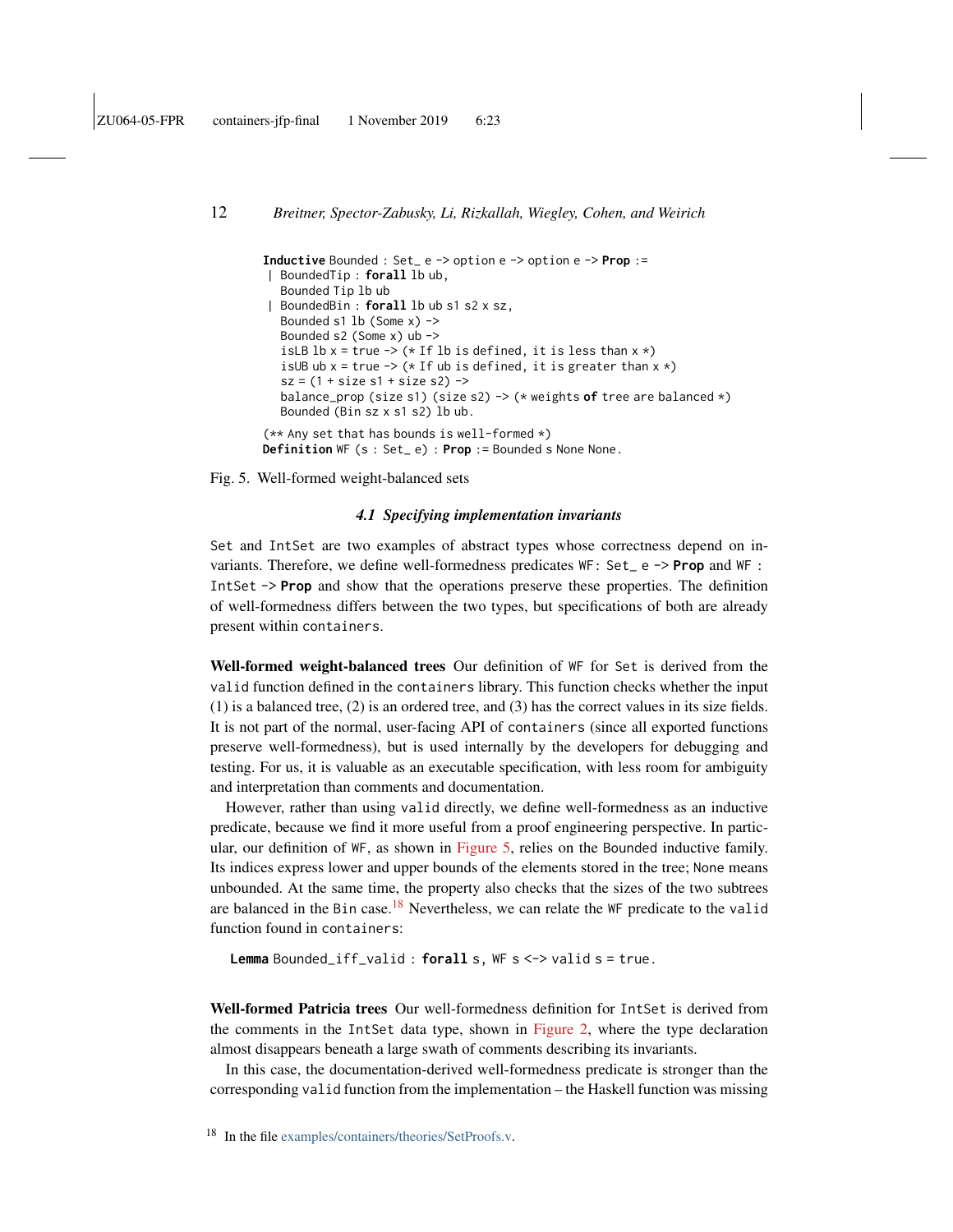some necessary conditions. We reported this to the library authors, $19$  who have since fixed valid.

This fix to valid is an example of how verification allows us to cross-validate specifications and ensure that the invariants written in the comments are adequately reflected by the code. On the other hand, sometimes we discover that it is the comments in the code that are incomplete. For example, the comment describing the precondition for balanceL in the Data.Set module was misleading and too vague; for more detail, see [Section 6.1.](#page-29-1)

# *4.2 Property-based testing*

<span id="page-12-3"></span>At the next level of verification, we would like to show that the implementations of Set and IntSet are correct according to the implementors of the module. We specify correctness by deriving a definition directly from the test suite that is distributed with the containers library.

Thanks to the popularity of property-based testing within the Haskell community, this test suite contains a wealth of precisely specified general properties expressed using Quick-Check [\(Claessen & Hughes,](#page-40-1) [2000\)](#page-40-1). For example, one such property states that the union operation is associative, in terms of the Haskell-level equality function ==:

prop\_UnionAssoc :: IntSet -> IntSet -> IntSet -> Bool prop\_UnionAssoc t1 t2 t3 = union t1 (union t2 t3) == union (union t1 t2) t3

which we can interpret as a theorem about union: $^{20}$  $^{20}$  $^{20}$ 

**Theorem** thm\_UnionAssoc: **forall** t1, WF t1 -> **forall** t2, WF t2 -> **forall** t3, WF t3 -> union t1 (union t2 t3) == union (union t1 t2) t3 = true.

We do not have to write these theorems by hand: as we describe in [Section 5.8,](#page-26-0) we use hs-to-coq in a nonstandard way to automatically turn these executable tests into Gallina propositions (i.e., types). We have translated IntSet's test suite in this manner and have used our other specifications to prove that all QuickCheck properties about verified IntSet functions are theorems (with one exception due to our choice of integer representation – see [Section 5.5\)](#page-21-0).

#### *4.3 Numeric overflow in* **Set**

There is one way in which we have diverged from the specification of correctness given by the comments of the containers library. The Data. Set module states: $2<sup>1</sup>$ 

*Warning: The size of the set must not exceed* maxBound::Int*. Violation of this condition is not detected and if the size limit is exceeded, its behavior is undefined.*

<span id="page-12-0"></span><sup>19</sup> <https://github.com/haskell/containers/issues/522>

<span id="page-12-1"></span><sup>&</sup>lt;sup>20</sup> In the file [examples/containers/theories/IntSetPropertyProofs.v.](https://github.com/antalsz/hs-to-coq/blob/JFP-containers/examples/containers/theories/IntSetPropertyProofs.v)

<span id="page-12-2"></span><sup>21</sup> <http://hackage.haskell.org/package/containers-0.5.11.0/docs/Data-Set.html>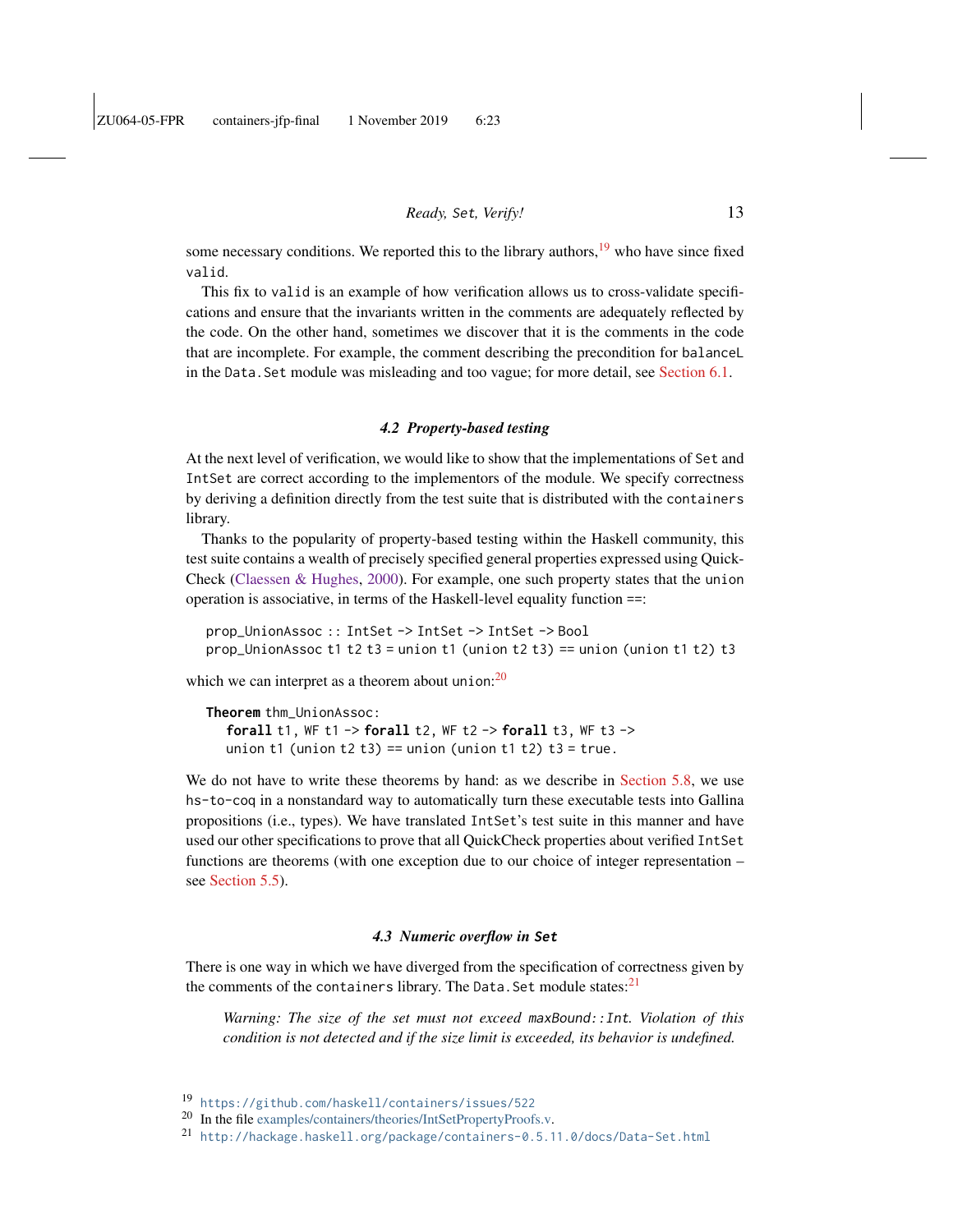In practice, it makes no difference whether Int is bounded or not, as a valid set with  $(2^{63} - 1)$  elements would require at least 368 exabytes of storage. What does this imply for our specification of Set? Should we use fixed-width integers to represent Int? This choice would closely match the implementation, but we would have to carefully add preconditions to all our lemmas to avoid integer overflow, greatly complicating the proofs, with little verification insight to be gained. Furthermore, such a specification would be difficult to use by clients, who themselves would need to prove that they satisfy such preconditions.

Instead, we translate Haskell's Int type to Coq's type of unbounded integers (called Z). This mapping avoids the problem of integer overflow altogether and is arguably consistent with the comment, as this choice replaces undefined behavior with concrete behavior. (The situation is slightly different for IntSet; see [Section 5.5.](#page-21-0))

### *4.4 Rewrite rules*

<span id="page-13-0"></span>So far, we have only been concerned with specifying the correctness of the data structures using the definition of correctness that is present in the original source code; the comments, the valid functions and the QuickCheck properties. However, to be able to claim that our specifications are two-sided, we need to show that the properties that we prove are useful to clients of the module.

One source of such properties are the *rewrite rules* [\(Peyton Jones](#page-41-6) *et al.*, [2001\)](#page-41-6) that enable library-specific compiler optimization. The containers library includes a small number of such rules. These annotations instruct the compiler to replace any occurrence of the pattern on the left-hand side in the rule by the expression on the right hand side. The standard example is

 ${-}$ # RULES "map/map" **forall** f g xs. map f (map g xs) = map (f . g) xs #-}

which fuses two adjacent calls to map into one, eliminating the intermediate list.

The program transformation *list fusion* [\(Peyton Jones](#page-41-6) *et al.*, [2001\)](#page-41-6) is implemented completely in terms of rewrite rules, and the rules in the containers library set up its functions for fusion; an example is

{-# RULES "Set.toAscList" **forall** s. toAscList s = build (\c n -> foldrFB c n s) #-}

which transforms the toAscList function into an equivalent representation in terms of build.

We can view these rewrite rules as a direct specification of properties that the compiler assumes are true during compilation. Rewrite rules are used by GHC during optimization; if any of these properties are actually false, GHC will silently produce incorrect code. Therefore, any proof about the correctness of GHC's compilation of these files depends on a proof of these properties. We have manually translated all the rules into Coq – there are only few of them, so manual translation is viable – and have proved that the translated operations satisfy this specification.[22](#page-13-1)

<span id="page-13-1"></span><sup>22</sup> In the files [examples/containers/theories/SetProofs.v](https://github.com/antalsz/hs-to-coq/blob/JFP-containers/examples/containers/theories/SetProofs.v) and [examples/containers/theories/](https://github.com/antalsz/hs-to-coq/blob/JFP-containers/examples/containers/theories/IntSetProofs.v) [IntSetProofs.v.](https://github.com/antalsz/hs-to-coq/blob/JFP-containers/examples/containers/theories/IntSetProofs.v)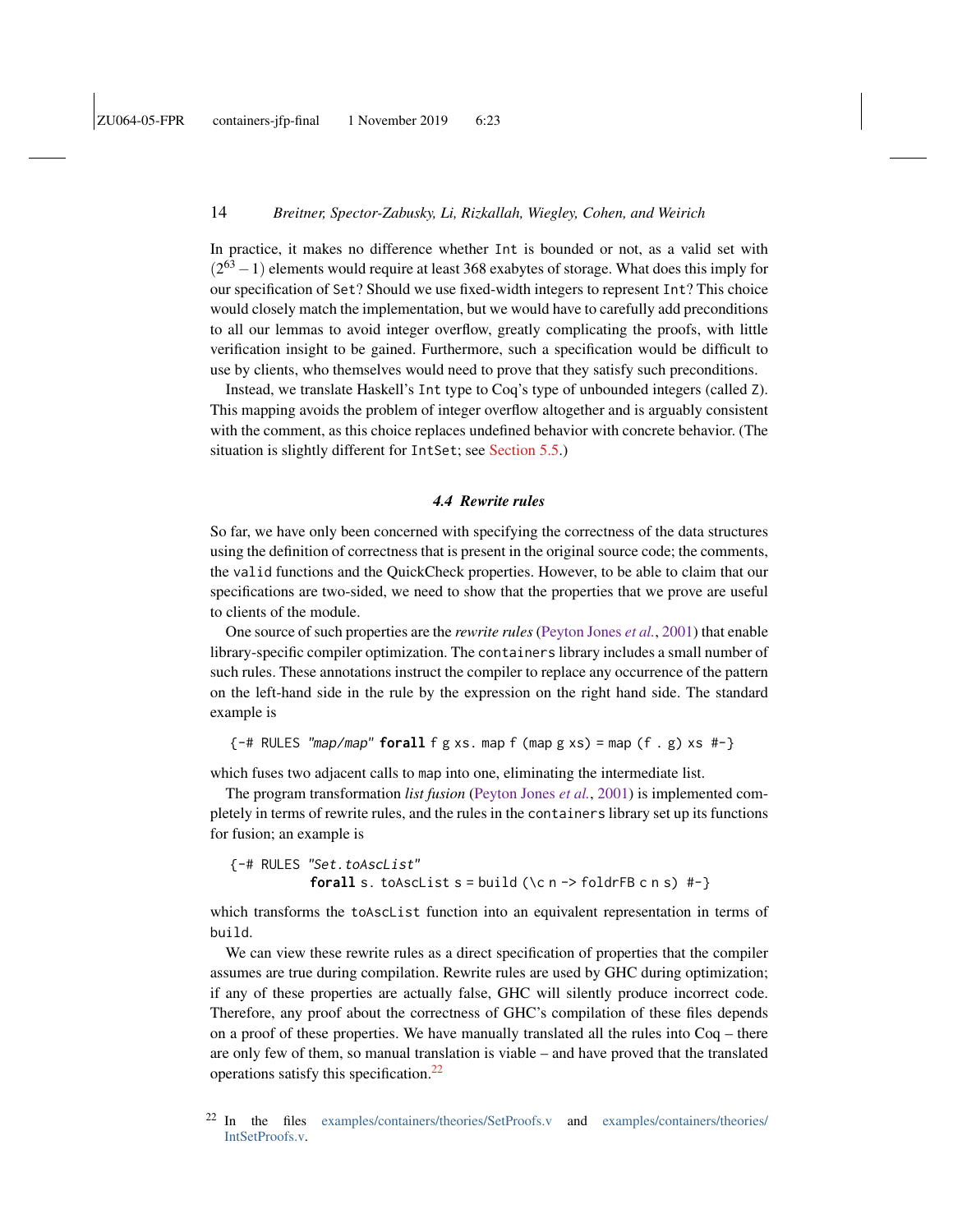```
Class OrdLaws (t : Type) {HEq : Eq_t} {Hord : Ord t} {HEqLaw : EqLaws t} := {(* The axioms *)
  Ord_antisym : for all a b, a \le b = true \ge b \le a = true \ge a == b = true;Ord_trans_le : forall a b c, a \le b = true \Rightarrow b \le c = true \Rightarrow a \le c = true;
  Ord_total : forall a b, a \le b = true \ \lor b \le a = true;
   (* The other operations, in terms of \leq or == *)
  Ord_compare_Lt : forall a b, compare a b = Lt <-> b <= a = false;
  Ord_compare_Eq : forall a b, compare a b = Eq \le -\ge a == b = true;
  Ord_compare_Gt : forall a b, compare a b = Gt \leq a \leq b = false;
  Ord_1t_1e : \textbf{forall } a b, a < b = \text{negb } (b \leq a);Ord_ge_le : \text{for all } a b, \quad a \geq b = (b \leq a);Ord_gt_le : forall : for all a b, a > b = negb (a <= b) }.
```
<span id="page-14-1"></span>Fig. 6. Our codification of the Ord type class laws

### *4.5 Type classes with laws*

<span id="page-14-0"></span>Many Haskell type classes come with *laws* that all instances of the type class should satisfy, which provides another source of external specification that we can use. For example, an instance of Eq is expected to implement an equivalence relation, an instance of Ord should describe a linear order, and an instance of Monoid should be, well, a monoid.

We reflect these laws using type classes whose members are the required properties. For example, we have defined EqLaws, OrdLaws (shown in [Figure 6\)](#page-14-1), and MonoidLaws. These classes can only be instantiated if the corresponding instance is lawful.

Even though we have defined these laws ourselves, using our understanding of what they mean for the Haskell standard library, we argue that they form a two-sided specification. In particular, we have been clients to the Ord laws in our verification of the Set data structure. Almost all theorems about Set must constrain the element type to one that is an instance of OrdLaws. Therefore, we know our specification of these laws is sufficiently strong to verify this library.

At the same time, we have also shown that multiple type class instances satisfy these laws including both set modules $^{23}$  $^{23}$  $^{23}$  and other types such as Z, unit, tuples, option, and  $list.^{24}$  $list.^{24}$  $list.^{24}$  Because we successfully instantiated these type classes for many types, we also know that they are not too strong.

That said, nailing down the precise form of the type class laws can be tricky. Consider the case of a Monoid instance for a type T. The associativity law can be stated as "for all elements x, y and z of T, we have that  $x \le (y \le z)$  is equal to  $(x \le y) \le z$ ," where  $\le$ is the monoid operation (i.e. mappend in Haskell). But in order to write this down as part of MonoidLaws in Coq, we need to make two decisions:

1. What do we mean by "equal"? The first option is to use Coq's propositional equality and require that  $x \leq (y \leq z) = (x \leq y) \leq z$ . This would, however, prevent us from making  $Set_$ , with  $(\le)$  = union, a member of MonoidLaws: two extensionally-equal sets may be represented by differently structured trees. Therefore, we instead require that the two expressions are equal according to their Eq instance:  $(x \le (y \le z) == (x \le y) \le z) = true$ . The tradeoff with this approach

<span id="page-14-2"></span><sup>23</sup> In the files [examples/containers/theories/SetProofs.v](https://github.com/antalsz/hs-to-coq/blob/JFP-containers/examples/containers/theories/SetProofs.v) and [examples/containers/theories/](https://github.com/antalsz/hs-to-coq/blob/JFP-containers/examples/containers/theories/IntSetProofs.v) [IntSetProofs.v.](https://github.com/antalsz/hs-to-coq/blob/JFP-containers/examples/containers/theories/IntSetProofs.v)

<span id="page-14-3"></span><sup>24</sup> In the file [base-thy/GHC/Base.v.](https://github.com/antalsz/hs-to-coq/blob/JFP-containers/base-thy/GHC/Base.v)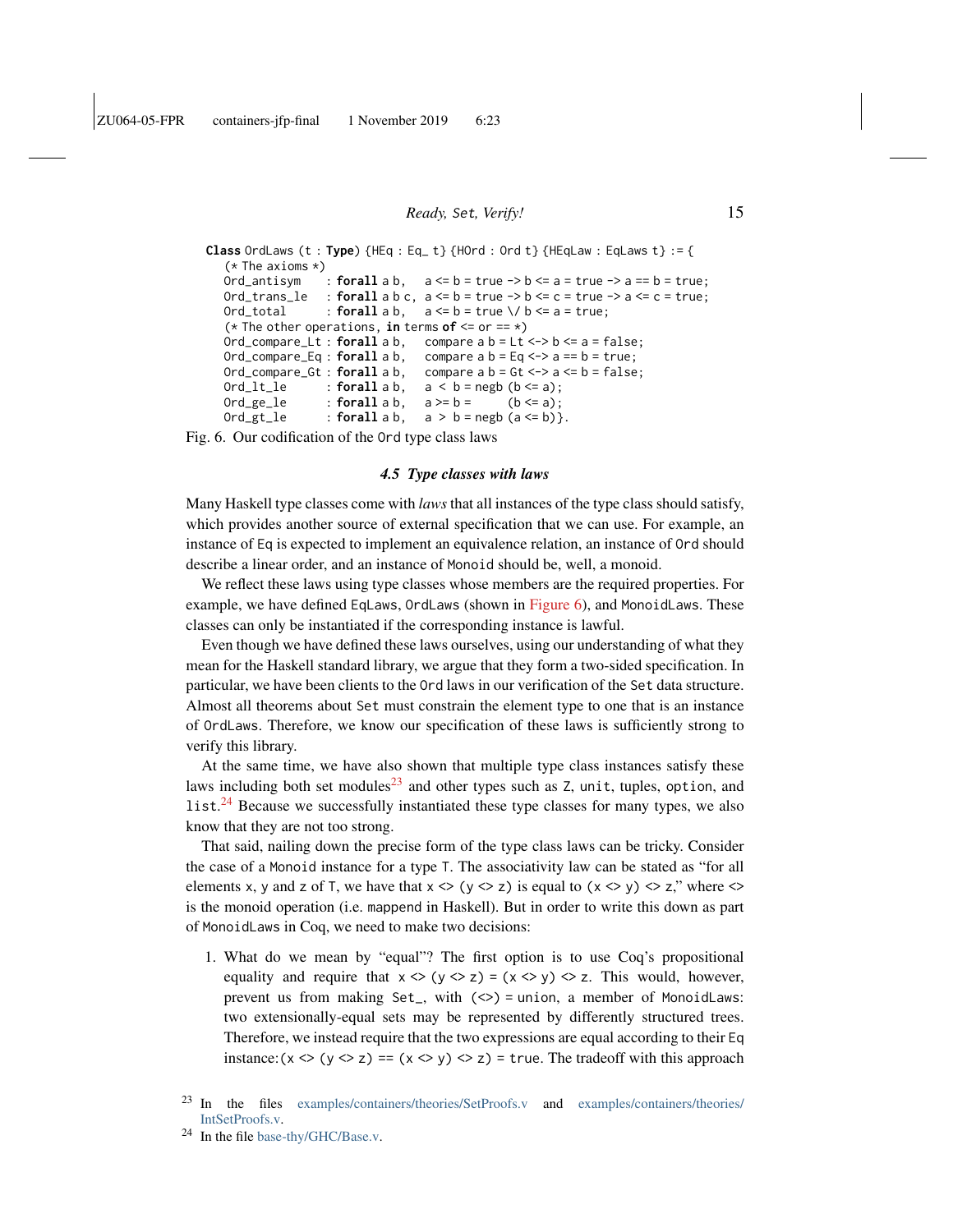is that it precludes instances like MonoidLaws  $b \rightarrow$  MonoidLaws (a  $\rightarrow$  b), since functions have no instance of Eq (and indeed, in general cannot have decidable equality).

For many types, however, this distinction is moot, since Haskell's equality coincides with structural equality; for example, this is the case for Bool, for Integer, and for IntSet itself (although not for Set, as mentioned above). To facilitate reasoning about such types, we provide the type class EqExact, which states that

**forall** {a}  $\{EqExact\ a\}$ ,  $x == y = true \iff x = y$ 

2. What do we mean by "For all elements of T"? The obvious choice is universal quantification over all elements of T:

**forall**  $(x \ y \ z : T)$ ,  $x \Leftrightarrow (y \Leftrightarrow z) == (x \Leftrightarrow y) \Leftrightarrow z = true$ 

But again, this collides with common practice in Haskell. Once again, consider Set: union only works correctly on well-formed sets. Therefore, our approach is to define an instance of this and other classes not for the type Set\_ e, but for the type of well-formed sets,  $\{s : \text{Set}_{e} \mid \text{WF } s\}$ , where type class laws hold universally. This instance reflects the "external view" of the data structure – clients should only have access to well-formed sets.

An alternative could be to instead constrain MonoidLaws's theorems to hold only on members of T that are well-formed in some general way (e.g., according to an IsWF type class that could be instantiated at different types). In this way, we could instantiate MonoidLaws directly with types that require well-formedness, without the need for subset types.

### *4.6 Specifications from the Coq standard library*

<span id="page-15-0"></span>Because we are working in Coq, we have access to a standard library of specifications for finite sets, which we know are two-sided because they have already appeared in larger Coq developments. The Coq. FSets. FSetInterface module<sup>[25](#page-15-1)</sup> provides module types that cover many common operations and their properties. The module types come in two varieties: one that specifies sets of elements that merely have decidable equality (WSfun, WS), and one that specifies sets of elements that can be linearly ordered (Sfun, S). The WSfun and Sfun modules are presented as module functors that take an OrderedType module, containing the linearly-ordered element type, as an input; the WS and S modules are the same, but they inline this information.

For example, the parameterized module type WSfun provides one specification of a finite set type, called t in the excerpt from this interface below. The element type of this set, E.t, is required to have decidable equality.

<span id="page-15-1"></span>**Module Type** WSfun (E : DecidableType). **Definition** elt := E.t. **Parameter** t : **Type**. (\* Set type \*)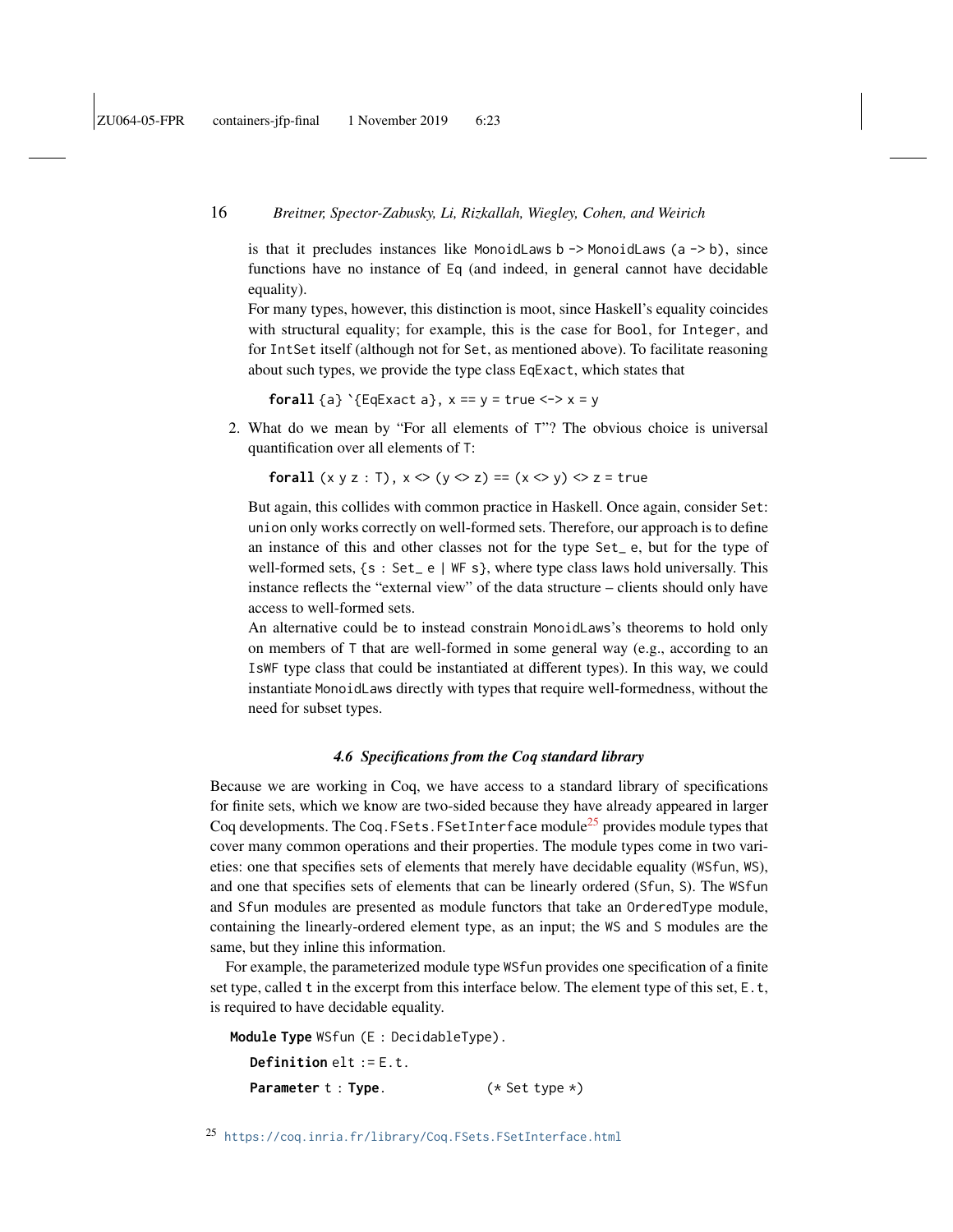```
Parameter In : elt -> t -> Prop. (* Characteristic function
                                        for a Set \star)
Parameter mem : elt -> t -> bool. (* Membership function *)
(* Specification of mem *)
Parameter mem_1 : forall x s, In x s -> mem x s = true.
Parameter mem<sub>_2: forall x s, mem x s = true \rightarrow In x s.</sub>
```

```
. . .
End WSFun.
```
Every operation in this interface, such as mem above, is accompanied by a small number of properties that specify the behavior of the operation.

We instantiate all four interfaces for Set and IntSet.<sup>[26](#page-16-1)</sup> For example, the instance for Set starts out:

```
Module SetFSet (E : OrderedType) <: WSfun(E) <: WS <: Sfun(E) <: S.
   Definition t := \{s : Set{\text{let}} | \text{WF } s\}.Program Definition In (x :elt) (s : t) : Prop := . . . .
   Program Definition mem : elt -> t -> bool := member.
   Lemma mem_1 : forall(s : t) (x : eIt), In x s \rightarrow mem x s = true.
   Proof. ... (* Proof may assume that s is well-formed *) ... Qed.
   . . .
```

```
End SetFSet.
```
Instantiating these interfaces runs into two small hiccups. The first is that they talk about *all* sets, not simply all *well-formed* sets. Therefore, as in the previous section, we instantiate these interfaces with the subset type  $\{s : \text{Set}_e \mid \text{WF } s\}$ . The second is that Coq's module system does not interact with type classes, and Set\_ is defined such that its element type must be an instance of the Ord type class. This impedance mismatch requires us to write a module which can generate an Ord instance from a Coq OrderedType module.

By successfully instantiating this module interface, we obtain two benefits. First, we must prove theorems that cover many of the main functions provided by containers; these theorems are particularly valuable, as the interface itself is heavily used by Coq users. Second, by instantiating this interface, we connect our injected Haskell code to the Coq ecosystem, enabling Coq users to easily use the containers-derived data structures in their developments, should they so desire.

#### *4.7 Abstract models as specifications*

<span id="page-16-0"></span>Tests, type classes and the other sources of specifications do not fully describe the intended behavior of all functions. We therefore have to also come up with specifications on our own. We do this by relating a concrete search tree to the abstract set that it represents; that is, we provide a denotational semantics. We denote a set with elements of type e as its indicator

<span id="page-16-1"></span><sup>26</sup> In the files [examples/containers/theories/SetProofs.v](https://github.com/antalsz/hs-to-coq/blob/JFP-containers/examples/containers/theories/SetProofs.v) and [examples/containers/theories/](https://github.com/antalsz/hs-to-coq/blob/JFP-containers/examples/containers/theories/IntSetProofs.v) [IntSetProofs.v.](https://github.com/antalsz/hs-to-coq/blob/JFP-containers/examples/containers/theories/IntSetProofs.v)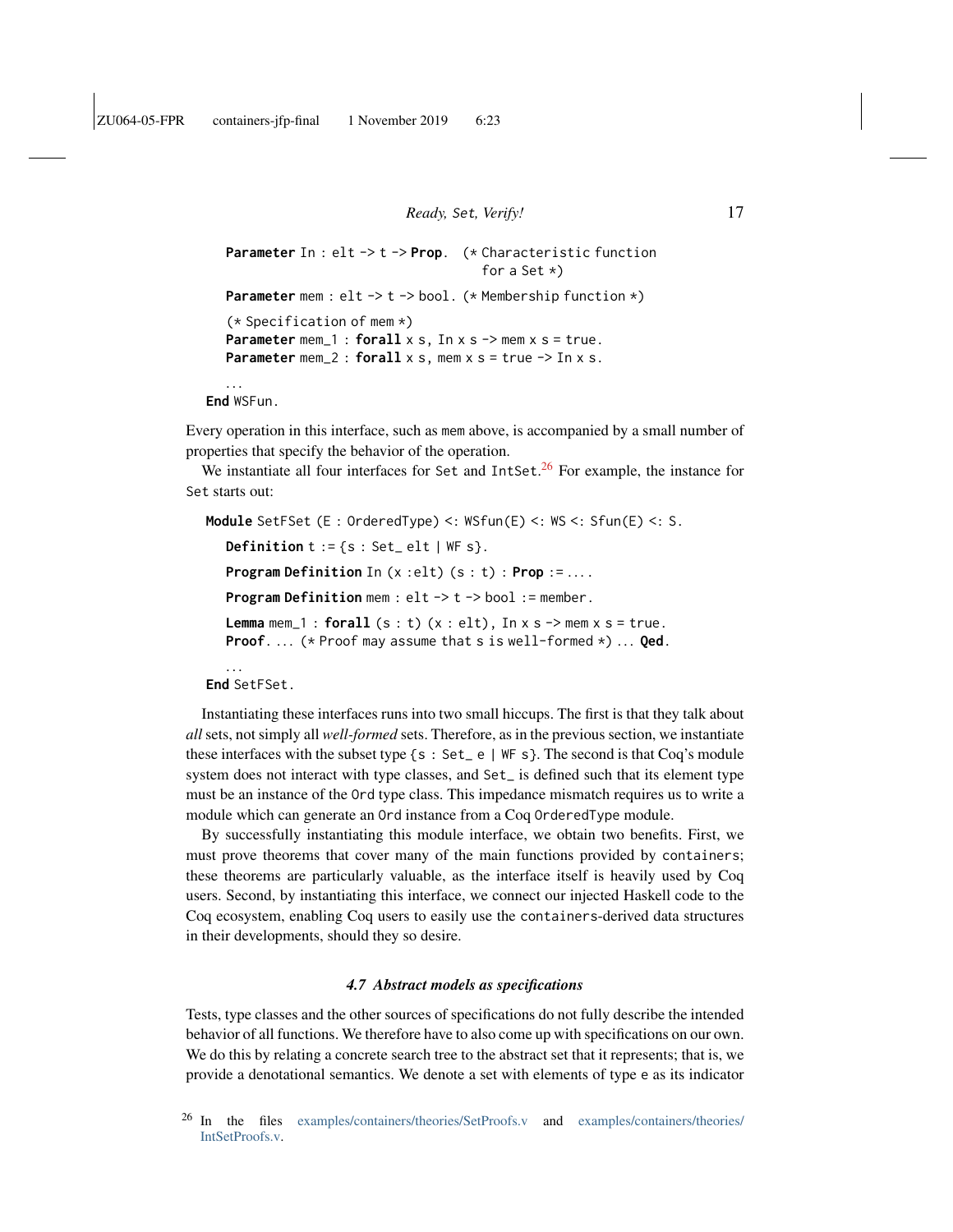function of type e -> bool; for Set e, we provide a denotation function sem : **forall** {e} `{Eq\_ e}, Set\_ e -> (e -> bool), and for IntSet, we provide a denotation relation Sem : IntSet -> (N -> bool) -> **Prop**.

This approach allows us to abstractly describe the meaning of operations like insert. For Set\_, we do this by providing a theorem like

```
Theorem insert_sem:
   forall {a} `{OrdLaws a} (s : Set_ a) (x : a), WF s ->
   forall (i : a), sem (insert x s) i = (i == x) || sem s i.
```
(For IntSet, some technical details differ.) However, there is more we need to know about insert than just its denotation. We also need to know that it preserves well-formedness and bounds, and  $-$  to reason about balancing  $-$  its size. To avoid having to prove these properties independently, we define a relation Desc that completely describes a set, by asserting that it is well-formed and relating it to its bounds, its size and its denotation:

```
Definition Desc (s : Set _e) (lb ub : option e) (sz : Z) (f : e -> bool) :=
   Bounded s lb ub /\ size s = sz /\ (for all i, sem s i = f i).
```
This allows us to state a single theorem about insert, namely

```
Lemma insert_Desc: forall x s lb ub,
   Bounded s 1b ub \rightarrowisLB lb x = true \rightarrow (* If lb is defined, it is less than x *)
   isUB ub x = true \rightarrow (* 1f ub is defined, it is greater than x *)
   Desc (insert x s) lb ub
         (if sem s y then size s else (1 + size s))
         (fun i => (i == x) || sem s i).
```
and prove everything we need to know about insert in one single inductive proof. This theorem describes insert completely: it describes its bounds, its size, its semantics, as well as its well-formedness. <sup>[27](#page-17-1)</sup>

The theorem also introduces a layer of abstraction that we can build upon. In fact, we specify *all* functions this way, and use these specifications, rather than the concrete implementation, to prove the other specifications. (We have an analogous Desc relation for IntSet that describes the properties of Patricia trees.)

An alternative abstract model for finite sets is the sorted list of their elements, i.e. the result of toAscList. The meaning of certain operations, like foldr, take or size, can naturally be expressed in terms of toAscList, but would be very convoluted to state in terms of the indicator function, and we use this denotation – or both – where appropriate.

#### 5 Producing verifiable code with **hs-to-coq**

<span id="page-17-0"></span>Identifying what to prove about the code is only half of the challenge – we also need to get the Haskell code into Coq. Ideally, the translation of Haskell code into Gallina using hs-to-coq would be completely automatic and produce code that can be verified as easily

<span id="page-17-1"></span><sup>27</sup> In the file [examples/containers/theories/SetProofs.v.](https://github.com/antalsz/hs-to-coq/blob/JFP-containers/examples/containers/theories/SetProofs.v)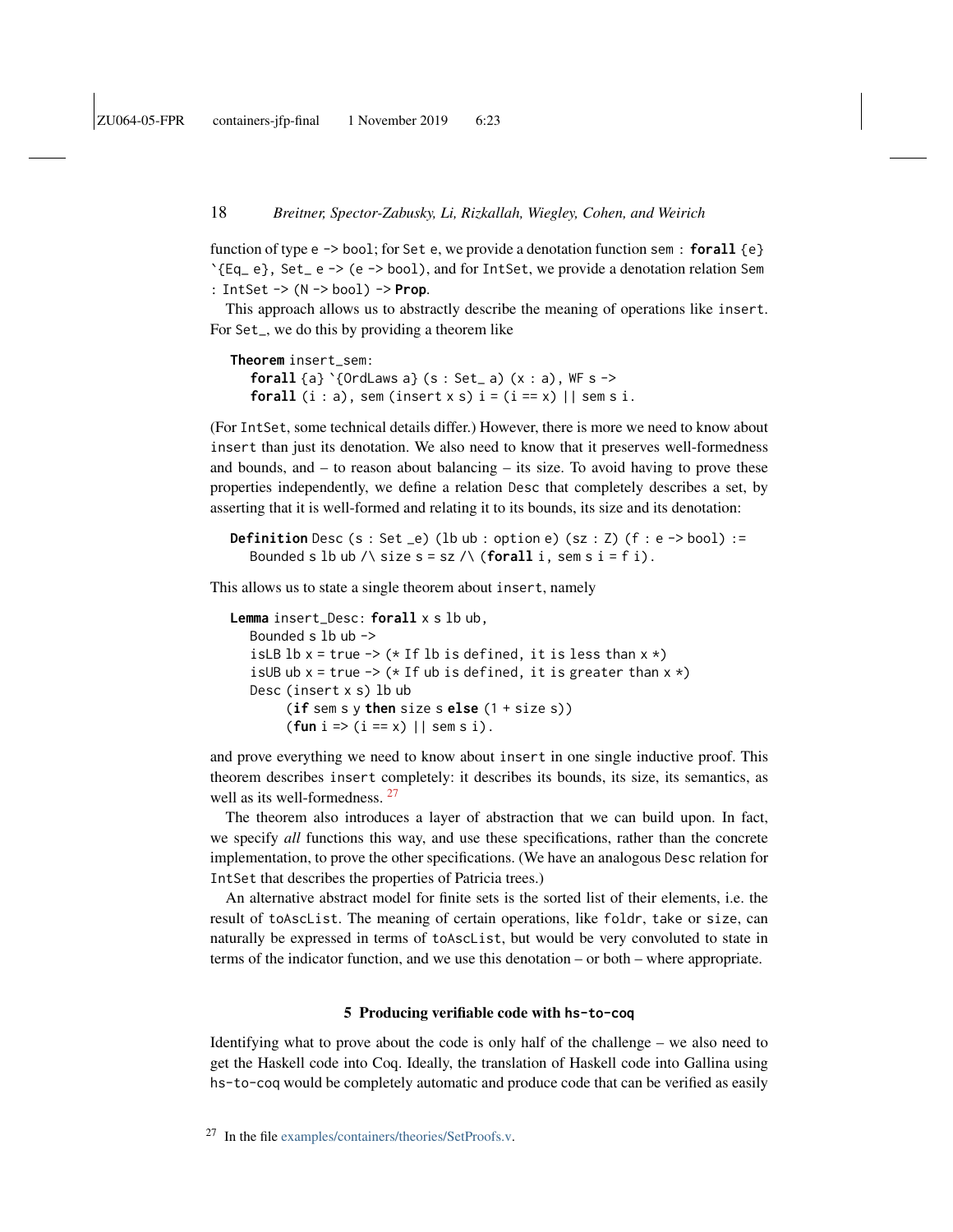as code written directly in Coq – and for textbook-level examples, that is the case [\(Spector-](#page-41-1)[Zabusky](#page-41-1) *et al.*, [2018\)](#page-41-1). However, working with real-world code requires adjustments to the translation process to make sure that the output is both accepted by Coq and amenable to verification.

A core principle of our approach is that the Haskell source code *does not need to be modified* in order to be verified. This principle ensures that we verify "the" containers library (not a "verified fork") and that the verification can be ported to a newer version of the library.

The crucial feature of hs-to-coq that enables this approach is the support for *edits*: instructions to treat some code differently during translation. Edits are specified in plain text files, which also serve as a concise summary of our interventions. The hs-to-coq tool already supported many forms of edits; for example, specifying when names need to be changed, when parts of the module should be ignored or replaced by some other term, when we want to map Haskell types to existing Coq types, or when a recursive function definition needs an explicit termination proof. In the course of this work, we added new features to hs-to-coq – such as the ability to apply rewrite rules, to handle partiality and to defer termination proofs to the verification stage – and extended the provided base library.

In this section we demonstrate some of the challenges posed by translating real-world code, and show how hs-to-coq's flexibility allowed us to not only to overcome them, but also to facilitate subsequently proving the input correct.

#### *5.1 Unsafe pointer equality*

<span id="page-18-0"></span>An example of a Haskell feature that we cannot expect to translate without intervention is *unsafe pointer equality*. GHC's runtime provides the scarily named function reallyUnsafePtrEqualty#, which the containers library wraps as  $ptrEq :: a \rightarrow a$ -> Bool. If this function returns True, then both arguments are represented in memory by the same pointer. If this function returns False, we know nothing – this function is underspecified and may return False even if the two pointers are equal. In fact, if containers is compiled with a non-GHC compiler, it will define ptrEq to always return False.

The ptrEq operation is used, for example, in Set.insert x s when x is already a member of s: If ptrEq indicates that the subtree is unchanged, the function skips the redundant re-balancing step – which enhances performance – and returns the original set rather than constructing a semantically equivalent copy – which increases sharing. Because ptrEq is only ever used for optimization such as this, its weak specification is safe – the worst that could happen if it returns False overzealously is that some extra work is done.

Coq does not provide any way of reasoning about memory, so when we use hs-to-coq, we must replace ptrEq with something else. But what?

One option is to replace the definition of ptrEq with a definition that does not do any computation and simply always returns False. This can be done using the following edit: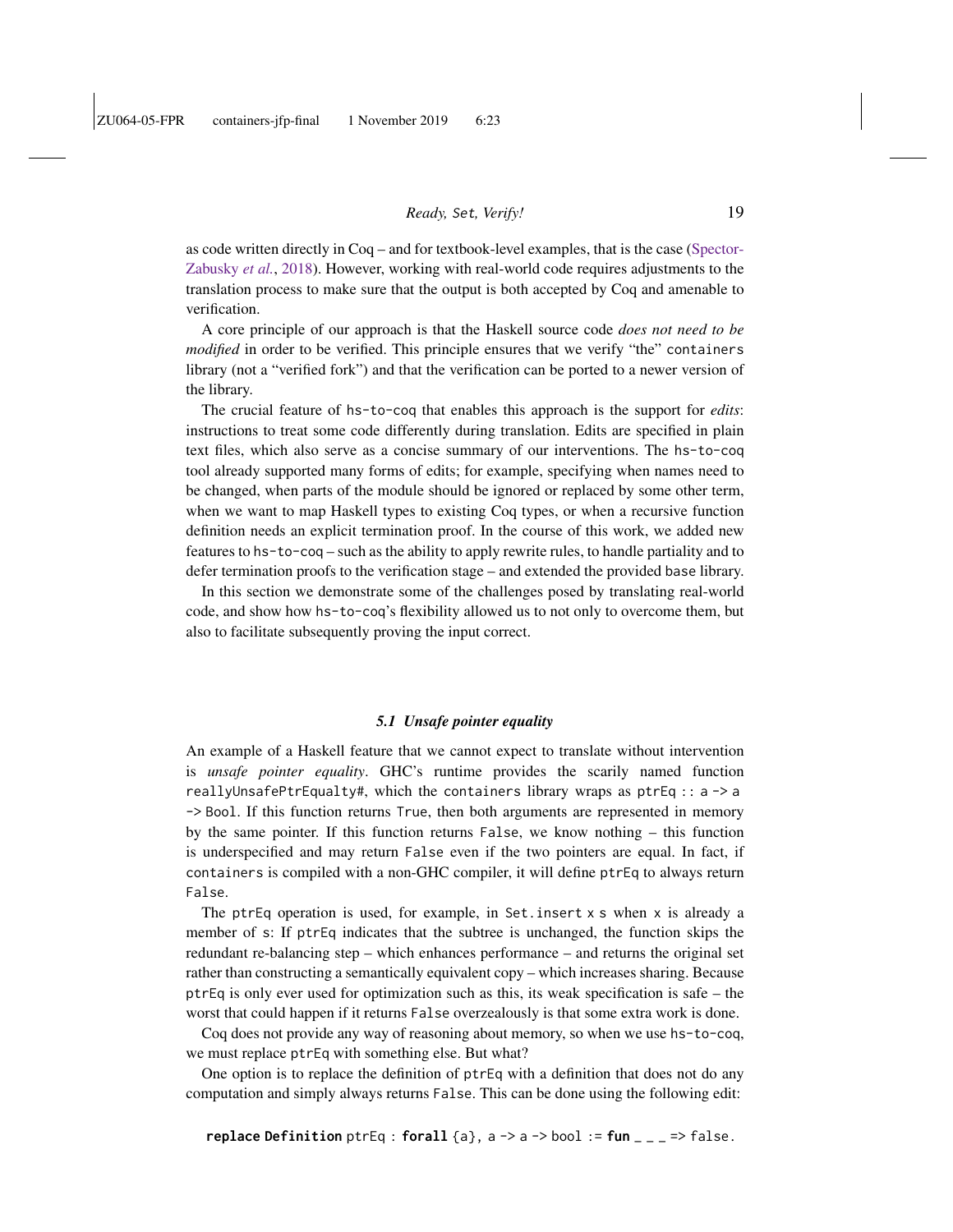This allow us to proceed with translation and verification. However, the code in the True branch of an unsafe pointer equality test would be dead code in Coq, and our verification would miss bugs possibly lurking there.

Consequently, we choose a different encoding that captures the semantics of ptrEq more precisely. We make the definition of ptrEq *opaque* and partially specify its behavior.<sup>[28](#page-20-1)</sup>

```
Definition ptrEq_spec :
   { ptrEq : forall a, a -> a -> bool
   | forall a (x, y : a), ptrEq_x x y = true \rightarrow x = y }.
Proof. apply (exist _ (fun _ _ _ => false)). intros; congruence. Qed.
Definition ptrEq : forall {a}, a -> a -> bool := proj1_sig ptrEq_spec.
Lemma ptrEq<sub>eq</sub> : forall {a} (x:a)(y:a), ptrEq x y = true \rightarrow x = y.
Proof. exact (proj2_sig ptrEq_spec). Qed.
```
Here, we define the ptrEq function together with a specification as ptrEq\_spec. Although the function in ptrEq\_spec also always returns false, the **Qed** at the end of its definition completely hides this implementation of ptrEq. While the specification ptrEq\_eq is vacuously true, making this definition opaque forces verification to proceed down both paths. While could achieve the same using **Axiom**, our variant protects us from accidentally introducing inconsistencies to Coq.

There is no way we could define ptrEq any more precisely: any function defined in Coq respects structural equality, but a ptrEq that could return true would have to distinguish between structurally-equal terms. The only way ptrEq can respect structural equality *and* return true on values at different locations in memory is by never returning true at all. And because ptrEq is underspecified, this is consistent; in fact, as mentioned above, the constantly-False function is the exact definition used by containers if the underlying GHC primitive is not available.

We do have to trust that GHC's definition of pointer equality has this specification, but given this assumption, we can soundly verify that pointer equality is used correctly.

### *5.2 Evaluation order*

<span id="page-19-0"></span>A shallow embedding of Haskell into Coq makes the difference between strict and lazy code vanish, because Gallina is a total language and does not care about evaluation order.

Haskell has "magic" functions like seq that allow the programmer to explicitly control strictness, and the containers library uses it to improve performance. Its effect is irrelevant in Coq, and we instruct hs-to-coq to use this simple, magic-free implementation for it:

**Definition** seq  $\{a\}$   $\{b\}$   $(x : a)$   $(y : b) := y$ .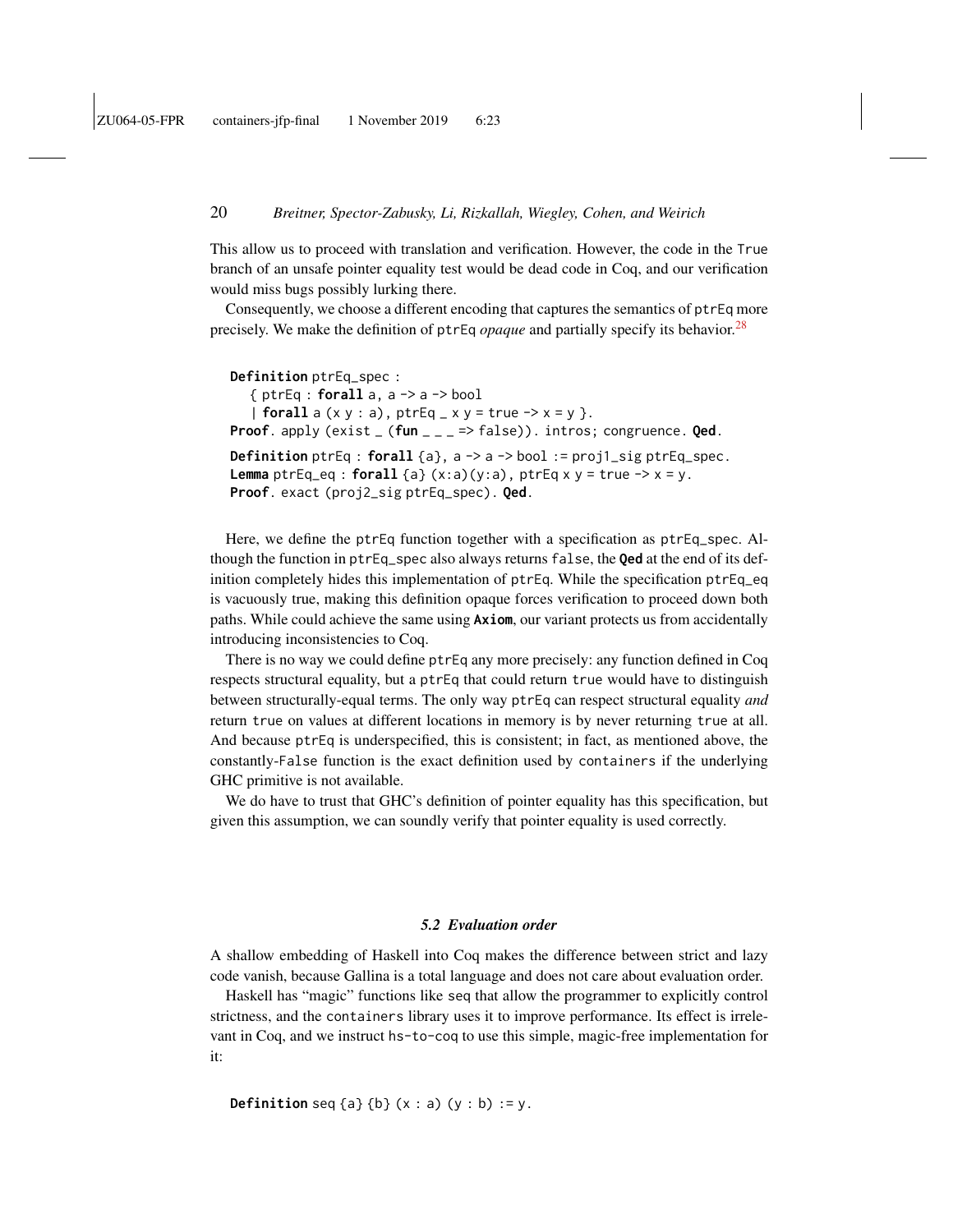**Set**: API: deleteAt, deleteFindMax, deleteFindMin, elemAt, findIndex, findMax, findMin Instances: Data, IsList, NFData, Read, Show, Show1 Internal functions: showTree **IntSet**: API: deleteFindMax, deleteFindMin, findMax, findMin, fromAscList, fromDistinctAscList Instances: Data, IsList, NFData, Read, Show Internal functions: showTree **Map**: API: alterF, atKeyImpl, deleteFindMax, deleteFindMin, differenceWith, differenceWithKey, elemAt, findMax, findMin Instances: Data, IsList, NFData, Ord1, Read, Read1, Show, Show1, Show2 Internal functions: , alterFCutoff, alterFFallback, alterFYoneda, bogus, deleteAlong,

<span id="page-20-2"></span>filterGt, filterLt, find, insertAlong, lookupTrace, replaceAlong

Fig. 7. Untranslated functions and type classes in Data.Set, Data.IntSet, and Data.Map.Strict

### *5.3 Eliminating unwanted parts of the code*

<span id="page-20-0"></span>[Figure 7](#page-20-2) lists the untranslated portions of the Set, IntSet, and Map modules. This makes up 15% of the code, as can also be seen in [Figure 3,](#page-9-1) and is smaller than the parts that were verified (see [Figure 4\)](#page-10-0).

Many of these operations are functions that we choose to ignore for the sake of verification – for example, the function showTree in Data.Set prints the internal structure of such a set as an ASCII-art tree. This function is not used elsewhere in the module. In the interest of a tidier and smaller output, we skip this function using an edit:

#### **skip** showTree

Similarly, we skip functionality related to serialization (the Show and Show1 type classes), deserialization (the Read type class), generic programming (the Data type class), and overloaded list notation (the IsList type class).

Furthermore, we skip some operations whose public API is partial. For example, evaluating findMax empty will call error and throw an exception, as the empty set has no maximum element. We cannot model this exception in Coq (see [Section 5.4](#page-21-1) for how we handle calls to error within total functions), so we skip findMax and similar functions (findMin, deleteFindMax, deleteFindMin, findIndex, elemAt and deleteAt). This elision is not significant because the containers API provides total equivalents for many of these functions (e.g., lookupIndex, which returns Nothing when the index is out of bounds).

Finally, we skip the two functions that use mutual recursion as this feature is not yet supported by hs-to-coq (fromAscList and fromDistinctAscList). While basic structural mutual recursion is supported by Coq, the existing facilities for nonstructural recursion (such as **Program Fixpoint**; see [Section 5.7\)](#page-24-0) do not support mutual recursion.

<span id="page-20-1"></span><sup>28</sup> In the file [examples/containers/lib/Utils/Containers/Internal/PtrEquality.v.](https://github.com/antalsz/hs-to-coq/blob/JFP-containers/examples/containers/lib/Utils/Containers/Internal/PtrEquality.v)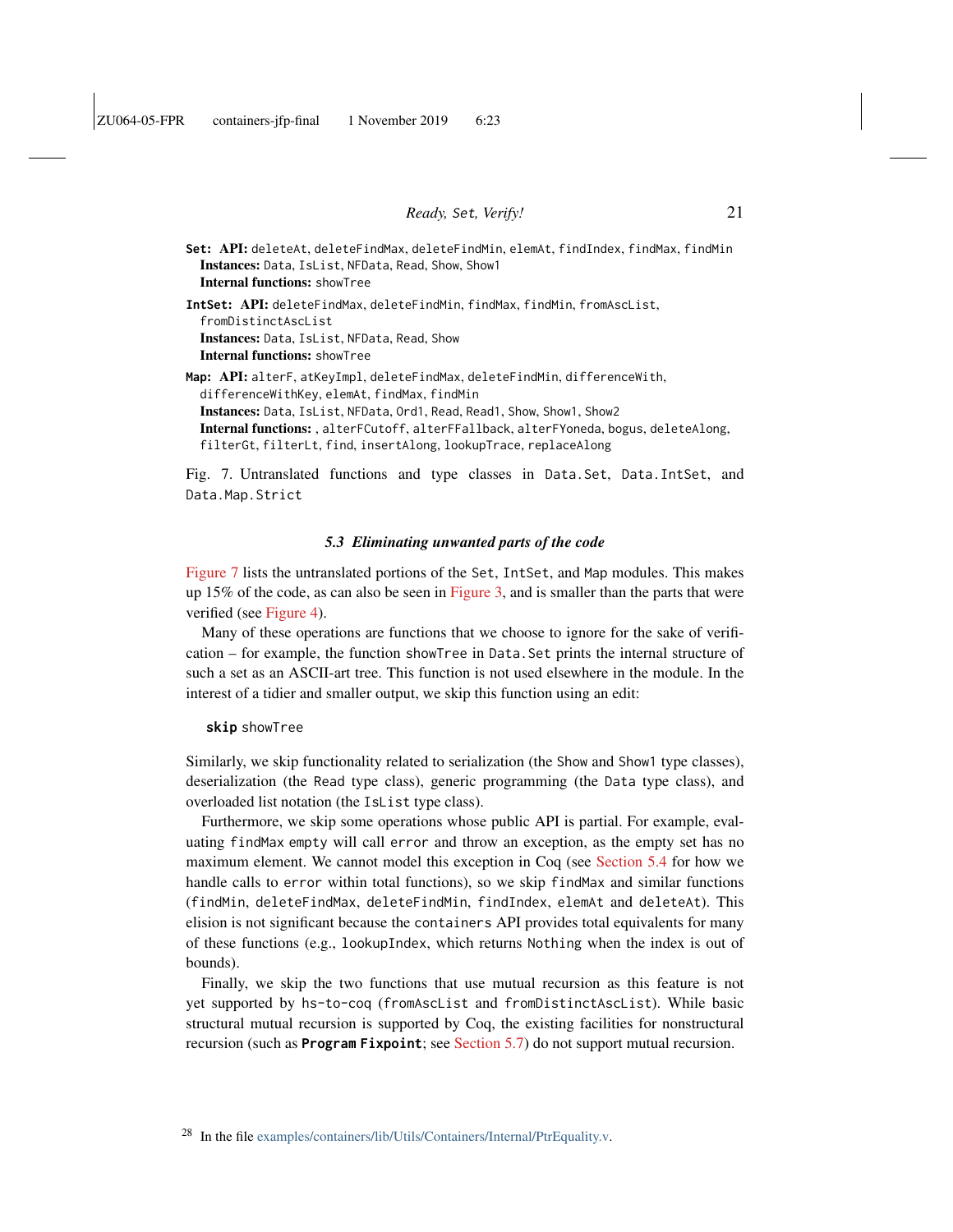#### *5.4 Partiality in total functions*

<span id="page-21-1"></span>In contrast to the skipped functions above, some functions use partiality in their implementation in ways that cannot be triggered by a user of the public API. In particular, they may use calls to Haskell's error function when an invariant is violated.

For example, the central balancing functions for Sets, balanceL and balanceR, may call error when passed an ill-formed Set. Because our proofs only reason about wellformed sets, this code is actually dead. It does not matter how we translate error – any term that is accepted by Coq is good enough. However, error in Haskell has the type

error :: String -> a

which means that a call to error can inhabit *any* type. We cannot define such a function in Coq, and adding it as an axiom would be glaringly unsound.

Therefore, we extended hs-to-coq to use the following definition for error:

**Class** Default (a :**Type**) := { default : a }. **Definition** error {a} `{Default a} : String -> a. **Proof**. exact (**fun** \_ => default). **Qed**.

The type class enforces that we use error only at non-empty types, ensuring logical consistency. Yet we will notice that something is wrong when we have to prove something about it. Just as with ptrEq [\(Section 5.1\)](#page-18-0), by making the definition of error opaque using **Qed**, we are prevented from accidentally or intentionally using the concrete default value of a given type in a proof about error. Furthermore, when we extract the Coq code back to Haskell for testing, we translate this definition back to Haskell's error function, preserving the original semantics.

This encoding is inspired by Isabelle, where all types are inhabited and there is a polymorphic term undefined :: a that denotes an unspecified element of any type.

### *5.5 Translating the* **Int** *in* **IntSet**

<span id="page-21-0"></span>As discussed in [Section 4.1,](#page-11-0) we map Haskell's finite-width integer type Int to Coq's unbounded integer type Z in the translation of Data.Set in order to match the specification that integer overflow is outside the scope of the specified behavior.

For IntSet, however, this choice would cause problems. Big-endian Patricia trees require that two different elements have a highest differing bit. This is not the case for Z, where negative numbers have an infinite number of bits set to 1; for instance, -1 is effectively an infinite sequence of set bits. Fortunately, hs-to-coq is flexible enough to allow us to make a different choice when translating IntSet; we can pick any suitable type where all elements have a finite number of bits set, such as the natural numbers (N) or a fixed width integer type.

Given that Coq's standard library provides a fairly comprehensive library of lemmas about N and decision procedures (omega and lia) that work with it, we chose to use N for now, with the intention to eventually switch to a 64-bit integer type. This is the appropriate generalization of IntSet to an infinite domain. In Haskell, the domain is 64-bit words, which happen to be interpretable as negative numbers. When we generalize to an infinite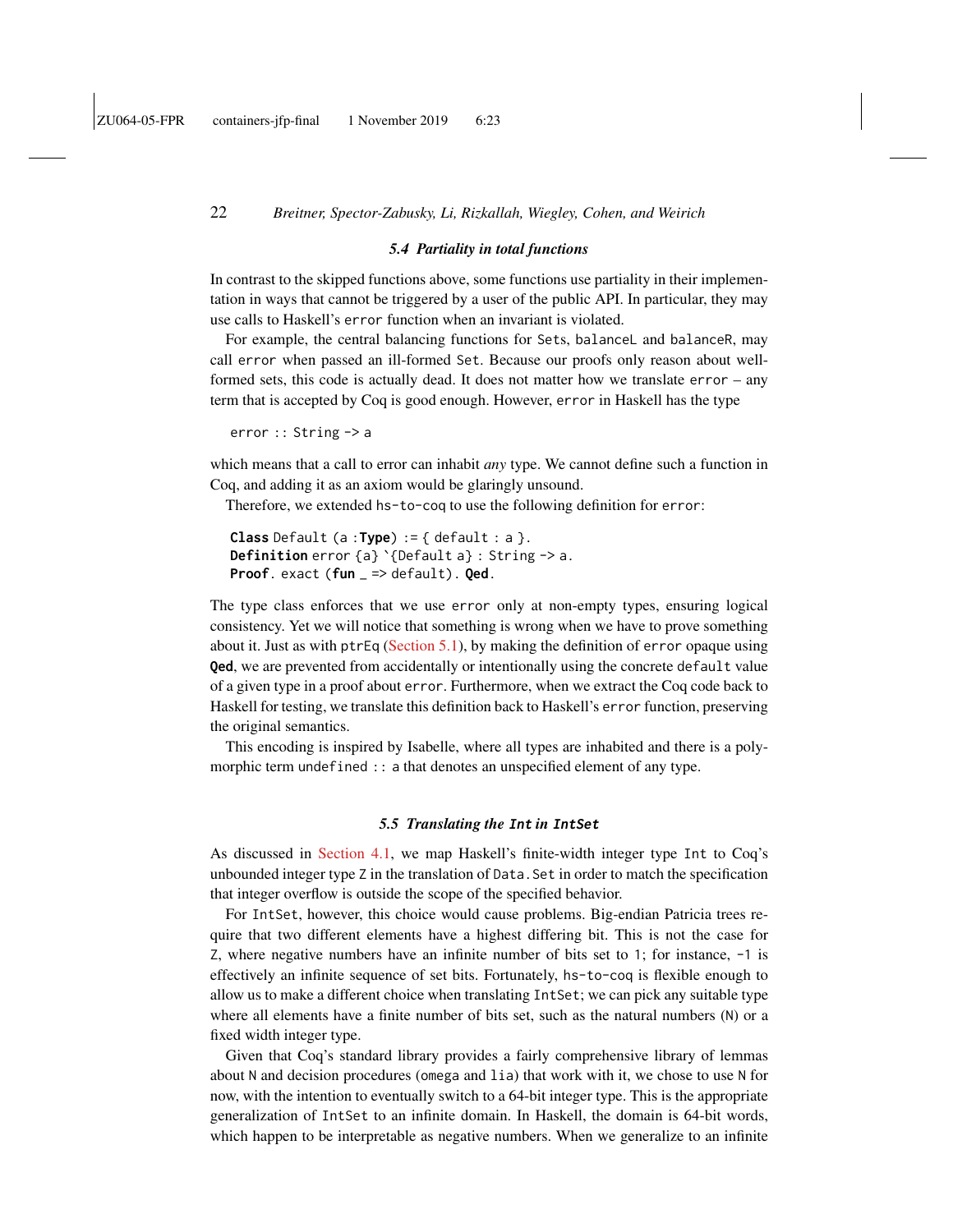domain, we generalize to bit strings of unbounded but finite length, which we can most simply interpret as nonnegative.

The IntSet code uses bit-level operations, like complement and negate, that do not exist for N. To deal with this we extended hs-to-coq with support for *rewrite edits* like

**rewrite forall**  $x y$ ,  $(x .&x$ . complement  $y) = (x 0 x x (x .&x y))$ 

which instruct it to replace any expression that matches the left-hand side by the right hand side. For signed or bounded integer types, both sides are equivalent. For unbounded unsigned types, like Coq's type N, the left hand side is undefined (values in N have no complement in N), while the right hand side is perfectly fine. When we switch to bounded integers in the IntSet code, we can remove these edits.

#### *5.6 Low-level bit twiddling*

The containers library uses highly tuned bit-twiddling algorithms to operate on IntSets. For example, the function revNat reverses the order of the bits in a 64-bit number:

```
revNat :: Nat -> Nat
revNat x1 = case ((x1 `shiftRL` 1) .&. 5555555555555555) .|.
                ((x1 .&. 5555555555555555) `shiftLL` 1) of x2 ->
           case ((x2 `shiftRL` 2) .&. 3333333333333333) .|.
                ((x2 .&. 3333333333333333) `shiftLL` 2) of x3 ->
           case ((x3 `shiftRL` 4) .&. 0F0F0F0F0F0F0F0F) .|.
                ((x3 .&. 0F0F0F0F0F0F0F0F) `shiftLL` 4) of x4 ->
           case ((x4 `shiftRL` 8) .&. 00FF00FF00FF00FF) .|.
                ((x4 .&. 00FF00FF00FF00FF) `shiftLL` 8) of x5 ->
           case ((x5 `shiftRL` 16) .&. 0000FFFF0000FFFF) .|.
                ((x5 .&. 0000FFFF0000FFFF) `shiftLL` 16) of x6 ->
           (x6 `shiftRL` 32) .|. (x6 `shiftLL` 32)
```
Though complicated, this code is within the scope of what hs-to-coq can translate, and we can verify its correctness.<sup>[29](#page-22-0)</sup>

However, we can't keep up with *all* their tricks. For example, indexOfTheOnlyBit, which was contributed by Edward Kmett, $30$  takes a number with exactly one bit set and calculates the index of said bit. It does so by unboxing  $31$  the input, multiplying it by a magic constant, and using the upper 6 bits of the product as an index into a table stored in an unboxed array literal. This manifests as the following scary-looking code:

indexOfTheOnlyBit :: Nat -> Int indexOfTheOnlyBit bitmask = I# (lsbArray `indexInt8OffAddr#` unboxInt (intFromNat ((bitmask \* magic) `shiftRL` offset)))

<span id="page-22-0"></span><sup>29</sup> In the file [examples/containers/theories/RevNatSlowProofs.v.](https://github.com/antalsz/hs-to-coq/blob/JFP-containers/examples/containers/theories/RevNatSlowProofs.v)

<span id="page-22-1"></span><sup>30</sup> <https://github.com/haskell/containers/commit/e076b33f>

<span id="page-22-2"></span><sup>&</sup>lt;sup>31</sup> Unboxing is analogous to the  $\{-\#$  UNPACK  $\#$ - $\}$  pragma mentioned in [Section 2.2;](#page-4-1) unpacking a field stores an unboxed value there. Unboxed values are always fully evaluated, bypassing the uniform, lazy representation common to all other Haskell values. For example, unboxed Ints are machine words and may be stored in registers.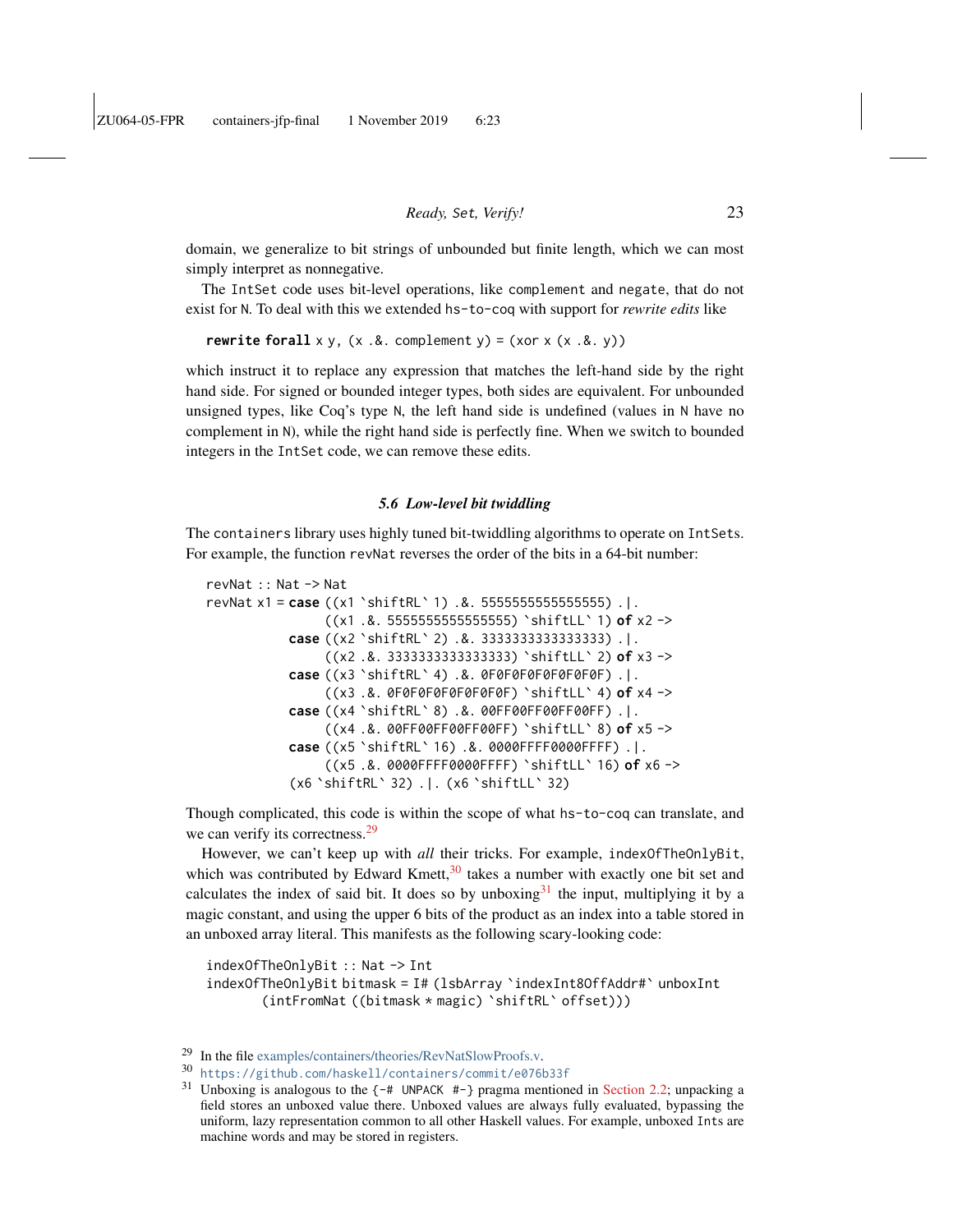```
--Less obvious structural recursion
link :: a -> Set a -> Set a -> Set a
link \times Tip r = insertMin \times rlink x l Tip = insertMax x l
link x l@(Bin sizeL y ly ry) r@(Bin sizeR z lz rz)
   | delta*sizeL < sizeR = balanceL z (link x l lz) rz
    delta*sizeR < sizeL = balanceR y ly (link x ry r)| otherwise = bin x 1 r--Well-founded recursion
foldlBits :: Int \rightarrow (a \rightarrow Int \rightarrow a) \rightarrow a \rightarrow Nat \rightarrow a
foldlBits prefix f z bitmap = go bitmap z
  where go 0 acc = acc
         go bm acc = go (xor bm bitmask) ((f acc) $! (prefix+bi))
            where !bitmask = lowestBitMask bm
                   !bi = indexOfTheOnlyBit bitmask
--Deferred recursion
fromDistinctAscList :: [a] -> Set a
fromDistinctAscList [] = Tip
fromDistinctAscList (x0 : xs0) = go(1::Int) (Bin 1 x0 Tip Tip) xs0where go != t [] = tgo s l (x : xs) = case create s xs of (r :*: ys) ->
                           let !t' = link x l r in go (s `shiftL` 1) t' ys
         create ! \_ [ ] = (Tip :*: [ ])
         create s xs@(x : xs')
            | s == 1 = (Bin 1 x Tip Tip : *: xs')
            | otherwise = case create (s `shiftR` 1) xs of
                              res@(\_ :*: [\ ]) \rightarrow res(l :*: (y:ys)) -> case create (s `shiftR` 1) ys of
                                 (r : * : zs) \rightarrow (link y l r : * : zs)
```
<span id="page-23-0"></span>Fig. 8. Recursion styles

```
where
    unboxInt (I# i) = imagic = 0x07EDD5E59A4E28C2offset = 58
    !lsbArray = "\\63\0\58\1\5...15\8\23\7\6\5"#
```
We currently cannot translate this code because hs-to-coq does not yet support unboxed arrays or unboxed integers. Even if we could (such as by treating the unboxed values as ordinary boxed values), the algorithm it uses depends crucially on the finite width of machine words, relying on both a finite lookup table (lsbArray) as well as on unsigned integer overflow in the multiplication. We therefore replace it with a simpler but more general definition based on a integer logarithm function provided by Coq's standard library:

**redefine Definition** indexOfTheOnlyBit := **fun** x => N.log2 x.

Similarly, we provide simpler definitions for the four low-level bit-twiddling functions branchMask, mask, zero and suffixBitMask.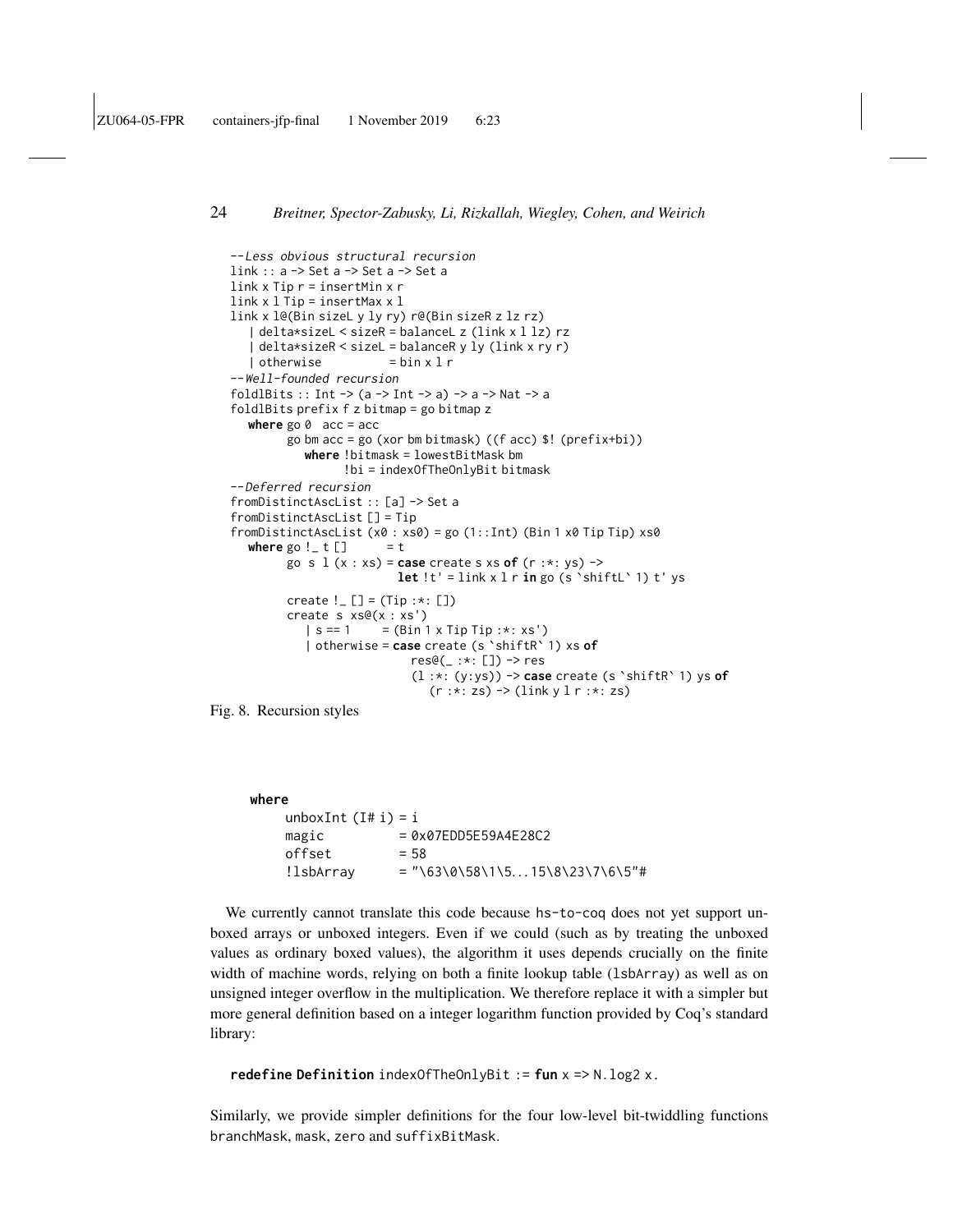### *5.7 Non-trivial recursion*

<span id="page-24-0"></span>In order to prove the correctness of Set and IntSet, we must deal with termination. There are two reasons for this. First, we intrinsically want to prove that none of the functions provided by containers go into an infinite loop. Second, Coq requires that all defined functions are terminating, as unrestricted recursion would lead to logical inconsistencies. Depending on how involved the termination argument for a given function is, we use one of the following four approaches.

#### *5.7.1 Obvious structural recursion*

By default, hs-to-coq implements recursive functions directly using Coq's **fix** keyword. This works smoothly for primitive structural recursion; indeed, a majority of the recursive functions that we encountered, such as member in [Figure 1,](#page-4-0) were of this form and required no further attention.

#### *5.7.2 Almost-structural recursion*

Another common recursion pattern can be found in binary operations such as link in [Figure 8.](#page-23-0) Here, every recursive call shrinks *either or both* of its arguments to immediate subterms of the originals, leaving the others unchanged. This almost-structural recursion is already beyond the capabilities of Coq's termination checker. We therefore instruct hs-to-coq to use Coq's **Program Fixpoint** command to translate these functions in terms of well-founded recursion by adding the edits

**termination** link {measure (size\_nat arg\_0\_\_ + size\_nat arg\_1\_\_)} **obligations** link termination\_by\_omega

This specifies both:

- 1. The termination measure, which is the sum of the sizes of the arguments (we defined the function size\_nat : IntSet -> nat).
- 2. The termination proof that the measure decreases on every call. This is represented as the Coq tactic termination\_by\_omega, which is a thin wrapper we defined around omega, a Coq tactic to decide linear integer arithmetic.

We can use these edits (with size\_nat and termination\_by\_omega) to get Coq accepts such recursive definitions without the need for any further proofs or manual intervention.

#### *5.7.3 Well-founded recursion*

A small number of functions recurse in a non-structural way, such as foldlBits in [Fig](#page-23-0)[ure 8,](#page-23-0) which recurses on the input after clearing the least-significant set bit (bm `xor` (lowestBitMask bm)). We can handle this sort of logic using the same machinery as before, but now we have to write a *specialized* termination tactic and declare it in the obligations hint. To do so, we need to prove necessary lemmas *before* translating the Haskell module in question. In particular, our lemmas cannot mention functions that are defined in the translated Haskell module. We can do that by exploiting the fact that Coq's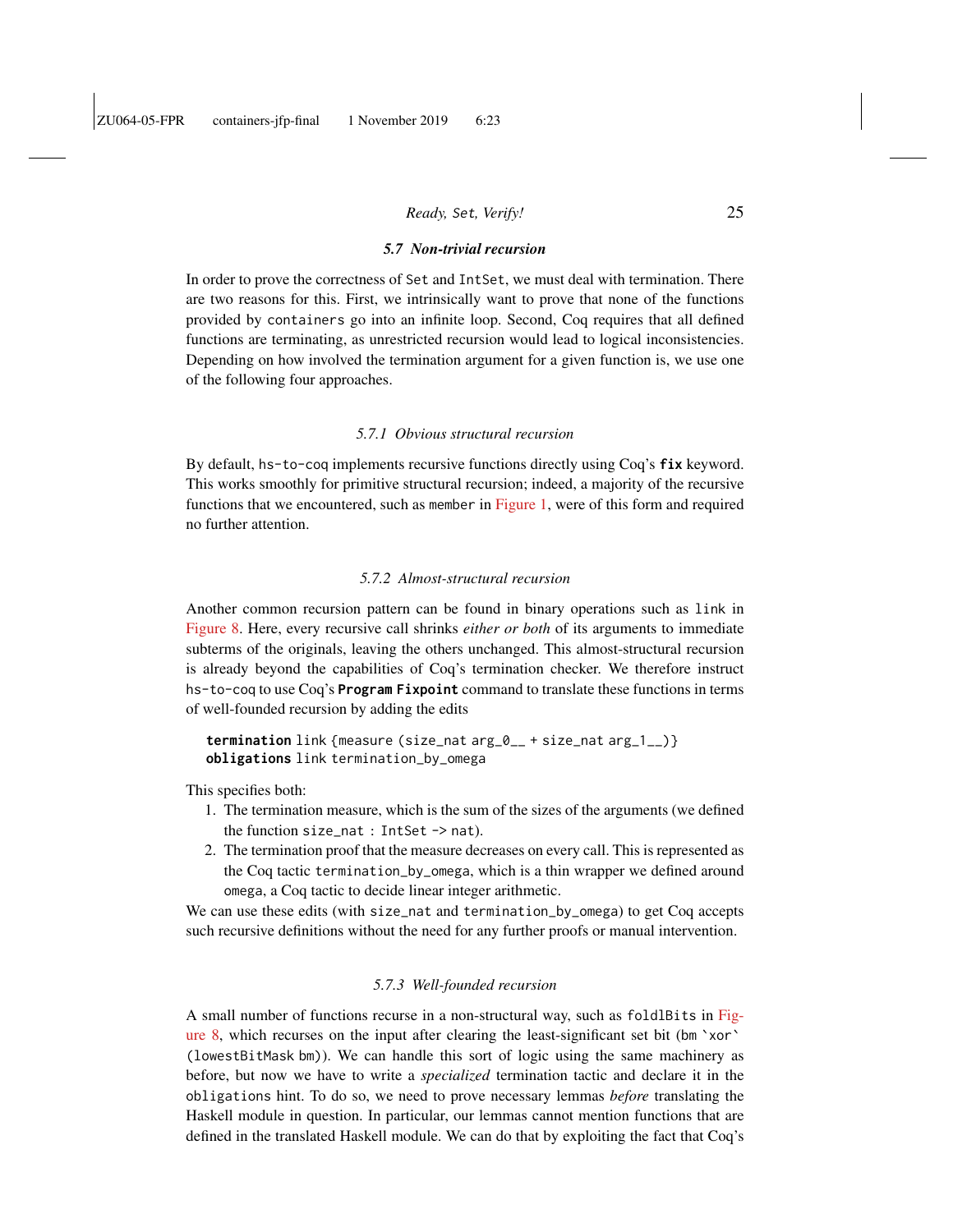value definitions are not generative: since the function lowestBitMask is defined elsewhere to be lowestBitMask (bm : N) =  $2 \wedge N_{\text{ctz}}$  bm, we can still use lemmas such as foldlBits\_proof to reason about lowestBitMask:

**Lemma** foldlBits\_proof: **forall** a, N.eqb a  $0 = false \rightarrow N.to_nat$  (N.lxor a  $(2 \land N_cta)$ ) < N.to\_nat a.

Coq's **Program Fixpoint** only supports top-level functions, but we frequently encounter local recursive functions – the go idiom, as seen here. To support this, we extended hs-to-coq to offer some of the convenience provided by **Program Fixpoint** by translating local recursive functions using the same well-founded-recursion-based fixedpoint combinator as **Program Fixpoint**.

### *5.7.4 Deferred recursion*

<span id="page-25-0"></span>Finally, we encounter some functions that require elaborate termination arguments, such as fromDistinctAscList in [Figure 8.](#page-23-0) It has two local recursive functions, go and create, and to convince ourselves that fromDistinctAscList is indeed terminating, we have to reason as follows:

*The function* create *bitshifts its first argument to the right upon each recursive call, until the argument is* 1*. Ergo, it is terminating, but only for positive input – it clearly loops if* x *is* 0*. The function* go *recurses on smaller lists as its third argument, but to see that, we first have to convince ourselves that the list in the tuple returned by* create *is never larger than the list passed to* create*. Also,* go *calls* create*, so we need to ensure that the* s *passed to it is positive. The* go *function bitshifts* s *to the left at every call, so if* go *is called with a positive* s*, then* s *will remain positive in recursive calls. Finally, we see that* fromDistinctAscList *calls* go *with* s *equal to* 1*, which is positive, so we can conclude that* fromDistinctAscList *terminates.*

If we wanted to convince Coq of this termination pattern, we would have to turn create and go into top-level definitions, change their types to rule out invalid (non-positive) inputs, define create using **Program Fixpoint**, and provide an explicit termination argument by well-founded recursion. Then we could prove that create preserves the list lengths, which we need to define go, again using **Program Fixpoint**. This is certainly possible, but it is not simple, especially in an automatic translation.

For hard cases like these we resort to *deferred termination checking*, a feature that we added to hs-to-coq. We can instruct it to use the following axiom as a very permissive fixed-point combinator and translate the code of fromDistinctAscList essentially unchanged:

**Axiom** deferredFix : **forall** {a r} `{Default r},  $((a \rightarrow r) \rightarrow (a \rightarrow r)) \rightarrow a \rightarrow r$ .

On its own, deferredFix does not do anything; it merely sits in the translated code applied to the original function body. It is consistent, since its type could be implemented by a function that always returns default (see [Section 5.4\)](#page-21-1). And it does not prevent the user from running extracted code – we can extract this axiom to the target language's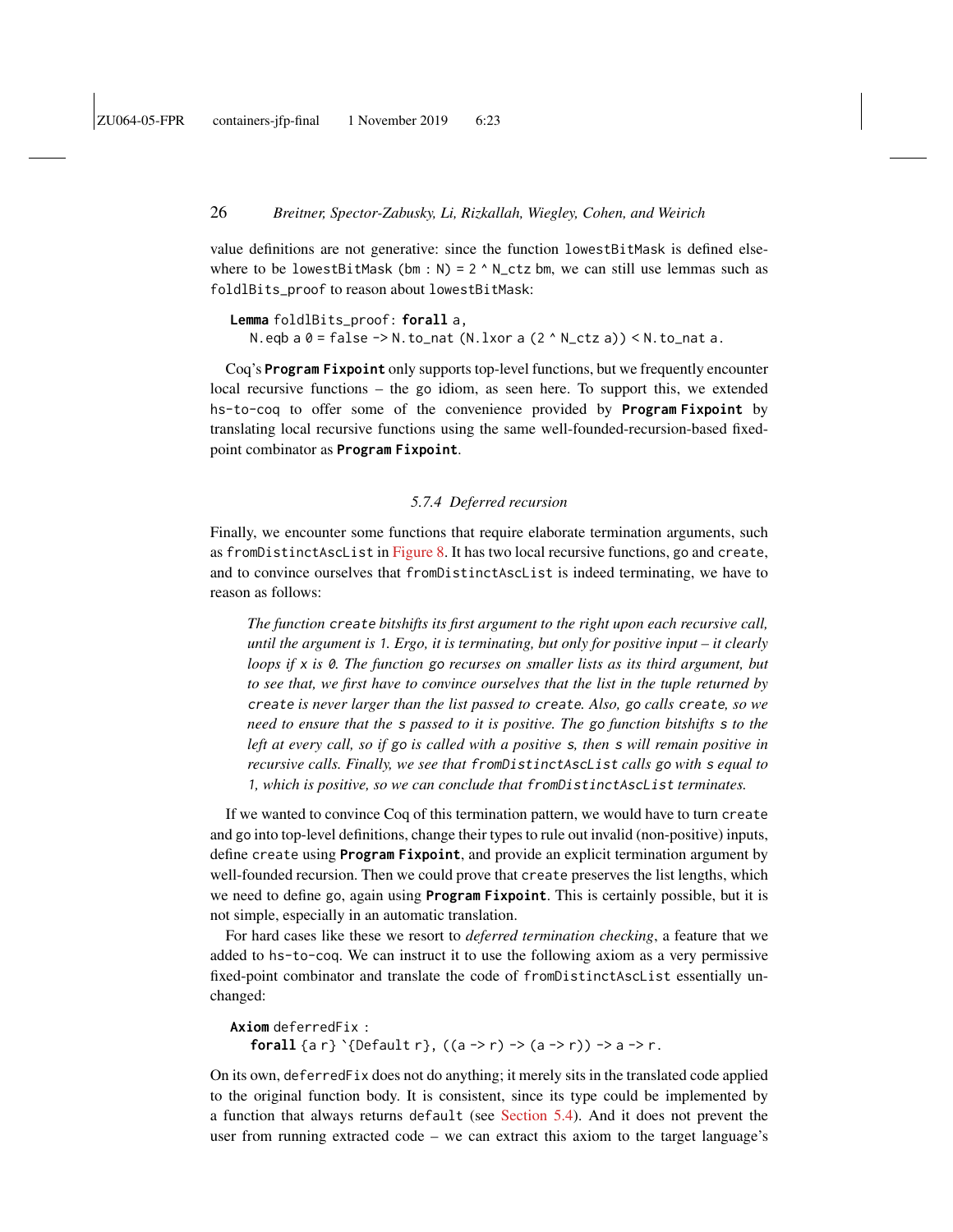unrestricted fixpoint operator (e.g., Data.Function.fix in Haskell), although this costs us the guarantee that the extracted code is terminating.

When it comes time to verifying something about a function that is defined using deferredFix, we need to give deferredFix meaning. We do so using a second axiom, deferredFix\_eq\_on, which states that for any well-founded relation R (well\_founded R), if the recursive calls in f are always at values that are strictly R-smaller than the input (recurses\_on R), then we may unroll the fixpoint of f:

```
Definition recurses_on {a b}
   (P : a -> Prop) (R : a -> a -> Prop) (f : (a -> b) -> (a -> b))
   := forall g h x, P x -> (forall y, P y -> R y x -> g y = h y) -> f g x = f h x.
Axiom deferredFix_eq_on : forall {a b} `{Default b}
   (f : (a -> b) -> (a -> b)) (P : a -> Prop) (R : a -> a -> Prop),
   well_founded R -> recurses_on P R f ->
   forall x, P x \rightarrow deferredFix f x = f (deferredFix f) x.
```
The predicate  $P : a \rightarrow Prop$  allows us to restrict the domain to inputs for which the function is actually terminating – crucial for go and create.

The predicate recurses\_on P R f characterizes the recursion pattern of f, but does so in a very extensional way and only considers recursive calls that can actually affect the result of the function. For instance, it would consider a recursive function defined by  $f \nvert n = \mathbf{if} f$ n **then** true **else** true to be terminating.

We can use this non-trivial axiom without losing too much sleep, because we we have an implementation of deferredFix and deferredFix\_eq\_on in terms of classical logic and the axiom of choice (as provided by the Coq module Coq.Logic.Epsilon).<sup>[32](#page-26-1)</sup> This means that both axioms are consistent with plain Coq. We do not know if deferredFix\_eq\_on is strictly weaker than classical choice, so users of hs-to-coq who want to combine the output of hs-to-coq with developments known to be inconsistent with classical choice (e.g., homotopy type theory) should be cautious.

Pragmatically, working with deferredFix is quite convenient, as we can prove termination together with the other specifications about these functions. The actual termination proofs themselves are not fundamentally different from the proof obligations that **Program Fixpoint** would generate for us and – although not needed in this example – can be carried out even for nested recursion through higher-order functions like map.

This approach to defining recursive functions via extensionality was inspired by Isabelle's function package [\(Krauss,](#page-40-2) [2006\)](#page-40-2). It is also an instance of the recursion schemes described [Charguéraud](#page-39-4) [\(2010a\)](#page-39-4).

### *5.8 Translating Haskell tests to Coq types*

<span id="page-26-1"></span><span id="page-26-0"></span>When we translate code, we usually want to preserve the semantics of the code as much as possible. Things are very different when we translate the QuickCheck tests defined in the containers test suite, as we discussed in [Section 4.2:](#page-12-3) whereas the semantics of the test suite in Haskell is a program that creates random input to use as input to test executable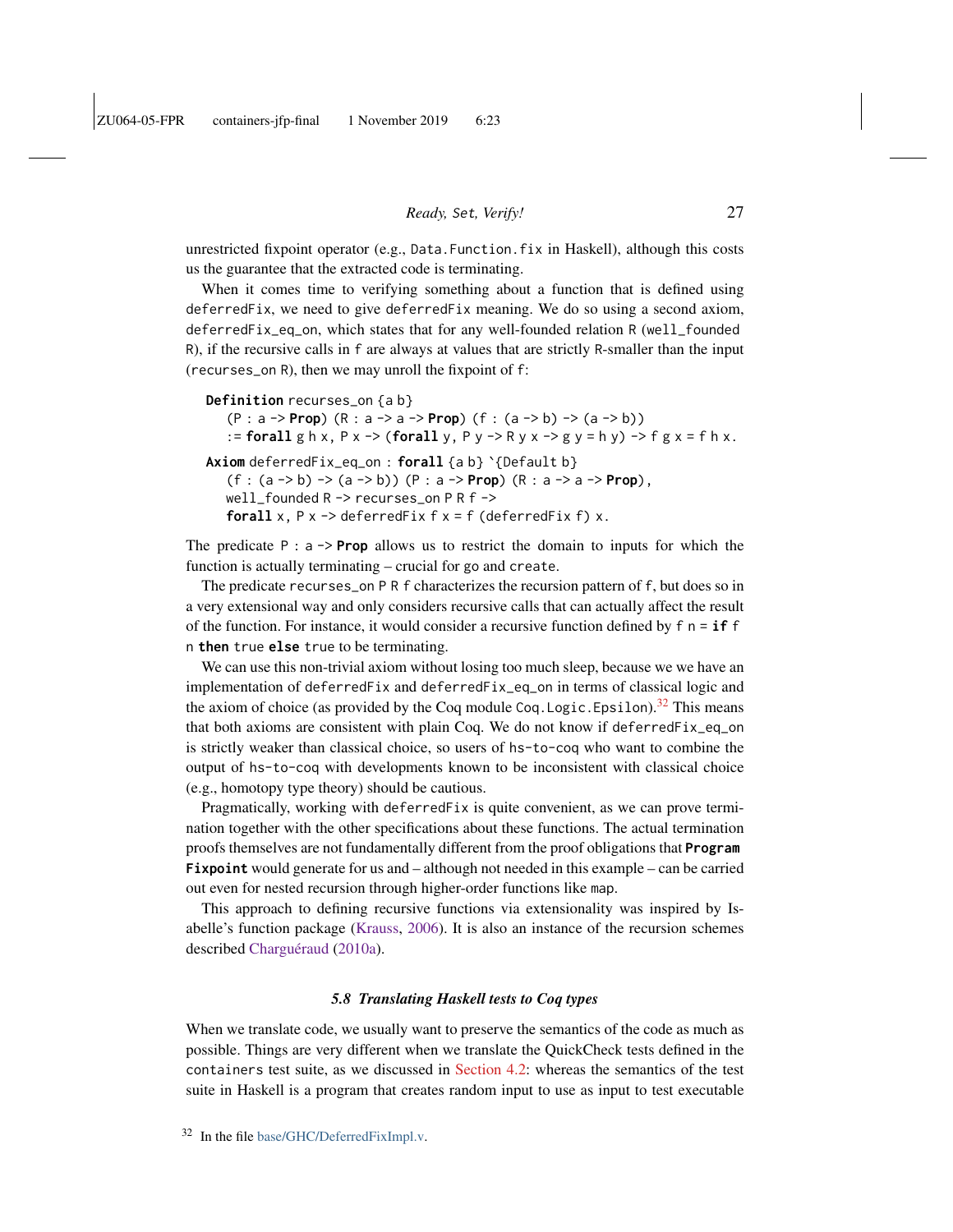properties, we want to re-interpret these properties as logical propositions in Coq. Put differently, we are turning executable code into *types*.

Recall the example QuickCheck property that we saw [Section 4.2,](#page-12-3) which specifies that set union is associative in terms of the Haskell-level equality function ==:

prop\_UnionAssoc :: IntSet -> IntSet -> IntSet -> Bool prop\_UnionAssoc t1 t2 t3 = union t1 (union t2 t3) == union (union t1 t2) t3

How does QuickCheck work with this?

QuickCheck's API provides types and type classes for writing property-based tests. In particular, it defines an opaque type Property that describes properties that can be checked using randomized testing, a type class Testable that converts various testable types into a Property, and a type constructor Gen that describes how to generate a random value. These are combined, for instance, in the QuickCheck combinator

forAll :: (Show a, Testable prop) => Gen a  $\rightarrow$  (a  $\rightarrow$  prop) -> Property

which tests the result of a function on inputs generated by the given generator. The Testable instance for functions, for example, uses forAll to generate an input and then tests the output; testing prop\_UnionAssoc thus involves, essentially, evaluating

```
forAll (arbitrary :: Gen IntSet) $ \t1 ->
  forAll (arbitrary :: Gen IntSet) $ \t2 ->
     forAll (arbitrary :: Gen IntSet) $ \t3 ->
        toProp $ union t1 (union t2 t3) == union (union t1 t2) t3
```
Since we want to *prove*, not *test*, these properties, we do not convert the QuickCheck implementation to Coq. Instead, we write a small Coq module that provides the necessary pieces of the interface of Test.QuickCheck, but interprets these types and functions in terms of Coq propositions. In particular:

- We use Coq's non-computational type of propositions, **Prop**, instead of using Quick-Check's computational type of results Property;
- Gen a is simply a wrapper around a logical predicate on a; and
- forAll quantifies (using Coq's **forall**) over the type a, and ensures that the given function – now a predicate – holds for all members of a that satisfy the given "generator".

Concretely, this leads to the following adapted Coq code:

```
Record Gen a := MkGen { unGen : a -> Prop }.
Class Testable (a : Type) := { toProp : a -> Prop }.
Definition forAll {a prop} '{Testable prop}
                    (g : Gen a) (p : a -> prop) : Prop :=
   forall (x : a), ungen g \times \neg > to Prop (p \times).
```
We provide similar translations for QuickCheck's operators  $==, ==, -.$  8.8. and .  $||.$ , and we replace generators such as choose :: Random  $a \Rightarrow (a, a) \Rightarrow$  Gen a with their corresponding predicates.

With this module in place, hs-to-coq translates the test suite into a "proof suite". As we saw in [Section 4.2,](#page-12-3) a test like prop\_UnionAssoc is now a definition of a Coq proposition, that is to say a type, and can be used as the type of a theorem: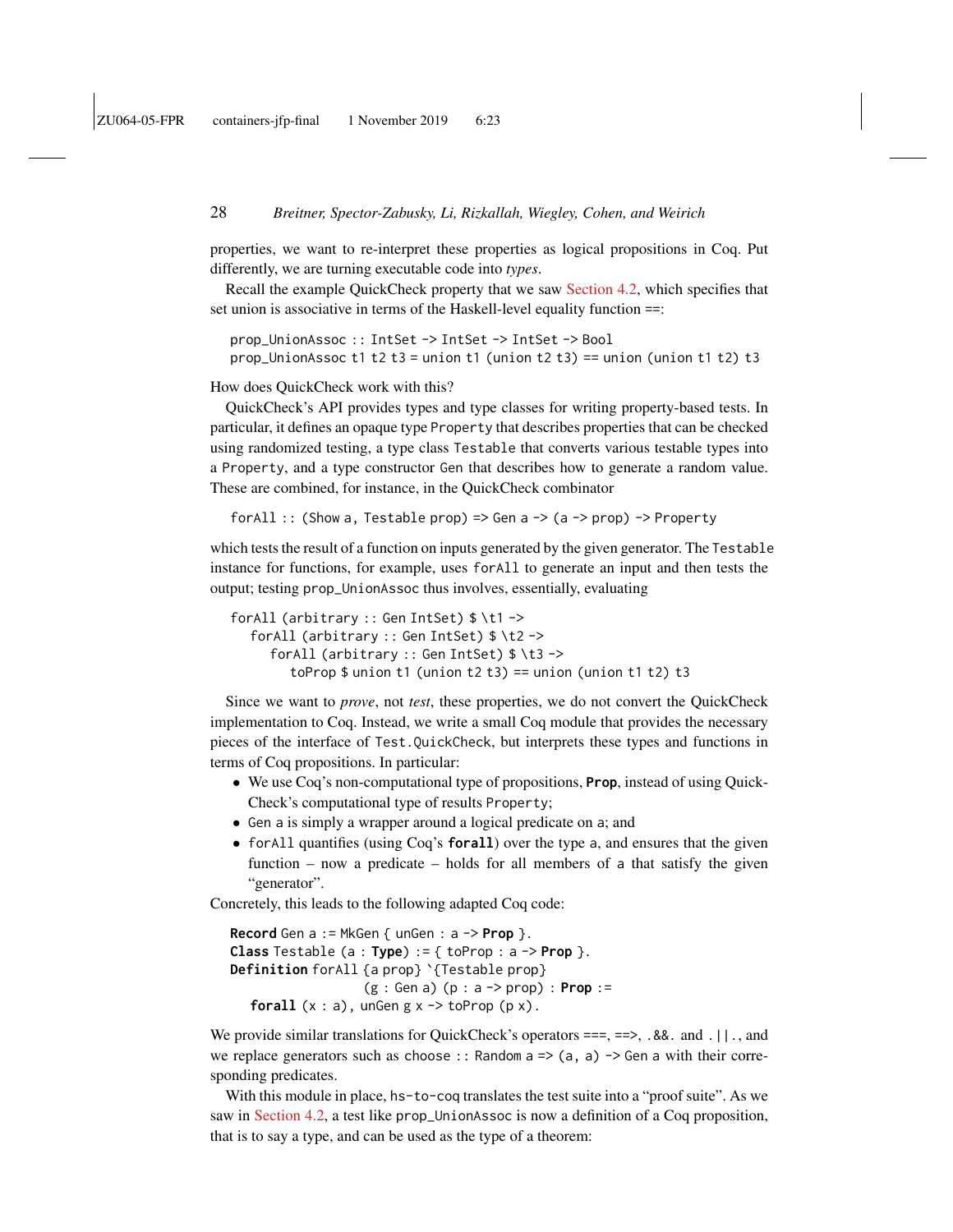API: adjust, alter, assocs, balanceL, balanceR, delete, deleteMax, deleteMin, difference, drop, elems, empty, filter, findIndex, findWithDefault, foldl, foldl', foldlWithKey', foldr, foldr', foldrWithKey, fromAscList, fromDescList, fromDistinctAscList, fromDistinctDescList, fromList, fromSet, glue, insert, insertLookupWithKey, insertMax, insertWith, insertWithKey, intersection, keys, keysSet, link, link2, lookup, lookupLE, lookupLT, lookupMax, lookupMin, mapEither, mapMaybe, mapMaybeWithKey, mapWithKey, maxView, member, minView, notMember, null, partition, restrictKeys, singleton, size, split, splitAt, splitLookup, splitRoot, take, toAscList, toDescList, toList, union, unionWithKey, unions, unionsWith, update, updateLookupWithKey, updateWithKey, withoutKeys

Instances: Eq, Eq1, Monoid, Semigroup

Internal functions: insertMin, insertR, insertWithKeyR, insertWithR, isProperSubmapOfBy, maxViewSure, minViewSure, splitMember

Fig. 9. Verified functions from Data.Map.Strict

**Theorem** thm\_UnionAssoc : toProp prop\_UnionAssoc.

If we evaluate toProp, we get that this theorem equivalent to the following expanded form (which we saw back in [Section 4.2\)](#page-12-3):

```
Theorem thm_UnionAssoc:
  forall t1, WF t1 -> forall t2, WF t2 -> forall t3, WF t3 ->
  union t1 (union t2 t3) == union (union t1 t2) t3 = true.
```
Here, the WF constraints correspond to the arbitrary generators in Haskell, which were constrained to only generate well-formed IntSets.

#### *5.9 Verifying* **Data.Map.Strict**

<span id="page-28-0"></span>We also used hs-to-coq to verify large parts of Data.Map.Strict, a finite map implementation from the containers library.<sup>[33](#page-28-1)</sup> Since the underlying data structure – a weight-balanced tree – is the same as that of Data.Set, many of the specifications and proofs are broadly similar. As before, the specifications draw on type class laws, Coq's FMapInterface module, and an abstract definition similar to that of [Section 4.7.](#page-16-0)

We used the function sem: **forall** {e a}  $\{Eq_e\}$ , Map e a -> e -> option a as the denotation for maps. This type introduces added complexity into the specification and proofs relative to the indicator function for sets, as we use an option a instead of simply a boolean value. When working with a Set, it is sufficient to prove that a given element exists somewhere in the set; but when working with a Map, we must show that a given key not only appears, but also is mapped to the correct value. For example, in fromList, the description specifies that if a key appears multiple times in the pairs of an input list, the last value in the list is the one that is used in the map.

Nevertheless, only slight modifications of the specifications and proofs developed for Data.Set (such as the Desc relation described in [Section 4.7\)](#page-16-0) were required to be able to

<span id="page-28-1"></span><sup>&</sup>lt;sup>33</sup> The library comes in two varieties: Data.Map.Strict, which forces the evaluation of the values in the map; and Data.Map.Lazy, which does not. As we do not preserve evaluation order (as discussed in [Section 5.2,](#page-19-0) the difference is not relevant to our work.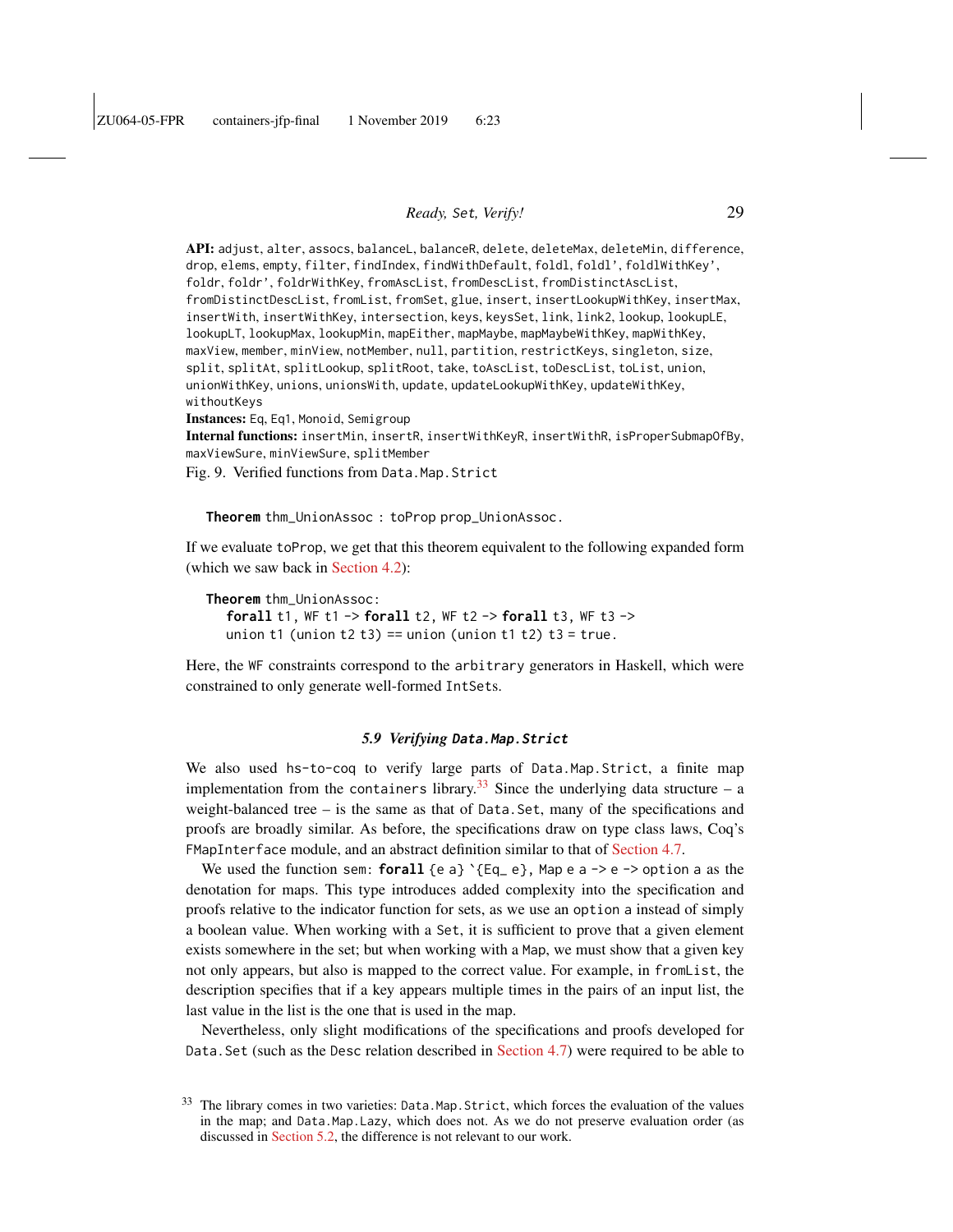handle this additional complexity. Furthermore, this machinery is also applicable to functions in the Data.Map.Strict API that have no analogue in Data.Set. These extensions provide further evidence for the utility and flexibility of the original specifications.

Our verification of Data.Map.Strict had one source of specification not available to Data.Set. In other work, we have experimented with the use of hs-to-coq in order to ver-ify optimization passes in GHC's intermediate language, Core.<sup>[34](#page-29-2)</sup> These optimizations use finite maps to record variable sets and environments. Since we were verifying these before we had verified Data.Map, during the verification process, we recorded the properties of the maps that were required as a list of over thirty axioms. For example, one axiom states that if a key-value pair is inserted in a map, then looking up the given key should return the given value. This property was expressed as the following:

```
Lemma lookup_insert: forall key value (m: Map e a),
WF m ->lookup key (insert key value m) = Some value.
```
In this work, we were able to prove all of these lemmas using our abstract Desc specifications in a straightforward way.

Lastly, the vast majority of the Data.Map.Strict proofs were completed by the sixth author, an undergraduate with limited Haskell and Coq experience. This both demonstrates the utility of the hs-to-coq tool and suggests that producing verified code is a realistic task even without significant expertise.

#### 6 Contributions to **containers**: Theory and Practice

<span id="page-29-0"></span>We chose the Set, IntSet, and Map modules of the containers library as our target because they nicely represent the kind of Haskell code that we want to see verified in practice. Nevertheless, the deep understanding required to verify these modules led to new insights into the algorithms themselves and to improvements to their Haskell implementation.

#### *6.1 New insight into the verification of weight-balanced trees*

<span id="page-29-1"></span>The data structure underlying Set and Map was originally presented by [Nievergelt & Rein](#page-41-2)[gold](#page-41-2) [\(1972\)](#page-41-2). It is a binary search tree with the invariant that if  $s<sub>1</sub>$  is the size of the left subtree and  $s_2$  the size of the right subtree of a node, then

$$
bal_{NR}(s_1, s_2) := (s_1 + 1) \le \delta \cdot (s_2 + 1) \wedge (s_2 + 1) \le \delta \cdot (s_1 + 1)
$$

holds for a balancing tuning parameter  $\delta$ . In [1992,](#page-39-2) [Adams](#page-39-2) suggested a variant of the balancing condition, namely

$$
\mathrm{bal}(s_1, s_2) \coloneqq s_1 + s_2 \leq 1 \vee (s_1 \leq \delta \cdot s_2 \wedge s_2 \leq \delta \cdot s_1).
$$

The conditions are very similar, but not equivalent: the former allows, for example,  $\delta = 3$ ,  $s_1 = 2$  and  $s_2 = 0$ , which the latter rejects.

<span id="page-29-2"></span> $34$  See the [examples/ghc](https://github.com/antalsz/hs-to-coq/blob/JFP-containers/examples/ghc) directory.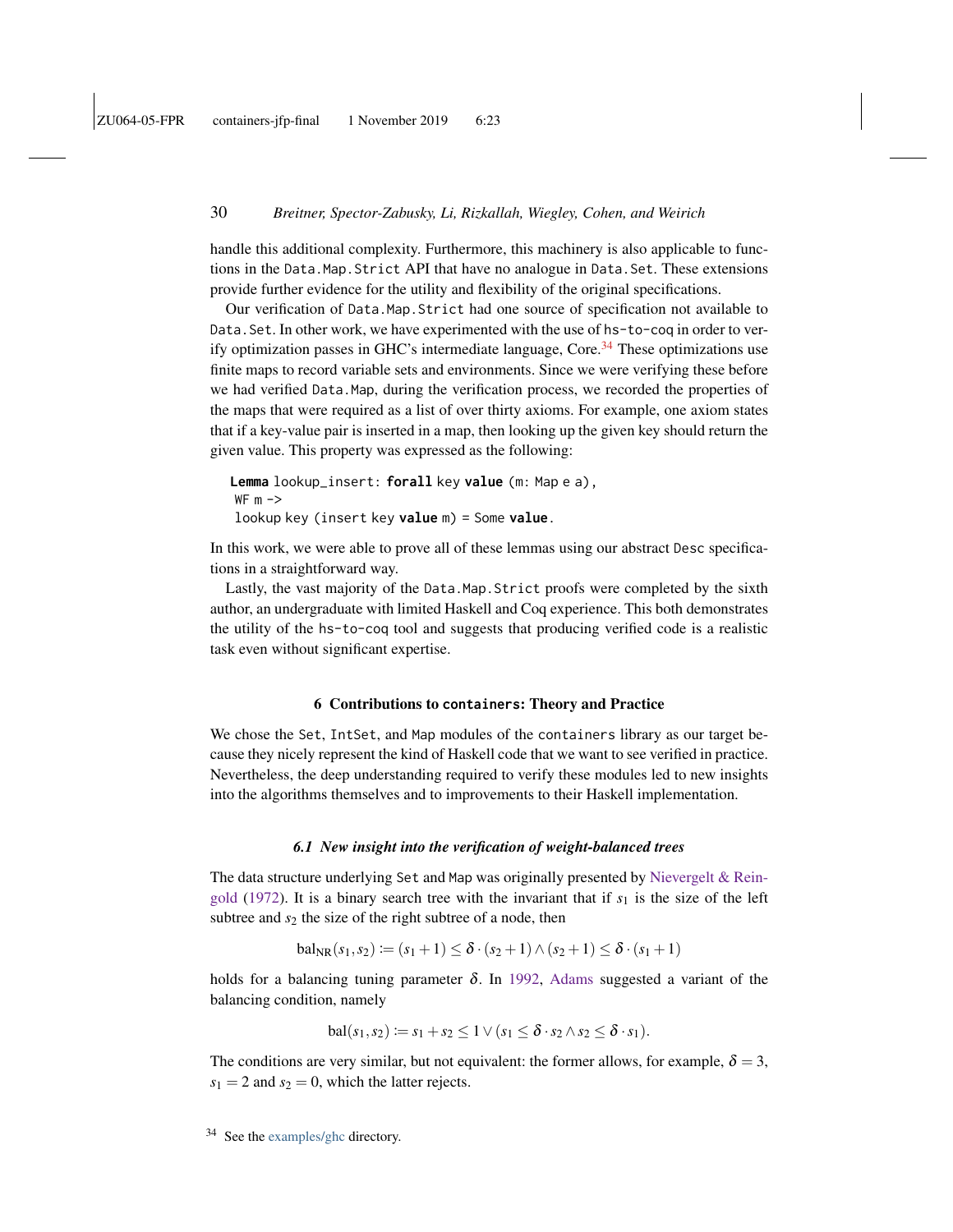Initially, the containers library used [Adams'](#page-39-2)s balancing condition with the parameters  $\delta$  = 4 (for sets) or  $\delta$  = 5 (for maps). [Campbell](#page-39-5) [\(2010\)](#page-39-5) found that these parameters are actually invalid and exhibited a sequence of insertions and deletions that produced an unbalanced tree. Subsequently, the containers library switched to  $\delta = 3$  in both modules. Inspired by this bug report, Hirai  $\&$  Yamamoto [\(2011\)](#page-40-3) thoroughly analyzed this data structure with the help of a Coq formalization, and identified the valid range for the balancing parameter  $\delta$ , albeit only for [Nievergelt & Reingold'](#page-41-2)s variant – our proof seems to be the first mechanical verification of Adam's variant.

Given such thorough analysis of the algorithms, we did not expect to learn anything new about this data structure, and for the most part, this was true. Our proofs are free of any manual calculations about tree sizes and the balancing condition. We just state the proper preconditions for each lemma, and Coq's automation for linear integer arithmetic, lia [\(Besson,](#page-39-6) [2006\)](#page-39-6), takes care of the rest.

One exception was the crucial function balanceL which is used, according to the documentation "when the left subtree might have been inserted to or when the right subtree might have been deleted from". This suggests the precondition

$$
(bal(s1 - 1, s2) \wedge 0 < s1) \vee bal(s1, s2) \vee bal(s1, s2 + 1)
$$

corresponding to the three cases: left tree inserted to, no change, and right tree deleted from. This is also what Hirai and Yamamoto used in their formalization of [Nievergelt](#page-41-2) [& Reingold'](#page-41-2)s variant. And indeed, this precondition is strong enough to verify that the output of balanceL is balanced – but we found the precondition is *too* strong. The link operation, shown in [Figure 8,](#page-23-0) is supposed to balance two arbitrary trees using balanceL. In the verification of link we were unable to satisfy this precondition.

We found a precondition for balanceL that is both strong enough for the verification of balanceL and weak enough to allow the verification of link, namely

$$
(bal^*(s_1 - 1, s_2) \wedge 0 < s_1) \vee bal(s_1, s_2) \vee bal(s_1, s_2 + 1)
$$

where we used the following modified balancing condition for the left tree (the one we inserted into)

$$
\mathrm{bal}^*(s_1, s_2) \coloneqq \delta \cdot s_1 \leq \delta^2 \cdot s_2 + \delta \cdot s_2 + s_2 \wedge s_2 \leq s_1.
$$

No creativity was involved in coming up with this formula: In the proof of link, in the case where we call balanceL with trees with sizes  $s_1$  and  $s_2$ , the interactive proof system conveniently gives us all available facts about the sizes of the tress. We put these into a single formula, namely

$$
\exists s s_l s_r, s_1 = 1 + s + s_l \wedge s_2 = s_r \wedge \text{bal}(s_l, s_r) \wedge \delta \cdot s < 1 + s_l + s_r \wedge 1 \leq s \wedge 0 \leq s_l \wedge 0 \leq s_r,
$$

and then (manually) eliminated the existential quantifiers to obtain bal<sup>\*</sup> $(s_1 - 1, s_2)$ .

### *6.2 Verification of big-endian Patricia trees*

There is surprisingly little literature on the verification of big-endian Patricia trees. They are sorted search trees, but as they exploit the additional structure of their keys being bit strings, additional theory is required to verify them.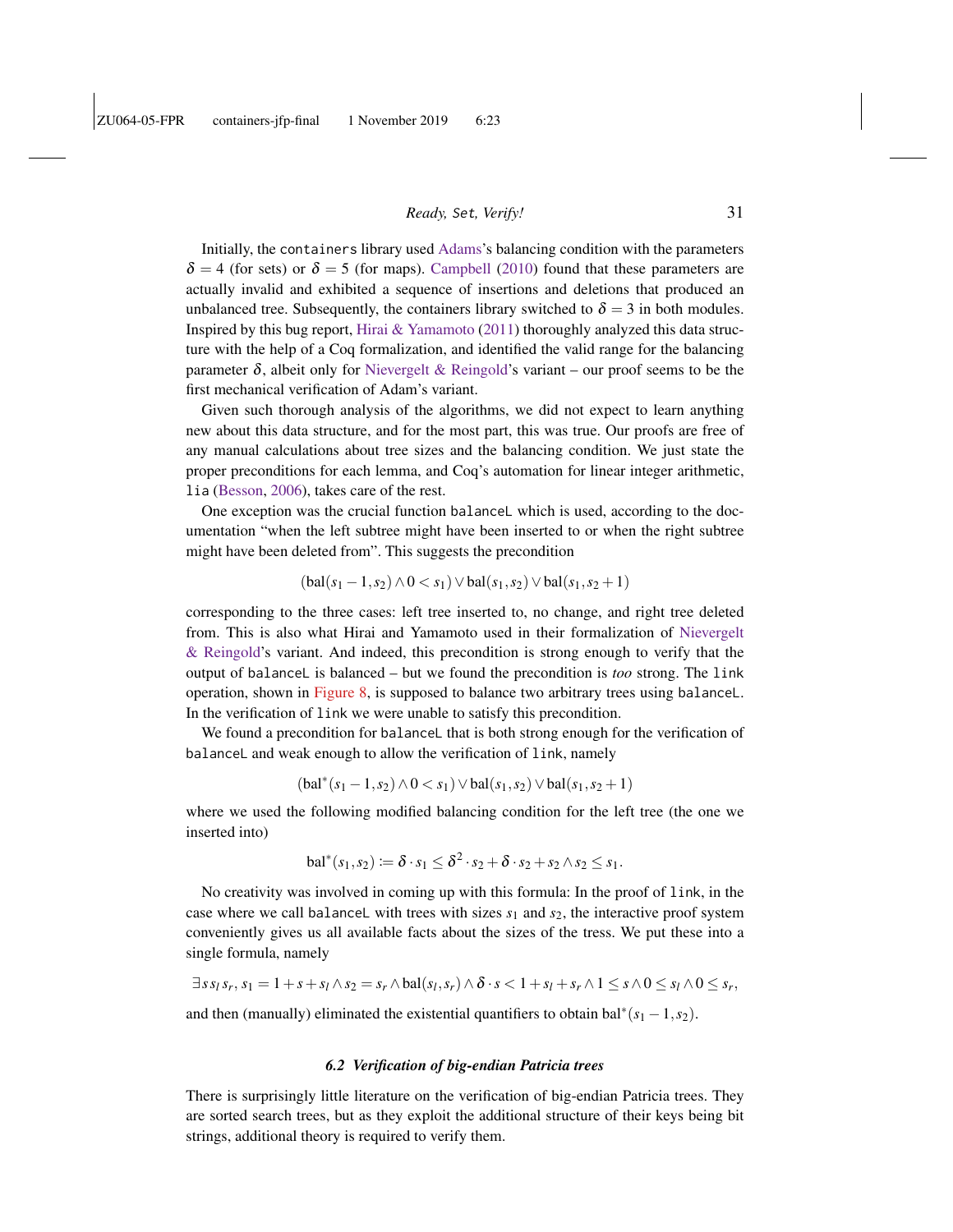$$
s_1 :: r_1 :: D_1 \qquad s_2 :: r_2 :: D_2
$$
\n
$$
r_1 \subseteq h_1(d(p, b)) \qquad r_2 \subseteq h_2(d(p, b)) \qquad b > 0 \qquad p' = p \cdot 2^b \qquad m = 2^{b-1}
$$
\n
$$
\text{Bin } p' \text{ } m \text{ } s_1 \text{ } s_2 :: d(p, b) :: D_1 \cup D_2
$$
\n
$$
\frac{p' = p \cdot w \qquad 0 < \text{bm} < 2^w}{\text{Tip } p' \text{ } bm :: d(p, \log_2 w) :: \{p \cdot w + j \mid \text{bit } j \text{ set in bm}\}}
$$

<span id="page-31-2"></span>Fig. 10. The denotation of IntSet

In particular, where the verification of regular search trees uses open intervals to describe the range of possible values of a tree, Patricia trees build on *dyadic intervals*. These intervals are of the form  $[p \cdot 2^b, \ldots, (p+1) \cdot 2^b - 1] =: d(p, b)$  for some prefix  $p \in \mathbb{N}$  and bit-width  $b \in \mathbb{N}$ , and have an interesting algebraic structure that plays a crucial role in the verification. In particular:<sup>[35](#page-31-0)</sup>

- A dyadic interval is non-empty.
- Either two dyadic intervals are disjoint, or one is contained in the other.
- A dyadic interval  $d(p, b)$  with  $b > 0$  is the disjoint union of its two halves,  $h_1(d(p,b)) \coloneqq d(p,b-1)$  and  $h_2(d(p,b)) \coloneqq d(p+1,b-1)$ .
- In particular, if another dyadic interval *r* overlaps with with both halves of  $d(p, b)$ , then  $d(p, b) \subseteq r$ .
- The dyadic intervals, ordered by inclusion, form a join semi-lattice: for any two dyadic intervals  $r_1, r_2$  there exists a least dyadic interval  $r_1 \sqcup r_2$  that contains the two.

The verification of the IntSet library<sup>[36](#page-31-1)</sup> revolves around the relation s ::  $r$  :: *D*, given in [Figure 10.](#page-31-2) This relation expresses that a non-empty tree s of type IntSet describes the set *D*, which is contained in the dyadic interval *r*:

*Lemma 1* If  $s :: r :: D$ , then

- $\emptyset \subset D \subseteq r$  and
- member  $x = \pm \text{true}$  iff  $x \in D$ .

We can now specify the operations on Patricia trees in terms of this relation, e.g. the specification for the union operator would be: "if  $s_1 :: r_1 :: D_1$  and  $s_2 :: r_2 :: D_2$ , then union  $s_1$   $s_2$ ::  $r_1 \sqcup r_2$  ::  $D_1 \cup D_2$ ". By including the specification on the associated dyadic interval in the statement of the lemma, a proof by induction has all necessary information about the subterms to conclude.

This theory applies to natural numbers (bounded or unbounded). Negative numbers require additional thought, as the nice algebraic structure of dyadic intervals breaks down: A dyadic interval is either completely negative or completely non-negative; the two dyadic intervals  $r_1 = d(-1, 1) = \{-2, -1\}$  and  $r_2 = d(0, 1) = \{0, 1\}$  do not have a least upper bound  $r_1 \sqcup r_2$ . So in order to apply this theory to signed integers, we have to somehow map them to unsigned integers:

<span id="page-31-0"></span><sup>&</sup>lt;sup>35</sup> The Coq formalization of this theory is in the file [examples/containers/theories/DyadicIntervals.v](https://github.com/antalsz/hs-to-coq/blob/JFP-containers/examples/containers/theories/DyadicIntervals.v)

<span id="page-31-1"></span><sup>36</sup> In the file [examples/containers/theories/IntSetProofs.v.](https://github.com/antalsz/hs-to-coq/blob/JFP-containers/examples/containers/theories/IntSetProofs.v)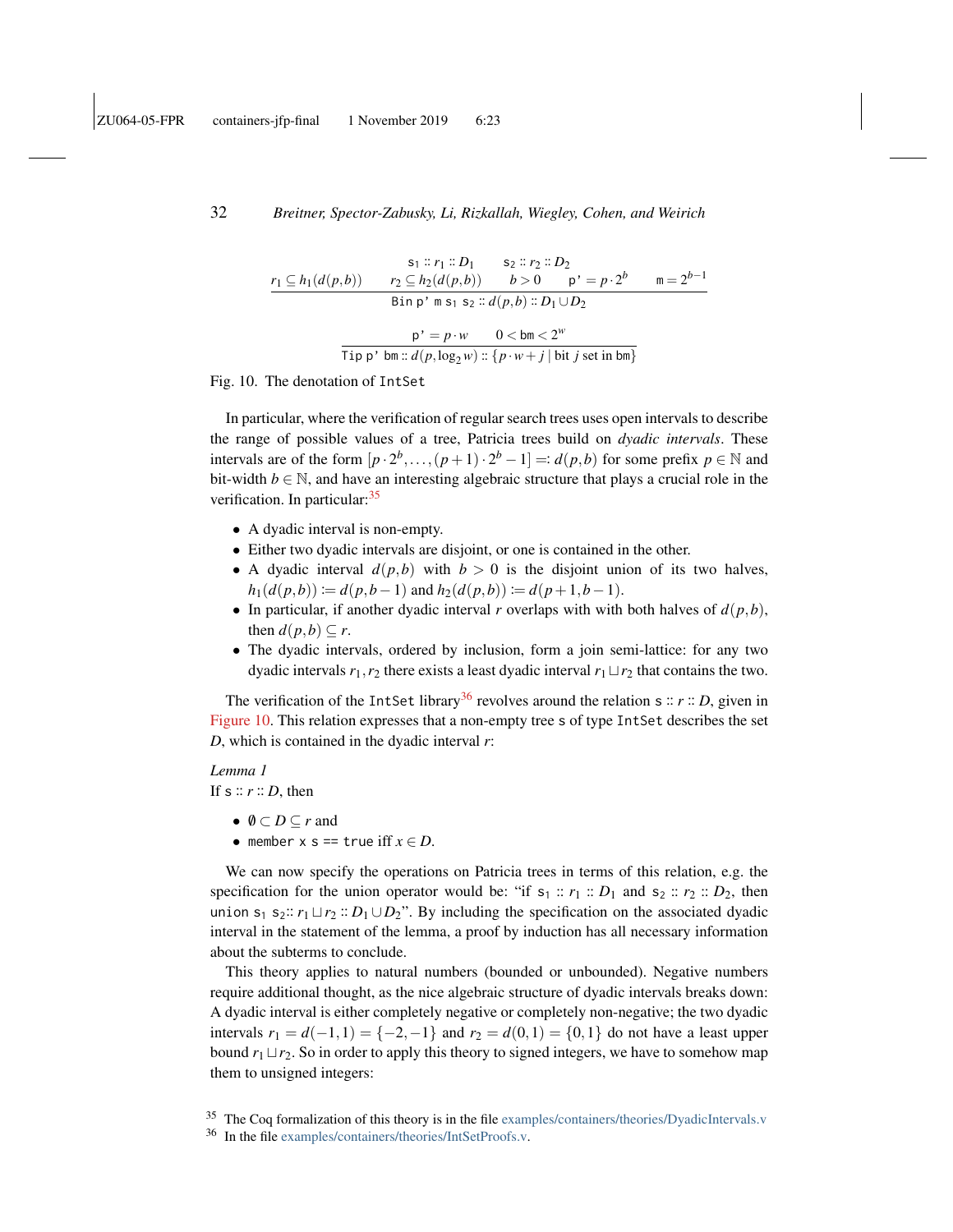- For signed integers of a bounded bit-width  $w -$  as encountered in IntSet the usual encoding of negative numbers *two's complement*, is suitable. It represents a negative number *i* by negating all bits of its absolute value |*i*| and then adding 1 to the result. This effectively maps the negative numbers  $\{-2^{w-1}, \ldots, -1\}$  onto the range  $\{2^{w-1}, \ldots 2^w - 1\}$ . Most operations only use bit-level operations and work just fine. Operations related to order (e.g. toList, findMin) need to treat a Bin constructor that branches on the highest bit specially, as in this case, the right subtree contains the smaller numbers.
- For signed unbounded types, the two's complement representation is unsuitable: It represents −1 as a number with infinitely many bits set, which we cannot just interpret as a unsigned number. In order to build a IntSet-like data structure for signed unbounded types, one would either have to chose a different encoding of natural numbers where all numbers are represented with finitely many bit set (such as *signed magnitude representation*), or simply use a pair of sets of absolute values, one for the negative and one for the positive numbers.

### *6.3 Improvements to* **containers**

Although our verification did not find bugs in the code of the library, we were able to improve containers: during the verification of Data.Set.union, we noticed that it was using a nested pattern match to check if an argument is a singleton set, when it could be testing if the size was 1 directly. This change turned out to provide a 4% speedup to union, as measured by the benchmark suite i container, and has been released with containers  $0.6<sup>37</sup>$  $0.6<sup>37</sup>$  $0.6<sup>37</sup>$ 

Additionally, as we mention in [Section 4.1,](#page-11-0) our well-formedness property for IntSet uncovered a weakness in the valid function for IntSet and IntMap, which was used in the test suite. The valid function failed to ensure that some of the invariants hold recursively in the tree structure, which was necessary for the proof. We notified the containers maintainers, <sup>[38](#page-32-2)</sup> who then made the valid function complete.

We also provide a package, containers-verified,<sup>[39](#page-32-3)</sup> which re-exports the types and definitions we have verified from the precise version of containers we are working with. This way, a developer who wants to use only the verified portion of the implementation can replace their dependency on containers with a dependency on containers-verified.

### 7 Assumptions and Limitations

<span id="page-32-0"></span>We have shown a way to make mechanically checked, formal statements about existing Haskell code, and have applied this technique to verify parts of the containers library. But are the theorems that we prove actually true? And if they are, how useful is this method?

<span id="page-32-1"></span><sup>37</sup> <https://github.com/haskell/containers/commit/b1a05c3a2>

<span id="page-32-2"></span><sup>38</sup> <https://github.com/haskell/containers/issues/522>

<span id="page-32-3"></span><sup>39</sup> <https://hackage.haskell.org/package/containers-verified>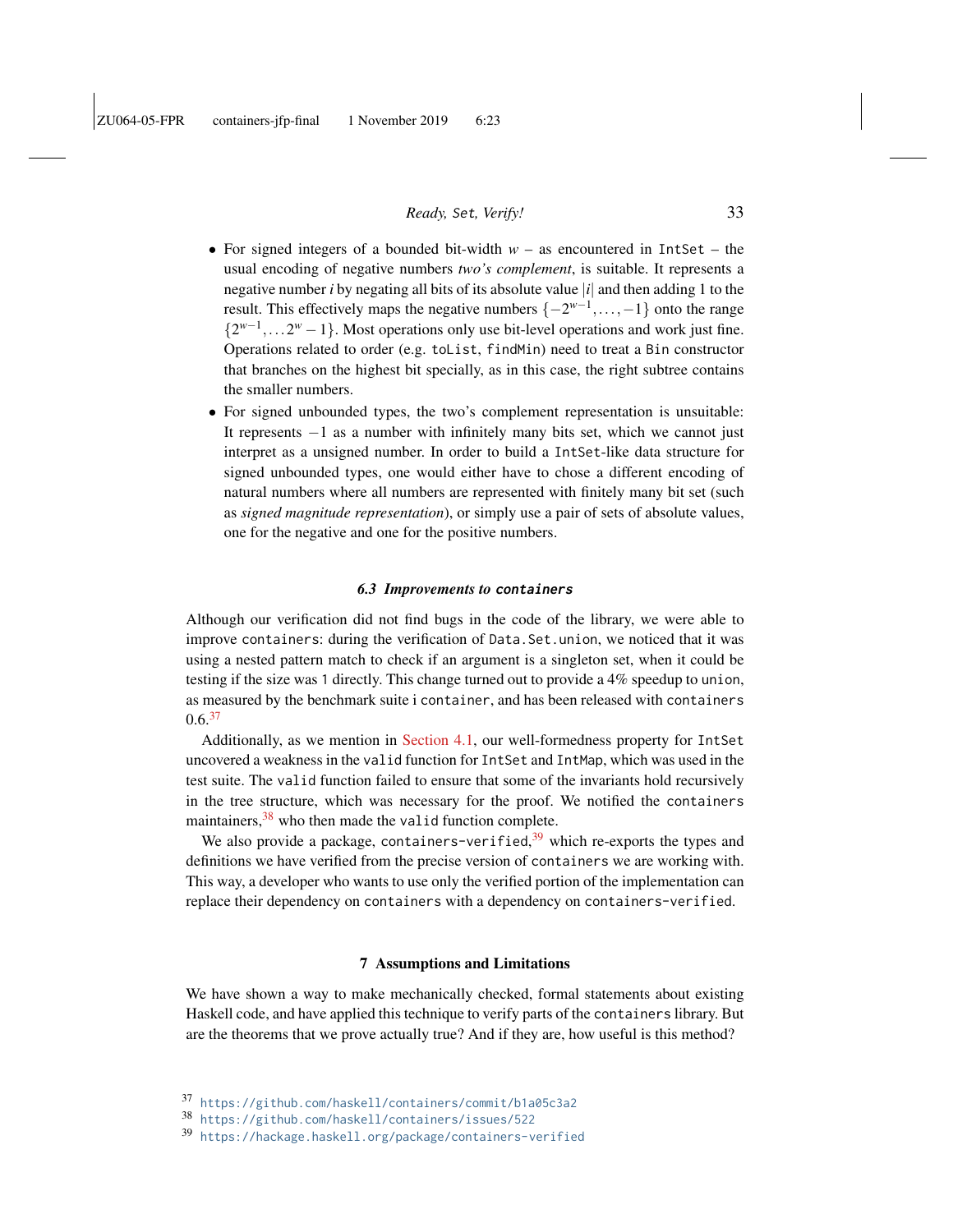#### *7.1 The formalization gap*

<span id="page-33-0"></span>As always, when a theorem is stated about a object that does not purely exist within mathematics, its validity depends on a number of assumptions.

- First and foremost, we have to assume that Coq behaves as documented and does not allow us to prove false theorems. This is of particular relevance because we rely on fine details of Coq's machinery (e.g. the behavior of **Qed**, [Section 5.4\)](#page-21-1) and optionally add consistent axioms (see [Section 5.7.4\)](#page-25-0). We also use the axiom of proof irrelevance, which is consistent with Coq and a consequence of classical logic in the Calculus of Inductive Constructions [\(Coquand,](#page-40-4) [1989\)](#page-40-4).
- The biggest assumption is that the semantics of a Gallina program, as defined by the Calculus of Constructions [\(Coquand & Huet,](#page-40-5) [1988\)](#page-40-5), models the behavior of a running Haskell program in a meaningful way. At this time, we cannot even attempt to close this gap, as there are neither formal semantics nor verified compilers for Haskell. While Haskell and Gallina are very similar (both are pure functional languages with algebraic data types), the significant differences between them (such as Haskell's partiality and laziness) mean that the gap is a real presence.

We can gain additional confidence by *testing* this connection: we extracted our Gallina versions of Set and IntSet back to Haskell and successfully ran the original test suite of containers against it. Every successful test is further evidence that the corresponding theorem (see [Section 4.2\)](#page-12-3) is indeed a theorem about the Haskell program.

- Furthermore, we rely on hs-to-coq translating Haskell code into the correct Gallina code. The translator itself is a sizable piece of code, unverified (and such verification is currently out of our reach, not least because there is no formal semantics of Haskell) and therefore surely not free of bugs. We get some confidence into the tool from manually inspecting its output and observing that it is indeed what we would consider the "right" translation from Haskell into Gallina, and additional confidence from the fact that we were actually able to prove the specifications, which would not be possible if the translated code behaved differently than intended. Moreover, extracting the translated code back to Haskell and running the test suite also stresstests the translation.
- The translation was not completely automatic and required manual edits. With each edit, we add another assumption to the formalization gap: Does our underspecification of pointer equality encompass the actual behavior of GHC's reallyUnsafePtrEqualty#? Given our choice of using unbounded integers, does the size field in a Set really never overflow in practice? Are our manually written versions of low-level bit twiddling functions correct? We list and justify our manual interventions in [Section 5.](#page-17-0)

The formalization gap of our work is relatively large compared to, say, the gap for the verification of programs written in Gallina in the first place. But for the purpose of ensuring the correctness of the Haskell code, that is less critical. Even if one of our assumptions is flawed, it is much more likely that the flaw will get in the way of concluding the proofs, rather than allowing us to conclude the proofs without noticing a bug. Incomplete proofs can uncover bugs, too.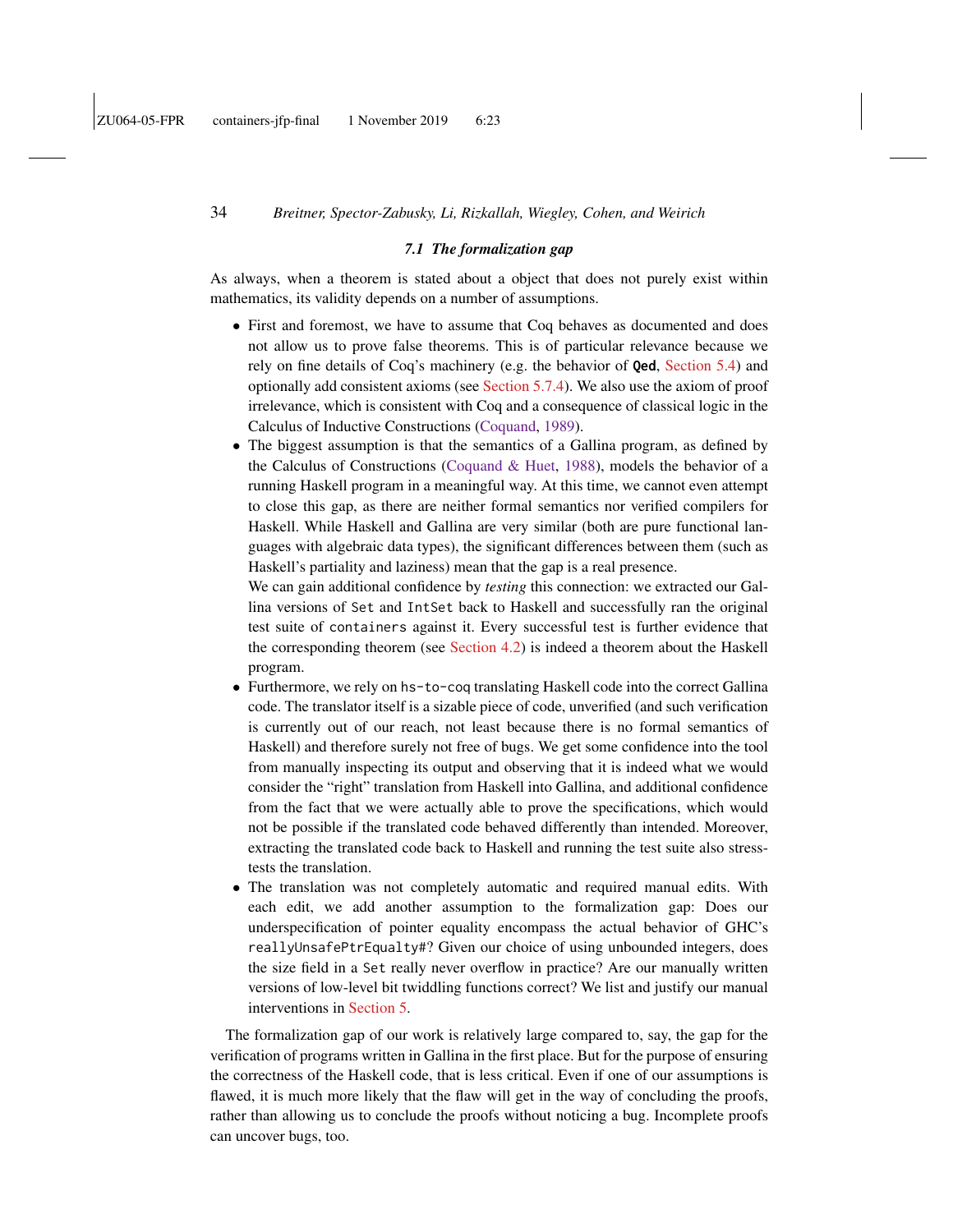### *7.2 Limitations of our approach*

<span id="page-34-0"></span>We proved multiple specifications about a large part of the code, but there are limits to what theorems we can prove, and what we can prove them about.

Since we work with a shallow embedding of Haskell in Coq, we cannot make statements about the performance of the Haskell code – which is a pity, given that the containers library contains highly optimized code and provides clear specifications of the algorithmic complexity of their operations. Similarly, we cannot verify that the operations are as strict or lazy as documented.

We also cannot translate and verify all code in the containers library, because some functions use language features not yet supported by hs-to-coq, such as mutual recursion and unboxed arrays. When this affects a crucial utility function we can provide a manual translation. This widens the formalization gap, but enables verification of code that depends on it. When it affects less central code, e.g. the Data instances, we can simply skip the translation [\(Section 5.3\)](#page-20-0).

Partiality is a particularly interesting limit. Coq only allows total functions, but practical Haskell code uses partiality, often in a benign way: Calls to error in code paths that are unreachable as long as invariants are maintained, or recursive functions that terminate on the actual arguments they are called with, but may diverge on other inputs. Whereas [Spector-Zabusky](#page-41-1) *et al.* [\(2018\)](#page-41-1) considered such code out of scope, we have found ways to deal with "internal partiality" (see [Section 5.4](#page-21-1) and [Section 5.7.4\)](#page-25-0).

Taking a step back, it might seem that our approach may see limited adoption in the Haskell community because it requires expertise in Coq. But though tied to a Haskell artifact, verification is isolated from the codebase. Haskell programmers can focus on their domain, trying to get the best performance out of the code and without having to know about verification, while proof engineers can work solely within Coq and do not have to be fluent in Haskell.

In this paper we verify a specific version of the Haskell code, and do not discuss ongoing maintenance of such a verification. It remains to be seen how resilient the proofs are against changes in the Haskell code. Changes of syntactic nature, or changes to a function's strictness, might be swallowed by hs-to-coq. Other changes might affect the translated code, but still allow the proofs to go through, if our proof tactics are flexible enough. In general, though, we expect that changes in the code require changes in the proofs. Since Coq is an interactive theorem prover, it will at least clearly point out which parts of our development need to be updated.

### 8 Related work

#### *8.1 Verification of purely functional data structures*

Purely functional data structures, such as those found in [Okasaki'](#page-41-7)s book [\(1999\)](#page-41-7) are frequent targets of mechanical verification. That said, we believe that we are the first to verify the Patricia tree algorithms that underlie Data.IntSet.

Verifying weight-balanced trees in Haskell Similar to hs-to-coq, LiquidHaskell [\(Va](#page-42-0)zou *[et al.](#page-42-0)*, [2014\)](#page-42-0) can be used to verify existing Haskell code. Users of this tool annotate their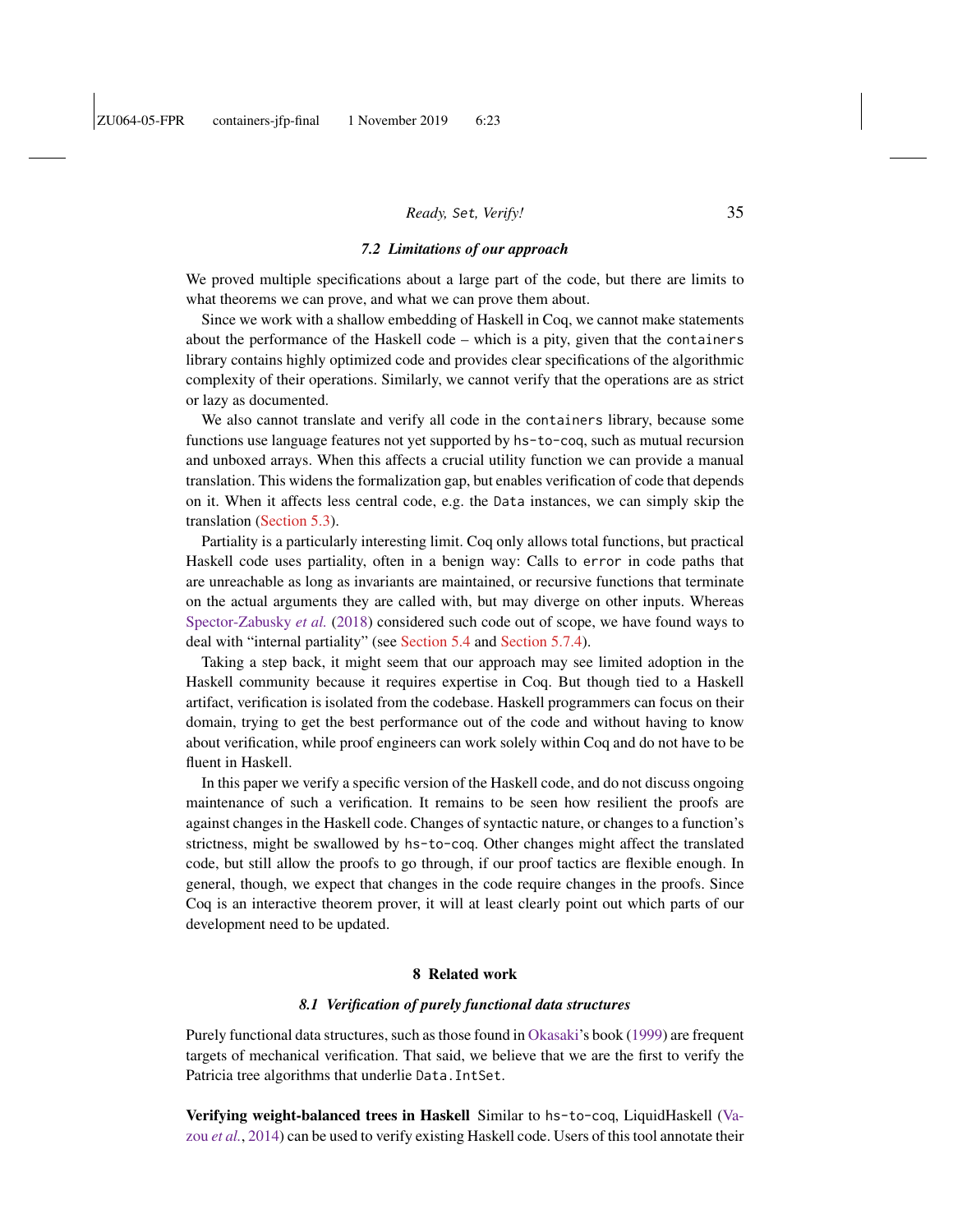Haskell source files with refinement types and other annotations. LiquidHaskell then uses an SMT solver to automatically discharge proof obligations described by the refinements. This means that LiquidHaskell provides more automation than hs-to-coq; however, the language of Coq is higher-order and more expressive than the language of SMT solvers. [Vazou](#page-42-1) *et al.* [\(2017\)](#page-42-1) compared the experiences of using LiquidHaskell vs. plain Coq, and found that both have advantages.

[Vazou](#page-41-8) *et al.* [\(2013\)](#page-41-8) also described the use of LiquidHaskell to verify the Data. Map module of finite maps from containers. Although not the same as Data.Set, this code shares the same underlying data structure (weight-balanced trees) and the implementations of the two are similar. Their verification has similarities with our work; they also use unbounded integers as the number representation and leave functions like showTree unspecified. However, we develop a richer specification, which includes a semantic description of each operation we verified, constraints about the tree balance, and the ordering of the elements in the tree. In contrast, [Vazou](#page-41-8) *et al.* limit their specifications to ordering only. For example, in addition to showing that the insertion operation preserves the order of elements of the tree, our work also shows that: (1) insertion preserves the balancing conditions of the weightbalanced tree, (2) the size field at each node in the tree is maintained correctly (i.e., the size is equal to the number of its descendants), and (3) the tree returned by this operation contains the inserted element, and all elements in the original tree, but nothing more. Although it might be possible to replicate our specifications by using theories of finite sets and maps in SMT [\(Kröning](#page-40-6) *et al.*, [2009\)](#page-40-6) to encode these properties using refinement types in LiquidHaskell, this approach has not been explored.

Furthermore, our specification also includes type class laws, and we are able to verify that Set and IntSet have lawful instances of the Eq, Ord, Semigroup, and Monoid type classes. When [Vazou](#page-41-8) *et al.*'s original work was developed in [2013,](#page-41-8) LiquidHaskell did not have the capability to state and prove these properties. Since then, there have been new developments in LiquidHaskell, particularly refinement reflection [\(Vazou](#page-42-2) *et al.*, [2018\)](#page-42-2), which could make it possible to specify and prove type class laws.

Both LiquidHaskell and hs-to-coq check for termination of Haskell functions. In LiquidHaskell, the termination check is an option that can be deactivated, allowing the sound verification of nonstrict, non-terminating functions [\(Vazou](#page-42-0) *et al.*, [2014\)](#page-42-0). In contrast, a proof of termination is a requirement for verifying functions using hs-to-coq [\(Spector-Zabusky](#page-41-1) *[et al.](#page-41-1)*, [2018\)](#page-41-1). However, hs-to-coq is able to take advantage of many options available in Coq for proving termination of non-trivial recursion, including structural recursion, **Program Fixpoint** and our own approach based on deferredFix. This latter approach allowed us to reason about fromDistinctAscList (see [Section 5.7.4\)](#page-25-0) and prove that it is indeed terminating; on the other hand, [Vazou](#page-41-8) *et al.* deactivate the termination check for this function.

Verifying weight-balanced trees in other languages [Hirai & Yamamoto](#page-40-3) [\(2011\)](#page-40-3) implemented a weight-balanced tree similar to Haskell's Data.Set library (albeit using the balancing condition of [Nievergelt & Reingold](#page-41-2) [\(1972\)](#page-41-2)) and mechanically verified its balancing properties in Coq. More recently, [Nipkow & Dirix](#page-41-9) [\(2018\)](#page-41-9) extended this work to formalize similar weight-balanced trees in Isabelle and further verified the functional correctness of insertions and deletions.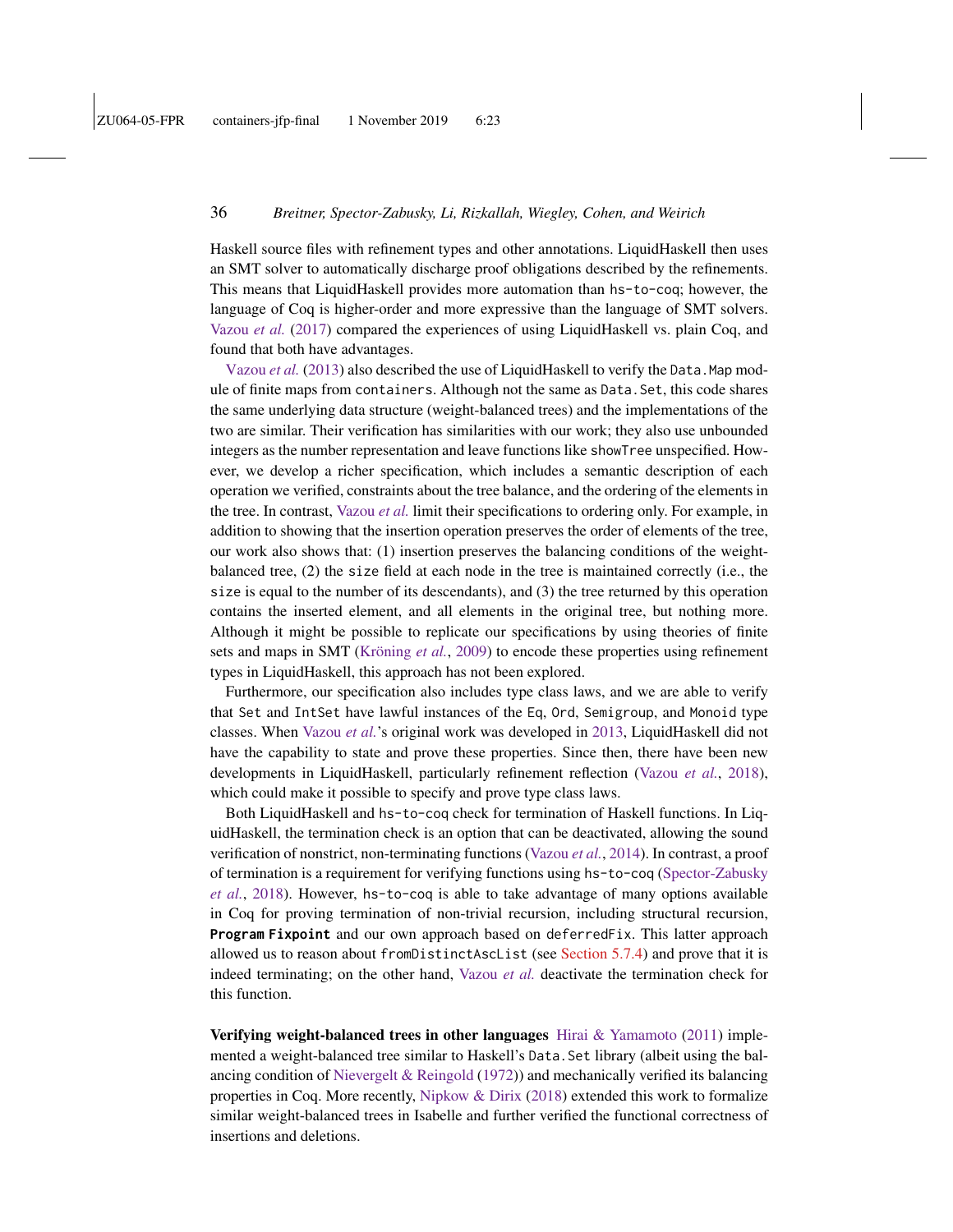We verify more functions in the Data. Set library than prior work. Operations that are unique to our development include foldl, isSubsetOf, and fromDistinctAscList. The code verified both by [Hirai & Yamamoto](#page-40-3) and by [Nipkow & Dirix](#page-41-9) is also different from the latest containers library; for example, it does not use pointer equality [\(Section 5.1\)](#page-18-0). Another difference is that [Hirai & Yamamoto](#page-40-3) defined the union, intersection, and difference functions based on the "hedge union" algorithm, but containers has since changed to use the "divide and conquer" algorithm.

[Hirai & Yamamoto](#page-40-3) specify only the balancing constraints, whereas we develop a richer specification that also includes a semantic description of each operation we verified and the ordering of the elements in the tree. We also gained new insights about the balancing conditions of the weight-balanced tree through our verification effort (see [Section 6.1\)](#page-29-1). [Nipkow & Dirix'](#page-41-9)s specification contains the same properties as ours, but they only specify the behavior of insert and delete; we have verified a significantly larger set of functions (see [Figure 4\)](#page-10-0).

Other verifications of balanced trees There are many existing works on mechanically verifying purely functional balanced trees. We briefly mention a few here. [Filliâtre &](#page-40-7) [Letouzey](#page-40-7) [\(2004\)](#page-40-7) implemented AVL trees in Coq, and verified their functional correctness as well as their balancing conditions. [Appel](#page-39-7) [\(2011\)](#page-39-7) did the same thing for red-black trees. These implementations have now become parts of Coq standard library. [Charguéraud](#page-39-8) [\(2010b\)](#page-39-8) translated OCaml implementations of [Okasaki](#page-41-7) [\(1999\)](#page-41-7)'s functional data structures to characteristic formulae expressed as Coq axioms. [Licata](#page-40-8) [\(2012\)](#page-40-8) lectured on verifying red-black trees in Agda at the Oregon Programming Languages Summer School. [McBride](#page-40-9) [\(2014\)](#page-40-9) showed how to represent the ordering relationships in Agda for general data structures, not just binary search trees. [Nipkow](#page-41-10) [\(2016\)](#page-41-10) showed how to automatically verify the ordering properties of eight different binary search tree structures, by specifying each in terms of the sorted list of their elements, a method he used again in his verification of weight-balanced trees [\(Nipkow & Dirix,](#page-41-9) [2018\)](#page-41-9). [Ralston](#page-41-11) [\(2009\)](#page-41-11) verified AVL trees in ACL2.

#### *8.2 Verification tools for Haskell*

Previous work using hs-to-coq has only applied it to small examples. [Spector-Zabusky](#page-41-1) *[et al.](#page-41-1)* [\(2018\)](#page-41-1) describe three case studies, two of which require less than 20 lines of Haskell. The longest example (the Bag module taken directly from the GHC compiler) is 247 lines of code. Furthermore, none of the reasoning required for these examples is particularly deep. Our work provides experience with more complex, externally-sourced, industrial-strength examples.

The coq-haskell library [\(Wiegley,](#page-42-3) [2017\)](#page-42-3) is a handwritten Coq library designed to make it easier for Haskell programmers to work in Coq. In addition to enabling easier Coq programming, it also provides support for extracting Coq programs to Haskell.

The prototype contract checker halo [\(Vytiniotis](#page-42-4) *et al.*, [2013\)](#page-42-4) takes a Haskell program, uses GHC to desugar it into the intermediate language Core, and translates the Core program into a first-order logic formula. It then invokes an SMT solver to prove this formula; a successful proof implies that the original program is crash-free.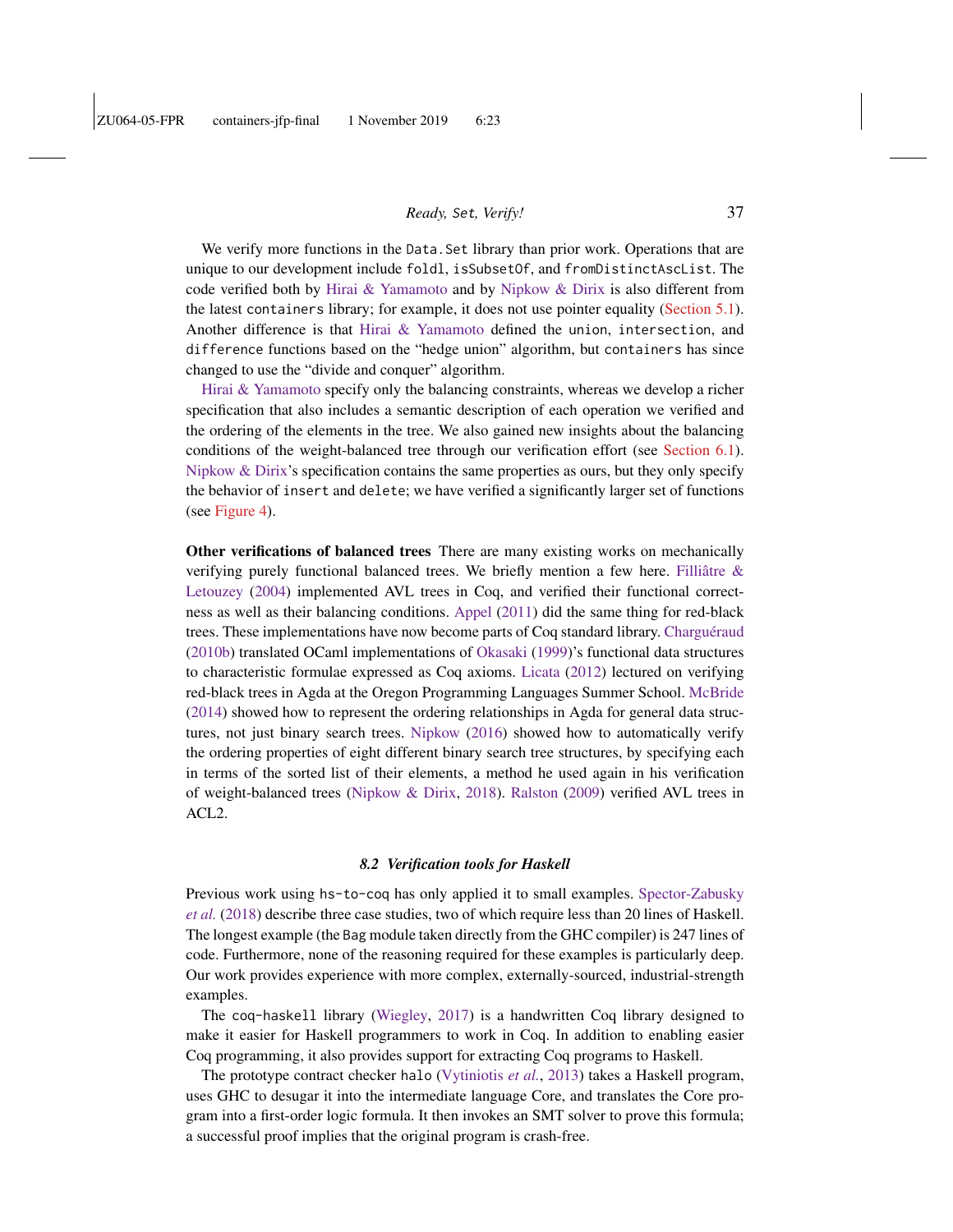*Haskabelle* was hs-to-coq's counterpart in Isabelle. It translated total Haskell code into equivalent Isabelle function definitions. Similar to hs-to-coq, it parsed Haskell, desugared syntactic constructs, and configurably adapted basic types and functions to their counterparts in Isabelle's standard library. It used to be bundled with the Isabelle release, but it has not been updated recently and was dropped from the distribution.

Haskell has been used as a prototyping language for mechanically verified systems in the past. The *seL4 verified microkernel* started with a Haskell prototype that was semiautomatically translated to Isabelle/HOL [\(Klein](#page-40-10) *et al.*, [2009;](#page-40-10) [Derrin](#page-40-11) *et al.*, [2006\)](#page-40-11). The authors found that the availability of the Haskell prototype provided a machine-checkable formal executable specification of the system. They used this prototype to refine their designs via testing, allowing them to make corrections before full verification.

The *Programmatica project* [\(Hallgren](#page-40-12) *et al.*, [2004\)](#page-40-12) included a tool that translates Haskell code into the Alfa proof editor. Their tool only produces valid proofs for total functions over finite data structures. The logic of the Alfa proof assistant is based on dependent type theory, but without as many features as Coq. In particular, the Programmatica tool compiles away type classes and nested pattern matching; both of these features are retained by hs-to-coq.

[Dybjer](#page-40-13) *et al.* developed a tool for automatically translating Haskell programs to the *Agda/Alfa proof assistant* [\(2004\)](#page-40-13). They explicitly note the interplay between testing and theorem proving and show how to verify a tautology checker. Abel *[et al.](#page-39-9)* [\(2005\)](#page-39-9) translate Haskell expressions into the logic of the Agda 2 proof assistant. Their tool works later in the GHC pipeline than hs-to-coq and translates Core expressions.

### *8.3 Translating other higher-order functional languages*

There are many large and successful verification projects that demonstrate that functional languages are well suited for verification. In contrast to our work, these projects require either re-implementing the code in a new functional language, as is the case for Cogent [\(O'Connor](#page-41-12) *et al.*, [2016;](#page-41-12) [Amani](#page-39-10) *et al.*, [2016\)](#page-39-10) and F\* [\(Swamy](#page-41-13) *et al.*, [2016\)](#page-41-13); re-implementing the code in a proof assistant, such as HOL4 in the case of CakeML [\(Myreen](#page-41-14) [& Owens,](#page-41-14) [2014;](#page-41-14) [Kumar](#page-40-14) *et al.*, [2014\)](#page-40-14); or taking an SMT solver-based approach, as found in Leon [\(Blanc](#page-39-11) *et al.*, [2013\)](#page-39-11). The CakeML and Cogent projects have a different focus than ours, and they provide a higher assurance in their verified code. CakeML [\(Kumar](#page-40-14) *et al.*, [2014\)](#page-40-14) has a verified compiler and Cogent has a certifying compiler [\(O'Connor](#page-41-12) *et al.*, [2016;](#page-41-12) [Rizkallah](#page-41-15) *et al.*, [2016\)](#page-41-15). Both tools provide mechanically checked proofs that their shallow embeddings correspond to the functional code being verified.

*Cogent* is a restricted higher-order functional language [\(O'Connor](#page-41-12) *et al.*, [2016\)](#page-41-12) that was used to verify filesystems [\(Amani](#page-39-10) *et al.*, [2016\)](#page-39-10). Its compiler produces C code, a highlevel specification in Isabelle/HOL, and an Isabelle/HOL refinement proof linking the two [\(O'Connor](#page-41-12) *et al.*, [2016;](#page-41-12) [Rizkallah](#page-41-15) *et al.*, [2016\)](#page-41-15). [Chen](#page-40-15) *et al.* [\(2017\)](#page-40-15) integrated propertybased testing into the Cogent framework. The authors claim that property-based testing enables an incremental approach to a fully verified system, as it allows for the replacement of tests of properties stated in the specification by formal proofs. Our work substantiates this claim, as indeed one of the ways in which we obtain specifications is through the QuickCheck properties provided by Haskell as discussed in [Section 4.2.](#page-12-3)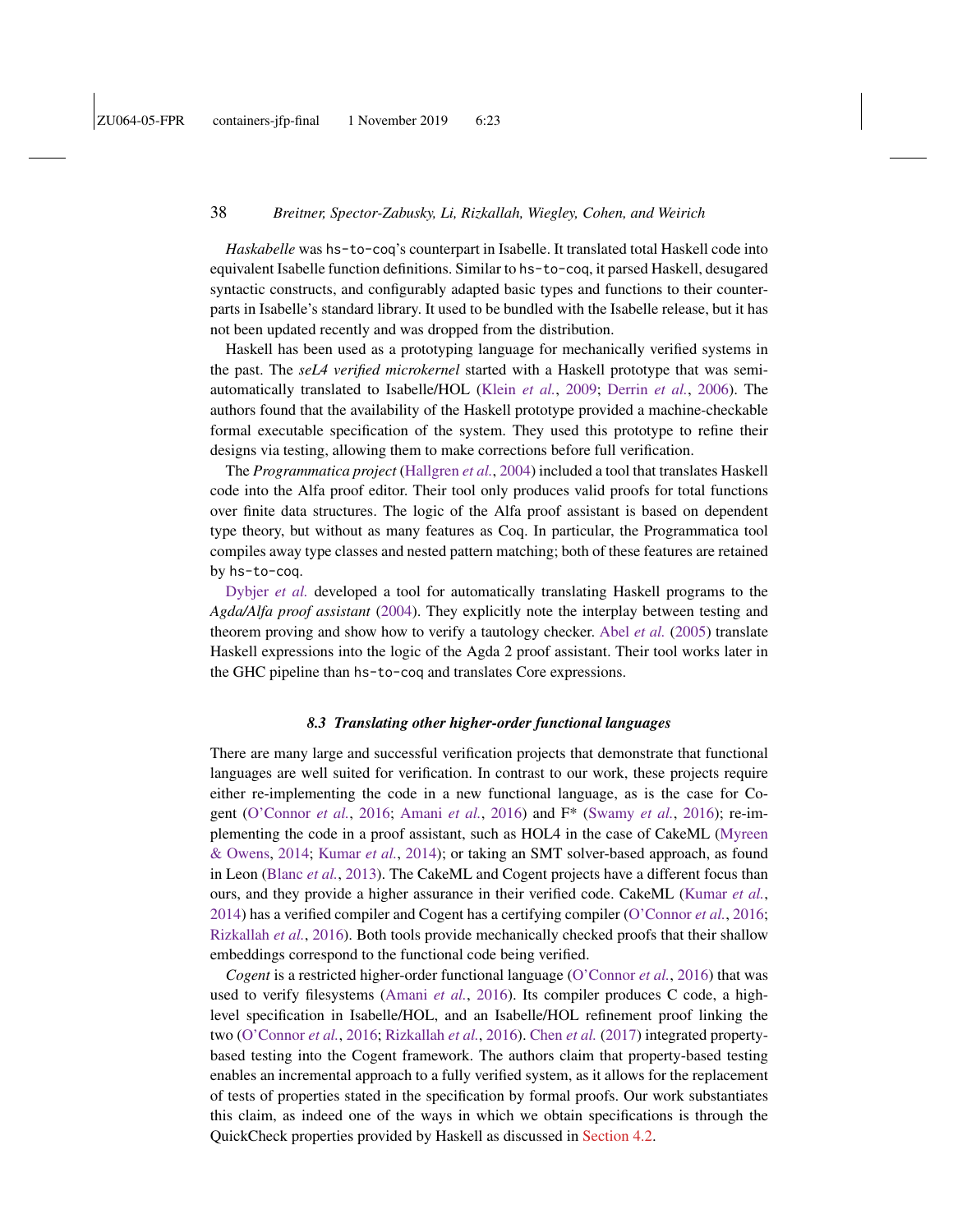*CakeML* is a large subset of ML with a verified compiler and runtime system [\(Kumar](#page-40-14) *[et al.](#page-40-14)*, [2014\)](#page-40-14). Users of CakeML can write pure functional programs in the HOL4 proof assistant and verify them in HOL4. They can then extract an equivalent correct by construction CakeML program. This method has been used to verify several data structures including red black trees, crypto protocols, and a CakeML version of the HOL light theorem prover [\(Myreen & Owens,](#page-41-14) [2014\)](#page-41-14).

*F\** is a general-purpose functional language that allows for a mixture of proving and general-purpose programming [\(Swamy](#page-41-13) *et al.*, [2016\)](#page-41-13). Programs can be specified using dependent and refinement types and automatically verified using one of F\*'s backend SMT solvers. Its subset Low\* [\(Protzenko](#page-41-16) *et al.*, [2017\)](#page-41-16) has been used to verify high-assurance optimized cryptographic libraries.

*Leon* is a verification tool for a pure subset of Scala that checks pre- and postconditions for functions [\(Blanc](#page-39-11) *et al.*, [2013\)](#page-39-11). These contracts are given in terms of the requires and ensures methods that are already present in the Scala standard library, so a sufficiently well-annotated existing Scala program would need no further specification. Leon uses Z3 to ensure that the contracts are satisfied, and is *complete* – if a counterexample exists, it will be found. It also supports extensions, allowing Leon to verify a larger subset of Scala through translation into a simpler form.

### *8.4 Extraction*

The semantic proximity of Haskell and Coq, which we rely on, is also used in the other direction by Coq's support for code extraction to Haskell [\(Letouzey,](#page-40-16) [2002\)](#page-40-16). Several projects use this feature to verify Haskell code [\(Chen](#page-40-17) *et al.*, [2015;](#page-40-17) [Joseph,](#page-40-18) [2014\)](#page-40-18). However, since extraction starts with Coq code and generates Haskell, it cannot be used to verify preexisting Haskell. Although in a certain sense hs-to-coq and extraction are inverses, roundtripping does not produce syntactically equivalent output in either direction. In one direction, hs-to-coq extensively annotates the resulting Coq code; in the other, extraction ignores many Haskell features and inserts unsafe type coercions. In this work, we use testing to verify that round-tripping produces operationally equivalent output; this provides assurance about the correctness of both hs-to-coq and extraction.

CertiCoq [\(Anand](#page-39-12) *et al.*, [2017\)](#page-39-12) and Œuf [\(Mullen](#page-41-17) *et al.*, [2018\)](#page-41-17) are verified compilers from Gallina to assembly. CertiCoq can compile any Gallina program, while Œuf can only compile a limited subset of Gallina. However, Œuf provides stronger guarantees about the Gallina code that is in the limited subset it translates.

#### 9 Conclusions and Future Work

We verified the two finite set modules that are part of the widely used and highly-optimized containers library. Our efforts provide the deepest specification and verification of this code to date, covering more of the API and proving stronger, more descriptive properties than prior work.

In future work, there is yet more to verify in containers. For example, we plan to add a version of IntSet that uses 64-bit ints as the element type in addition to our current version with unbounded natural numbers. That way users could choose the treatment of overflow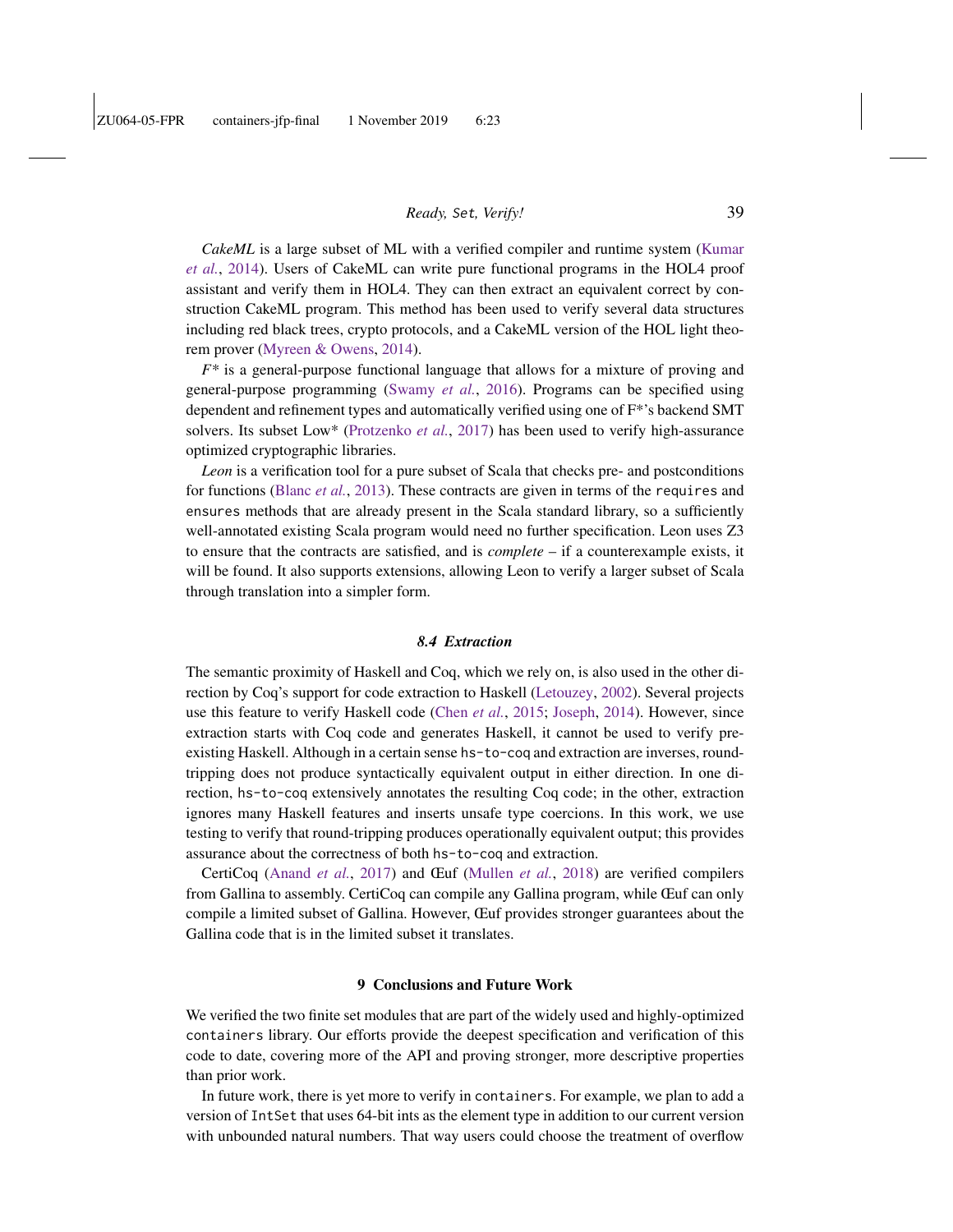that makes the most sense for their application. Furthermore, we hope to adapt our existing proofs of IntSet to the analogous Data.IntMap module.

The fact that we did not find bugs says a lot about the tools that are already available to Haskell programmers for producing correct code, such as a strong, expressive type system and a mature property-based testing infrastructure. However, few would dare to extrapolate from these results to say that all Haskell programs are bug free! Instead, we view verification as a valuable opportunity for functional programmers and an activity that we hope will become more commonplace.

Acknowledgments This material is based upon work supported by the National Science Foundation under Grant No. 1319880 and Grant No. 1521539.

#### References

- <span id="page-39-9"></span>Abel, Andreas, Benke, Marcin, Bove, Ana, Hughes, John, & Norell, Ulf. (2005). Verifying Haskell programs using constructive type theory. *Pages 62–73 of: Haskell Workshop*. ACM.
- <span id="page-39-2"></span>Adams, Stephen. (1992). *Implementing sets efficiently in a functional language,*. Research Report CSTR 92-10. University of Southampton.
- <span id="page-39-10"></span>Amani, Sidney, Hixon, Alex, Chen, Zilin, Rizkallah, Christine, Chubb, Peter, O'Connor, Liam, Beeren, Joel, Nagashima, Yutaka, Lim, Japheth, Sewell, Thomas, Tuong, Joseph, Keller, Gabriele, Murray, Toby, Klein, Gerwin, & Heiser, Gernot. 2016 (Apr.). Cogent: Verifying high-assurance file system implementations. *Pages 175–188 of: International Conference on Architectural Support for Programming Languages and Operating Systems*.
- <span id="page-39-12"></span>Anand, Abhishek, Appel, Andrew, Morrisett, Greg, Paraskevopoulou, Zoe, Pollack, Randy, Savary Belanger, Olivier, Sozeau, Matthieu, & Weaver, Matthew. (2017). CertiCoq: A verified compiler for Coq. *CoqPL Workshop*. CoqPL '17.
- <span id="page-39-7"></span>Appel, Andrew W. (2011). *Efficient verified red-black trees*.
- <span id="page-39-3"></span>Appel, Andrew W., Beringer, Lennart, Chlipala, Adam, Pierce, Benjamin C., Shao, Zhong, Weirich, Stephanie, & Zdancewic, Steve. (2017). Position paper: the science of deep specification. *Philosophical transactions of the royal society of london a: Mathematical, physical and engineering sciences*, 375(2104).
- <span id="page-39-6"></span>Besson, Frédéric. (2006). Fast reflexive arithmetic tactics: the linear case and beyond. *Pages 48–62 of: TYPES*. Lecture Notes in Computer Science, vol. 4502. Springer.
- <span id="page-39-11"></span>Blanc, Régis, Kuncak, Viktor, Kneuss, Etienne, & Suter, Philippe. (2013). An overview of the leon verification system: verification by translation to recursive functions. *Pages 1:1–1:10 of: Proceedings of the 4th Workshop on Scala, SCALA@ECOOP 2013, Montpellier, France, July 2, 2013*. ACM.
- <span id="page-39-0"></span>Bove, Ana, Dybjer, Peter, & Norell, Ulf. (2009). A brief overview of Agda – A functional language with dependent types. *Pages 73–78 of:* Berghofer, Stefan, Nipkow, Tobias, Urban, Christian, & Wenzel, Makarius (eds), *Theorem Proving in Higher Order Logics, 22nd International Conference, TPHOLs 2009, Munich, Germany, August 17-20, 2009. Proceedings*. Lecture Notes in Computer Science, vol. 5674. Springer.
- <span id="page-39-1"></span>Brady, Edwin. (2017). *Type-driven development with Idris*. Manning.
- <span id="page-39-5"></span>Campbell, Taylor. (2010). *Bug in Data.Map*. e-mail to the Haskell libraries mailing list.
- <span id="page-39-4"></span>Charguéraud, Arthur. (2010a). The optimal fixed point combinator. *Pages 195–210 of: Proceedings of the First International Conference on Interactive Theorem Proving*. ITP'10. Berlin, Heidelberg: Springer-Verlag.
- <span id="page-39-8"></span>Charguéraud, Arthur. (2010b). Program verification through characteristic formulae. *Pages 321–332 of: ICFP*. ACM.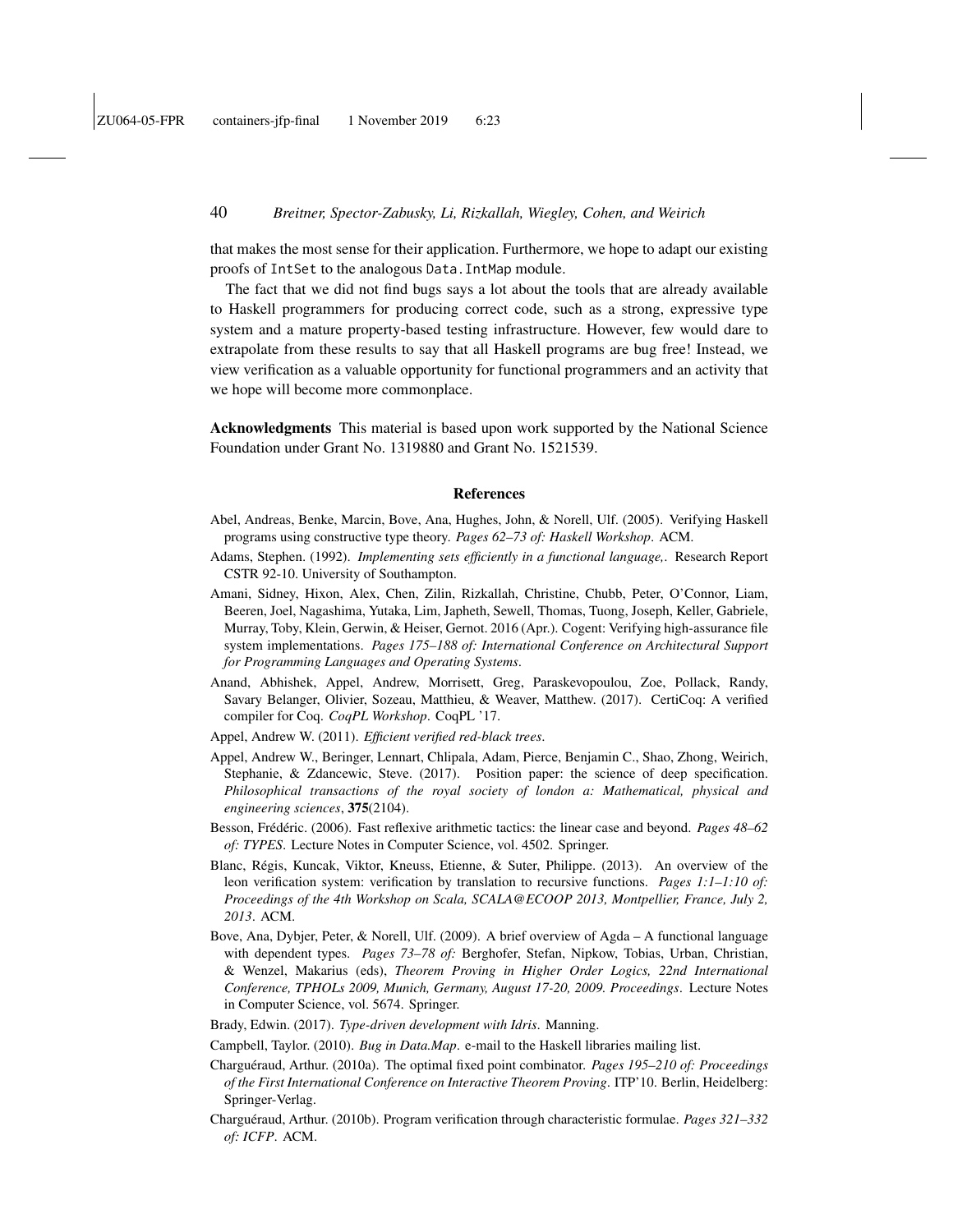- <span id="page-40-17"></span>Chen, Haogang, Ziegler, Daniel, Chajed, Tej, Chlipala, Adam, Kaashoek, M. Frans, & Zeldovich, Nickolai. (2015). Using Crash Hoare logic for certifying the FSCQ file system. *Pages 18–37 of: SOSP*. ACM.
- <span id="page-40-15"></span>Chen, Zilin, O'Connor, Liam, Keller, Gabriele, Klein, Gerwin, & Heiser, Gernot. (2017). The Cogent case for property-based testing. *Pages 1–7 of: Workshop on Programming Languages and Operating Systems (PLOS)*. Shanghai, China: ACM.
- <span id="page-40-1"></span>Claessen, Koen, & Hughes, John. (2000). QuickCheck: a lightweight tool for random testing of Haskell programs. *Pages 268–279 of: ICFP*. ACM.
- <span id="page-40-4"></span>Coquand, T. 1989 (Sept.). *Metamathematical investigations of a calculus of constructions*. Tech. rept. RR-1088. INRIA.
- <span id="page-40-5"></span>Coquand, Thierry, & Huet, Gérard P. (1988). The calculus of constructions. *Information and computation*, 76(2/3), 95–120.
- <span id="page-40-11"></span>Derrin, Philip, Elphinstone, Kevin, Klein, Gerwin, Cock, David, & Chakravarty, Manuel M. T. (2006). Running the manual: An approach to high-assurance microkernel development. *Pages 60–71 of: Haskell Symposium*. ACM.
- <span id="page-40-13"></span>Dybjer, Peter, Haiyan, Qiao, & Takeyama, Makoto. (2004). Verifying Haskell programs by combining testing, model checking and interactive theorem proving. *Information & software technology*, 46(15), 1011–1025.
- <span id="page-40-7"></span>Filliâtre, Jean-Christophe, & Letouzey, Pierre. (2004). Functors for proofs and programs. *Pages 370– 384 of:* Schmidt, David (ed), *Programming Languages and Systems*. Berlin, Heidelberg: Springer Berlin Heidelberg.
- <span id="page-40-12"></span>Hallgren, Thomas, Hook, James, Jones, Mark P., & Kieburtz, Richard B. (2004). An overview of the Programatica toolset. *HCSS*.
- <span id="page-40-3"></span>Hirai, Yoichi, & Yamamoto, Kazuhiko. (2011). Balancing weight-balanced trees. *Journal of functional programming*, 21(3), 287–307.
- <span id="page-40-18"></span>Joseph, Adam Megacz. 2014 (May). *Generalized arrows*. Ph.D. thesis, EECS Department, University of California, Berkeley.
- <span id="page-40-10"></span>Klein, Gerwin, Elphinstone, Kevin, Heiser, Gernot, Andronick, June, Cock, David, Derrin, Philip, Elkaduwe, Dhammika, Engelhardt, Kai, Kolanski, Rafal, Norrish, Michael, Sewell, Thomas, Tuch, Harvey, & Winwood, Simon. (2009). seL4: Formal verification of an OS kernel. *Pages 207–220 of: ACM Symposium on Operating Systems Principles*. Big Sky, MT, USA: ACM.
- <span id="page-40-2"></span>Krauss, Alexander. (2006). Partial recursive functions in higher-order logic. *Pages 589–603 of: IJCAR*. LNCS, vol. 4130. Springer.
- <span id="page-40-6"></span>Kröning, Daniel, Rümmer, Philipp, & Weissenbacher, Georg. (2009). A proposal for a theory of finite sets, lists, and maps for the SMT-Lib standard. *Informal proceedings, 7th International Workshop on Satisfiability Modulo Theories at CADE*, vol. 22.
- <span id="page-40-14"></span>Kumar, Ramana, Myreen, Magnus O., Norrish, Michael, & Owens, Scott. (2014). CakeML: A verified implementation of ML. *Pages 179–191 of: Proceedings of the 41st ACM SIGPLAN-SIGACT Symposium on Principles of Programming Languages*. POPL '14. New York, NY, USA: ACM.
- <span id="page-40-16"></span>Letouzey, Pierre. (2002). A new extraction for Coq. *Pages 200–219 of: TYPES*. LNCS, vol. 2646. Springer.
- <span id="page-40-8"></span>Licata, Dan. (2012). *15-150 Lecture 21: Red-black trees*. Lecture at the Oregon Programming Language Summer School.
- <span id="page-40-0"></span>The Coq development team. (2016). *The Coq proof assistant reference manual*. LogiCal Project. Version 8.6.1.
- <span id="page-40-9"></span>McBride, Conor Thomas. (2014). How to keep your neighbours in order. *Pages 297–309 of: Proceedings of the 19th ACM SIGPLAN International Conference on Functional Programming*. ICFP '14. New York, NY, USA: ACM.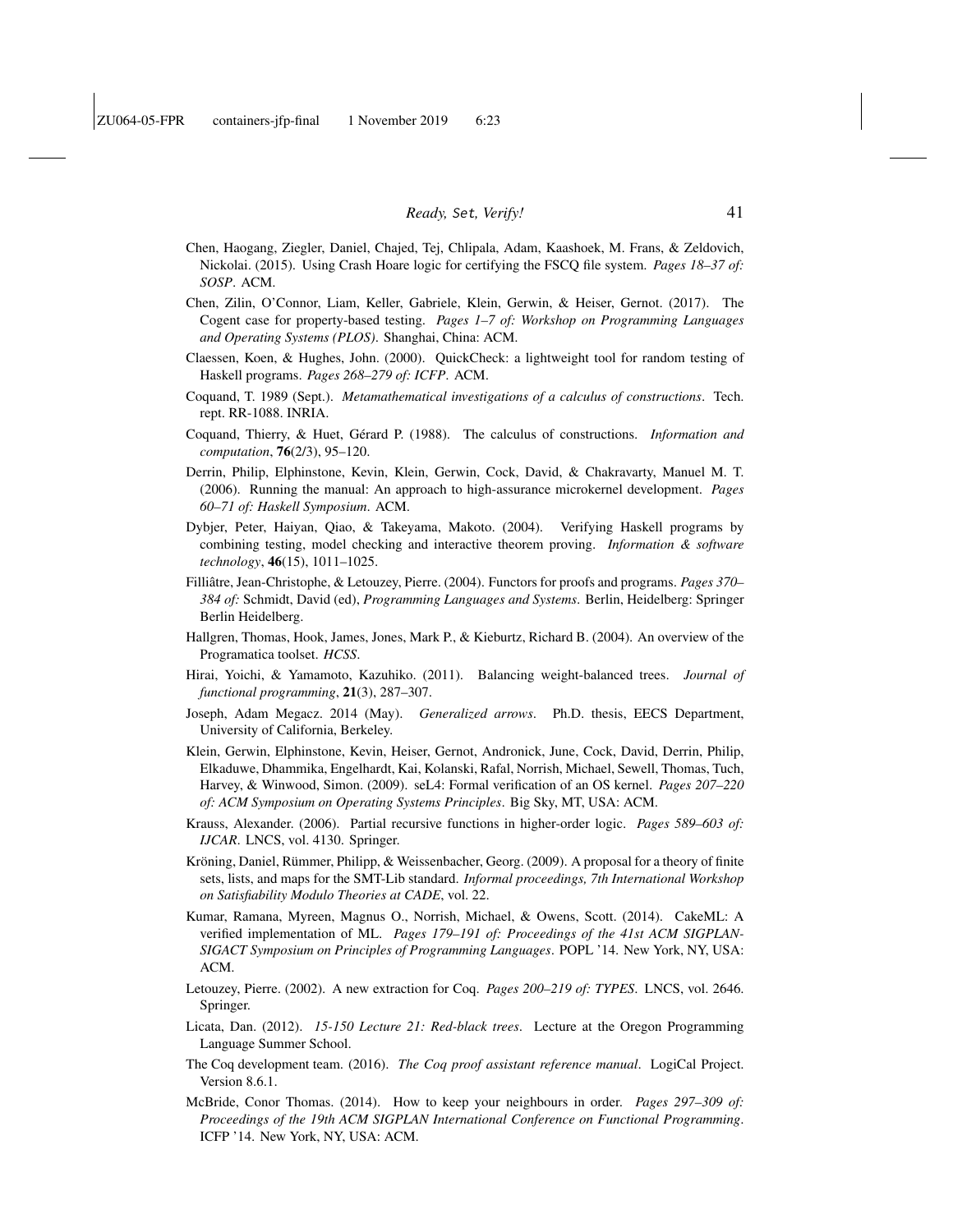- <span id="page-41-3"></span>Morrison, Donald R. (1968). PATRICIA—Practical Algorithm To Retrieve Information Coded in Alphanumeric. *J. ACM*, 15(4), 514–534.
- <span id="page-41-17"></span>Mullen, Eric, Pernsteiner, Stuart, Wilcox, James R., Tatlock, Zachary, & Grossman, Dan. (2018). Œuf: Minimizing the Coq extraction TCB. *Pages 172–185 of: Proceedings of the 7th ACM SIGPLAN International Conference on Certified Programs and Proofs*. CPP 2018. New York, NY, USA: ACM.
- <span id="page-41-14"></span>Myreen, Magnus O., & Owens, Scott. (2014). Proof-producing translation of higher-order logic into pure and stateful ML. *Journal of functional programming*, 24(May), 284–315.
- <span id="page-41-2"></span>Nievergelt, Jürg, & Reingold, Edward M. (1972). Binary search trees of bounded balance. *Pages 137–142 of: STOC*. ACM.
- <span id="page-41-10"></span>Nipkow, Tobias. (2016). Automatic functional correctness proofs for functional search trees. *Pages 307–322 of:* Blanchette, J., & Merz, S. (eds), *Interactive Theorem Proving (ITP) 2016*, vol. 9807.
- <span id="page-41-9"></span>Nipkow, Tobias, & Dirix, Stefan. (2018). Weight-balanced trees. *Archive of formal proofs*, Mar. [http://isa-afp.org/entries/Weight\\_Balanced\\_Trees.html](http://isa-afp.org/entries/Weight_Balanced_Trees.html), Formal proof development.
- <span id="page-41-0"></span>Nipkow, Tobias, Paulson, Lawrence C., & Wenzel, Markus. (2002). *Isabelle/HOL – A proof assistant for higher-order logic*. Lecture Notes in Computer Science, vol. 2283. Springer.
- <span id="page-41-12"></span>O'Connor, Liam, Chen, Zilin, Rizkallah, Christine, Amani, Sidney, Lim, Japheth, Murray, Toby, Nagashima, Yutaka, Sewell, Thomas, & Klein, Gerwin. 2016 (Sept.). Refinement through restraint: Bringing down the cost of verification. *International Conference on Functional Programming*.
- <span id="page-41-7"></span>Okasaki, Chris. (1999). *Purely functional data structures*. Cambridge University Press.
- <span id="page-41-4"></span>Okasaki, Chris, & Gill, Andrew. (1998). Fast mergeable integer maps. *Pages 77–86 of: Workshop on ML*.
- <span id="page-41-6"></span>Peyton Jones, Simon, Tolmach, Andrew, & Hoare, Tony. (2001). Playing by the rules: rewriting as a practical optimisation technique in GHC. *Haskell Workshop*.
- <span id="page-41-16"></span>Protzenko, Jonathan, Zinzindohoué, Jean-Karim, Rastogi, Aseem, Ramananandro, Tahina, Wang, Peng, Zanella-Béguelin, Santiago, Delignat-Lavaud, Antoine, Hrițcu, Cătălin, Bhargavan, Karthikeyan, Fournet, Cédric, & Swamy, Nikhil. (2017). Verified low-level programming embedded in F\*. *Proc. ACM program. lang.*, 1(ICFP), 17:1–17:29.
- <span id="page-41-11"></span>Ralston, Ryan. (2009). ACL2-certified AVL trees. *Pages 71–74 of: Proceedings of the Eighth International Workshop on the ACL2 Theorem Prover and Its Applications*. ACL2 '09. New York, NY, USA: ACM.
- <span id="page-41-15"></span>Rizkallah, Christine, Lim, Japheth, Nagashima, Yutaka, Sewell, Thomas, Chen, Zilin, O'Connor, Liam, Murray, Toby, Keller, Gabriele, & Klein, Gerwin. 2016 (Aug.). A framework for the automatic formal verification of refinement from Cogent to C. *International Conference on Interactive Theorem Proving*.
- <span id="page-41-1"></span>Spector-Zabusky, Antal, Breitner, Joachim, Rizkallah, Christine, & Weirich, Stephanie. (2018). Total Haskell is reasonable Coq. *Pages 14–27 of: CPP*. ACM.
- <span id="page-41-5"></span>Straka, Milan. (2010). The performance of the Haskell CONTAINERS package. *Pages 13–24 of: Proceedings of the Third ACM Haskell Symposium on Haskell*. Haskell '10. New York, NY, USA: ACM.
- <span id="page-41-13"></span>Swamy, Nikhil, Hrițcu, Cătălin, Keller, Chantal, Rastogi, Aseem, Delignat-Lavaud, Antoine, Forest, Simon, Bhargavan, Karthikeyan, Fournet, Cédric, Strub, Pierre-Yves, Kohlweiss, Markulf, Zinzindohoue, Jean-Karim, & Zanella-Béguelin, Santiago. (2016). Dependent types and multimonadic effects in F\*. *Pages 256–270 of: Proceedings of the 43rd Annual ACM SIGPLAN-SIGACT Symposium on Principles of Programming Languages*. POPL '16. New York, NY, USA: ACM.
- <span id="page-41-8"></span>Vazou, Niki, Rondon, Patrick M., & Jhala, Ranjit. (2013). Abstract refinement types. *Pages 209– 228 of: Proceedings of the 22nd European Conference on Programming Languages and Systems*. ESOP'13. Berlin, Heidelberg: Springer-Verlag.